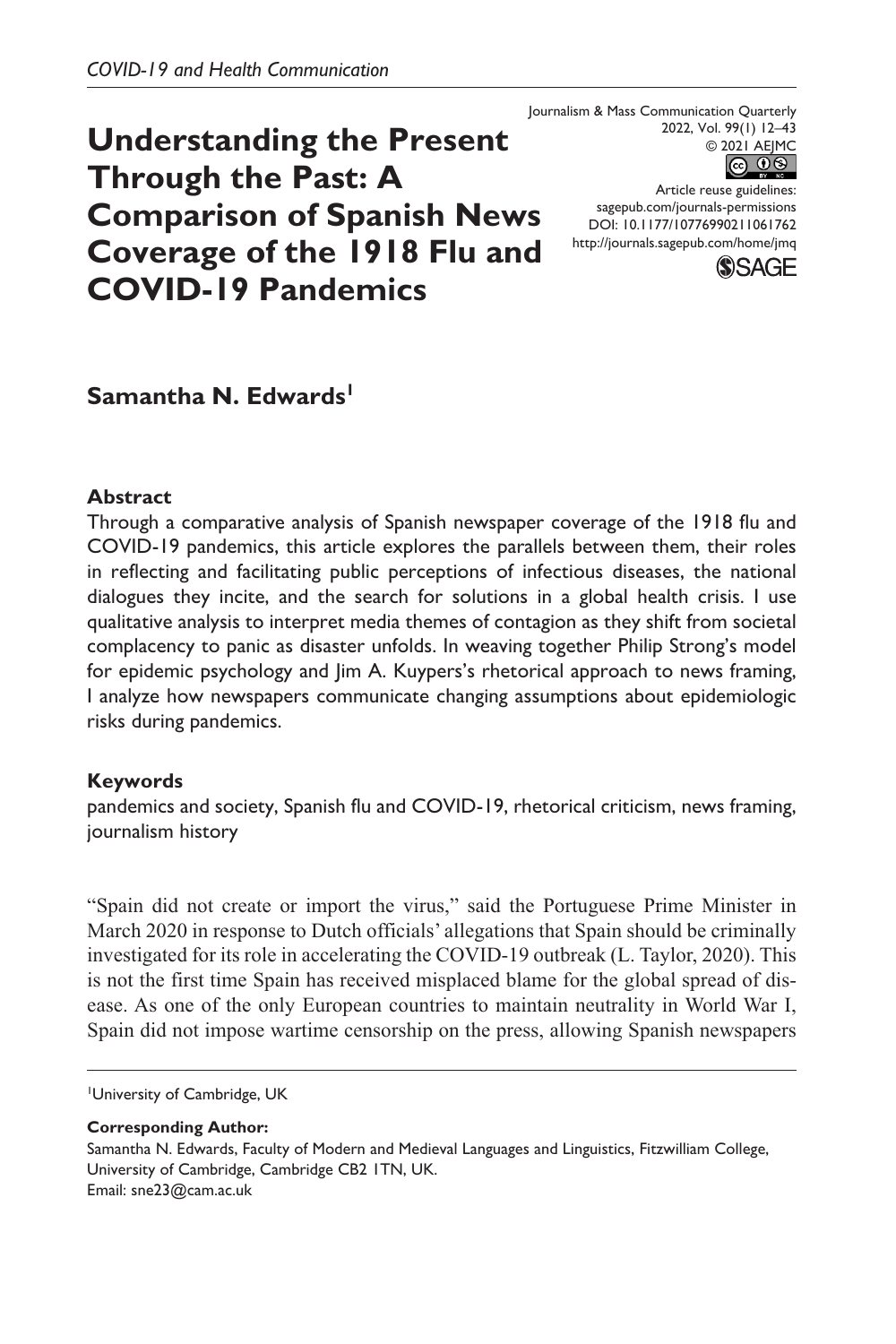to report without penalty on the emergence of an old illness with a new face: influenza. Although 100 years apart, the news coverage of the 1918 flu and 2020 coronavirus pandemics reveals striking similarities in the public perceptions of major outbreaks. Indeed, current reporting frequently recalls the former for deliberate comparison and analysis (Bádia, 2020; Escudero, 2020).

Pandemics, so named for their global impact and expansive threat to public health, trigger alarm when announced, especially as contagion becomes difficult to suppress in large populations. To maintain order, governments endeavor to project an appearance of confidence and expertise as they take action to navigate crises. These actions are naturally investigated by newspapers. One common government tactic is to attribute the disease to a foreign entity to deflect accountability. In the case of COVID-19, Spain and Italy, as early epicenters of the outbreak, became marked as the main European culprits ("Europe now epicentre," 2020; Minder, 2020; Tremlett, 2020). Consequently, Spanish news coverage of both pandemics—the 1918 flu and COVID-19—was and is characterized by a defensive tone. In 1918, Spanish periodicals insisted that despite the moniker "Spanish flu," there was nothing inherently Spanish about it, and in turn faulted Russian Bolsheviks and Portuguese migrants for its escalation. In 2020, Spanish newspapers have repeatedly emphasized the novel coronavirus' origin in Wuhan, China, and its spread to Europe through commercial travel, especially to northern Italy, culminating in the mass import of cases from the Atalanta–Valencia soccer match in Lombardy in February ("Atalanta-Valencia," 2020).

The role of health communication is not merely about communicating risk but also about assessing and influencing the public perception of that risk. Unsurprisingly, studies have shown that when a crisis is perceived not to have direct personal impact, individuals are less likely to alter their routines or behaviors (quarantine, wear masks, practice social distancing, etc.; Vaughan, 2011). This becomes especially challenging, as Elaine Vaughan (2011) pointed out, in the case of emerging infectious diseases that develop rapidly and require collective action at early stages before experts have all the facts. This puts newspapers in a precarious position as they are required to report on matters in a way that does not downplay the danger so much that it is ignored nor to overhype it and thereby cause unnecessary panic. The media is commonly accused of promoting alarmist views, yet it is also the first to receive harsh criticism in the case of minimizing crucial health risks. Moreover, when errors—even minor—are printed, newspapers can be discredited in future coverage. Reporters must walk a fine line between addressing concerns and warning of potential threats while also doing so accurately, effectively, and quickly (Okunade & Willis, 1997).

It has been well documented that "once people perceive a potential risk, it becomes difficult to change the initial perception," thus intensifying the pressures under which journalists are driven to publish and investigate (Hillier, 2006, p. 109). Such "highstakes" coverage, also shaped by economic and political interests, inevitably influences the public's perception of issues because the media serves as the primary outlet with which the public engages information on health and safety. "It is reasonable to assume," therefore, "that the depictions of these stories have either a direct or indirect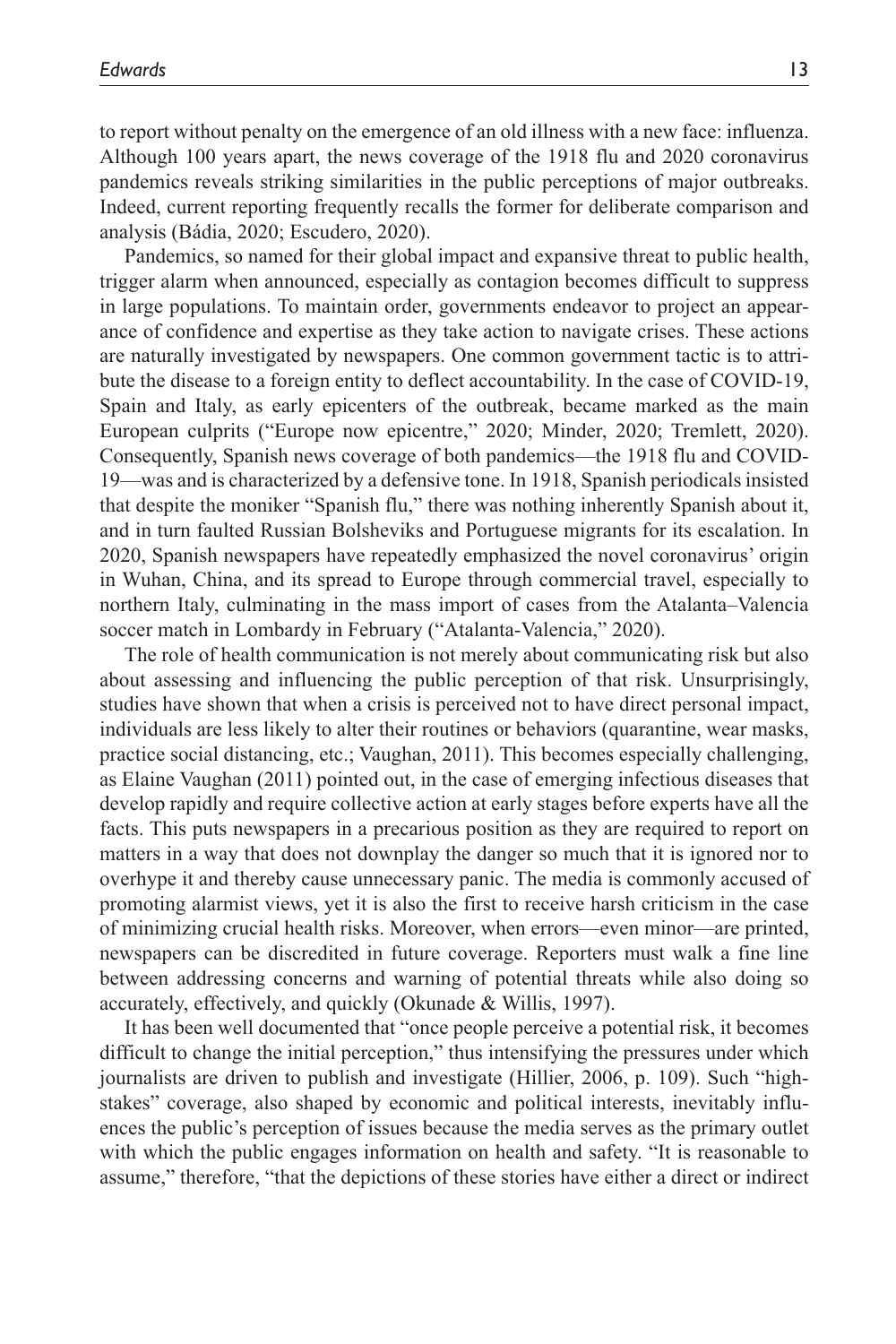effect on the public's behavior concerning these perceived threats" (Okunade & Willis, 1997, p. 8). In addition, major health crises can spur or exacerbate political upheavals and social divides, and alter the behavior of threatened communities.

Through a comparative analysis of the Spanish news coverage of the 1918 influenza pandemic and the 2020 coronavirus pandemic, this article explores their roles in reflecting and facilitating evolving public perceptions of infectious diseases, the national dialogues they incite, and the desperate search for solutions to a global health crisis as fatalities spiked and federal resources became overwhelmed in Spain and abroad. Numerous scholars in recent years have answered the call for a psychosocial study of pandemic histories. Dale L. Hutchinson (2019) observed that "Disease, the actual outcome of infection, is only a small part of the story . . . Diseases are processes, not things, and they exist within an ecological and social context" (p. xviii). Stephen Taylor (2019) also described pandemics as "events in which the population's psychological reactions to infection play an essential role in both the spreading and containment of the disease, and influence the extent to which widespread emotional distress and social disorder occur" (p. 2).

To this end, I examine and interpret media themes of contagion in the face of emerging pandemics as they shift from societal complacency to panic as disaster unfolds. In weaving together Philip Strong's model for epidemic psychology and Jim A. Kuypers's analysis of news framing from a rhetorical perspective, I consider the role of news media in communicating popular assumptions about epidemiological risks and how those change over the course of pandemics. As Kuypers (2006) stated,

Framing is a process whereby communicators, consciously or unconsciously, act to construct a point of view that encourages the facts of a given situation to be interpreted by others in a particular manner. Frames operate in four key ways: they define problems, diagnose causes, make moral judgments, and suggest remedies. Frames are often found within a narrative account of an issue or event, and are generally the central organizing idea. (p. 8)

This article poses the following research questions via a side-by-side comparison of Spanish news coverage of 1918 influenza and 2020 Coronavirus: (a) What were the primary themes framed by contemporary newspapers as they reported on two of the deadliest epidemics of the past 100 years? (b) How do national reactions to pandemics change as contagion spreads and intensifies? and (c) What can news frames reveal about the constantly evolving relationship between public perceptions of contagion and social (in)action, inevitably affecting the course of infection in a globalized world? My study thus identifies five themes actively framed in the Spanish news coverage: (a) virus origin, (b) virus symptoms and transmission, (c) prophylaxis, (d) victim profiles, and (e) virus treatments and vaccines. Together, they form an attempt to manage national crises by emphasizing the "foreignness" of the disease, warning readers about the dangers of infection, providing information for diagnosis, and encouraging government initiatives to control the outbreak.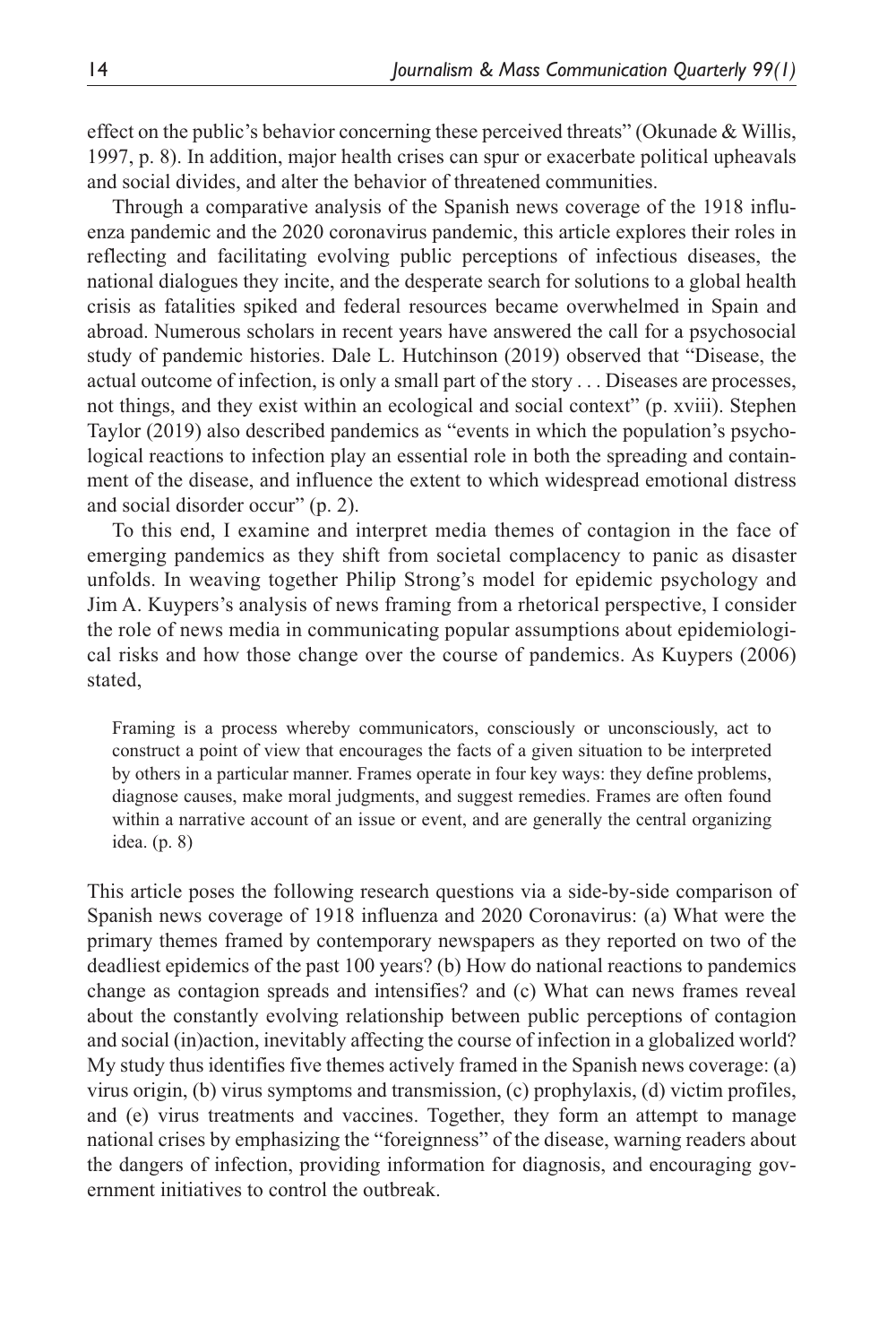#### **Method**

My analysis uses qualitative methods to identify dominant themes in the Spanish news coverage of the 1918 flu and COVID-19 pandemics. Kuypers (2010) has argued that news framing analysis can (and should) be viewed from a rhetorical perspective, as news writers use rhetoric in the construction of frames. I support this view, utilizing his approach that "begins inductively by looking for themes that reside within news narratives across time and then determining how those themes are framed" (Kuypers, 2010, p. 298). In this way, I consulted widely read Spanish periodicals printed during the first 7 months of both outbreaks in 1918 and 2020, respectively, focusing on a total of 442 articles. Popular publications of national distribution in 1918 Spain included *ABC* (*n* = 46), *La Vanguardia* (*n* = 50), *El Liberal* (*n* = 52), *El Sol* (*n* = 48), and *La Veu de Catalunya* (*n* = 40), whereas those of 2020 included *ABC* (*n* = 35), *La Vanguardia* (*n* = 37), *El País* (*n* = 37), *El Mundo* (*n* = 36), *El Confidencial* (*n* = 30), and *La Voz de Galicia* (*n* = 31). For Spanish flu coverage, I examined daily news publications from May 22 to December 31, 1918, for articles containing references to the "gripe/grippe" (both spellings were common), "influenza," "epidemia," "pandemia," "contagio," "enfermedad reinante," "atacados," and "invasiones" (in Catalan, this was expanded to include "passa," "malalts," and "malaltia" in addition to "grip," "epidèmia," "pandèmia," "contagi," "atacats," and "invasions"). I excluded articles referring only to other epidemics (i.e., cholera, typhus, dysentery) and those for which "invasiones/atacados" described World War I. I conducted my searches in the digital archives provided by each newspaper (archives of now-defunct newspapers are preserved through the National Libraries of Madrid and Barcelona). For novel coronavirus coverage, I searched articles from January 15 to August 31, 2020, for the terms "virus," "coronavirus," "nuevo coronavirus," "COVID-19," "SARS-coV-2," "epidemia," "pandemia," "contagiosos," and "infecciosos." The analysis accounted for the gendered, plural, and singular forms of the Spanish- and Catalan-language terms selected, effectively encompassing all relevant variations.

In investigating articles containing these key words, I was able to identify common themes present in pandemic news narratives that include origin, prognosis, diagnosis/ transmission, prevention, and treatment. Spanish newspapers consistently framed these themes as central to the global health crises they reported, diagnosing problems, pushing government accountability, and proposing solutions to guide readers through chaotic events. As Kuypers (2009, p. 185) and Entman (1991, p. 7) have observed, frames "are composed of key words, metaphors, concepts, symbols, visual images . . . These elements will consistently appear within a narrative and 'convey thematically consonant meanings across . . . time.'" Because "framing makes some ideas more salient than others, while making some ideas virtually invisible to an audience," the best way to detect frames is to examine multiple news stories over time and space, as this study has done. The resulting analysis traces the emergence and development of pandemic news framing across eras, demonstrating shared experiences of mortality and infectious diseases occurring over a century apart.

It should be noted that research into 1918 news coverage required the reading of daily publications in their entirety due to nonexistence of OCR (Optical Character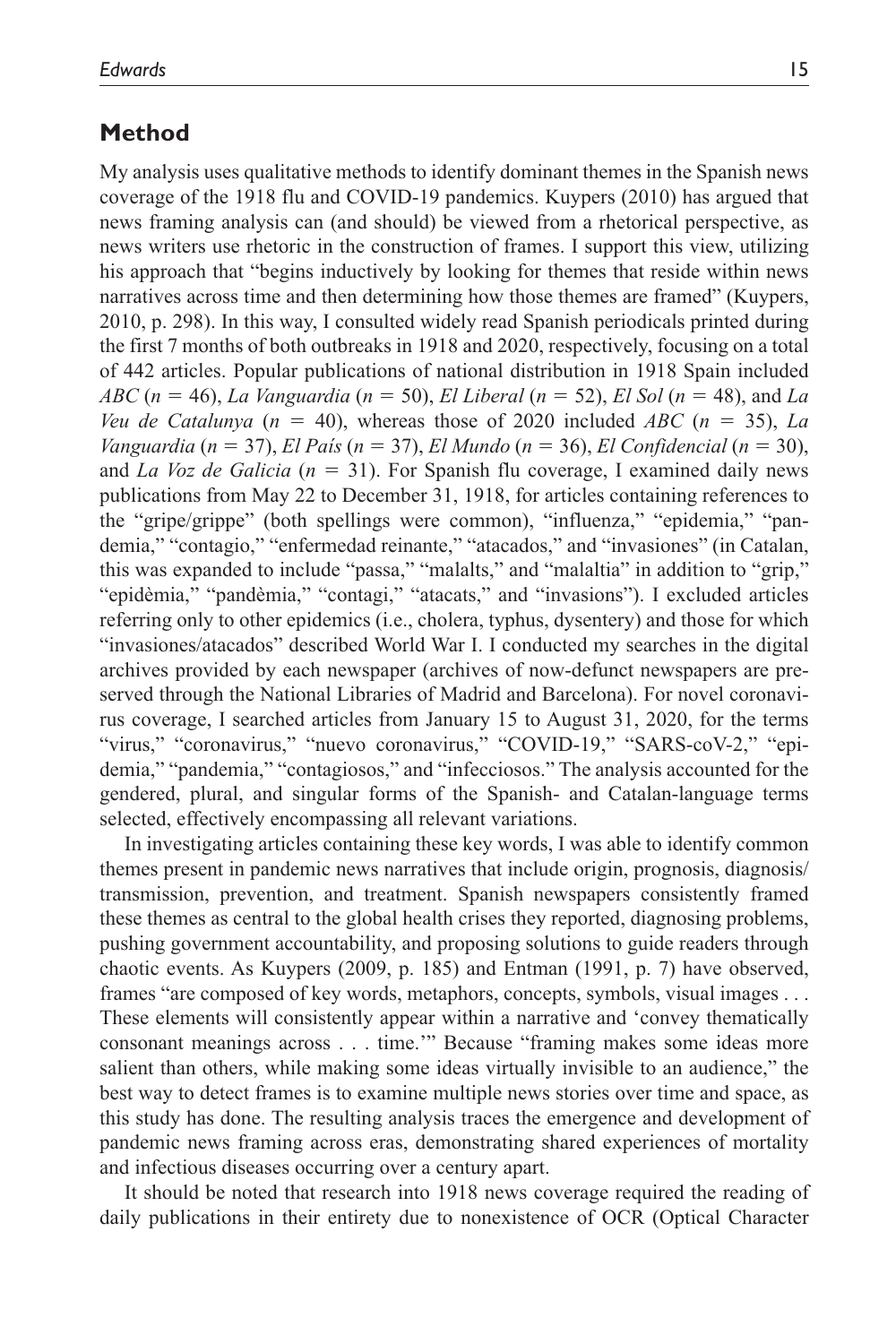Recognition) and word-searchable features. Moreover, as *El Liberal*, *El Sol*, and *La Veu de Catalunya* did not survive the Spanish Civil War (1936–1939), their archives consist of PDFs scanned from surviving copies, many of which are worn or damaged and searchable only by date. To maintain consistency between eras, I applied this same approach of close-reading to pandemic news coverage in 2020, evaluating publications not through computerized word searches, but through manual analysis of relevant articles. This research employs a rhetorical approach to the daily framing of pandemic news coverage and its maturation, from misleading early assessments to the open admission of escalating public health crises. The following sections analyze the themes framed in contemporary reporting on the 1918 influenza and COVID-19 pandemics by relating the original sources directly to their cultural and sociopolitical contexts. Such methods, in line with a rhetorical perspective on news framing, emphasize the changing contexts in which news discourses are received and produced, thereby demonstrating the fundamental connections between social psychology and news coverage over the course of infection.

# **Virus Origins: From Epidemic to Pandemic**

In 1918, Spanish newspapers reported on the emergence of an abnormally lethal strain of flu. The epidemic was thereby dubbed the "Spanish flu," giving rise to the false impression that Spain somehow lay at the heart of its origin and dissemination, when in fact, the disease had already become prevalent worldwide. "We must protest above all this title of *Spanish flu*, as some nations are calling this illness," wrote Barcelona's *La Vanguardia* on October 23, 1918, "which does not know its exact origin or birthplace." Furthermore, it repeatedly characterized the flu as "una verdadera pandemia" [a true pandemic], signaling awareness of outbreaks in other countries ("Higiene Pública," 1918). Attention turned to Spain for news of the pandemic as wartime censorship suppressed its coverage throughout Europe and North America. Spanish newspapers observed that even eruptions of cholera and dysentery were stifled in the French newspapers, only receiving coverage when the situation turned dire in the capital ("La epidemia gripal," 1918; "La salud pública," 1918a). Subsequently, Spanish newspapers took center-stage in the documentation of the first and early second waves of infection, captivating world audiences with tales of the King's illness and recovery as medical researchers attempted to isolate the pathogen responsible, unable to reach a consensus on its precise cause or identity. World War I continued to dominate headlines, but news of influenza's pernicious "invasiones" [invasions] of Spanish towns and villages contributed to the country's reputation as the pandemic's epicenter, a charge the newspapers vehemently rejected.

Before recognizing its significance, newspapers presented it as a seasonal flu or even the common cold, referring vaguely to a series of cases in Madrid. Much like initial coverage of the novel coronavirus, early reports of the "Spanish flu" downplayed its severity, noting its "carácter leve" [mild character] and low mortality rate. On May 22, 1918 ("Resumen de notícias," 1918), Madrid-based *ABC* even reported that "Doctors have discovered in Madrid the existence of a flu-type epidemic that is very widespread, but fortunately, of a mild character." This is likely the result of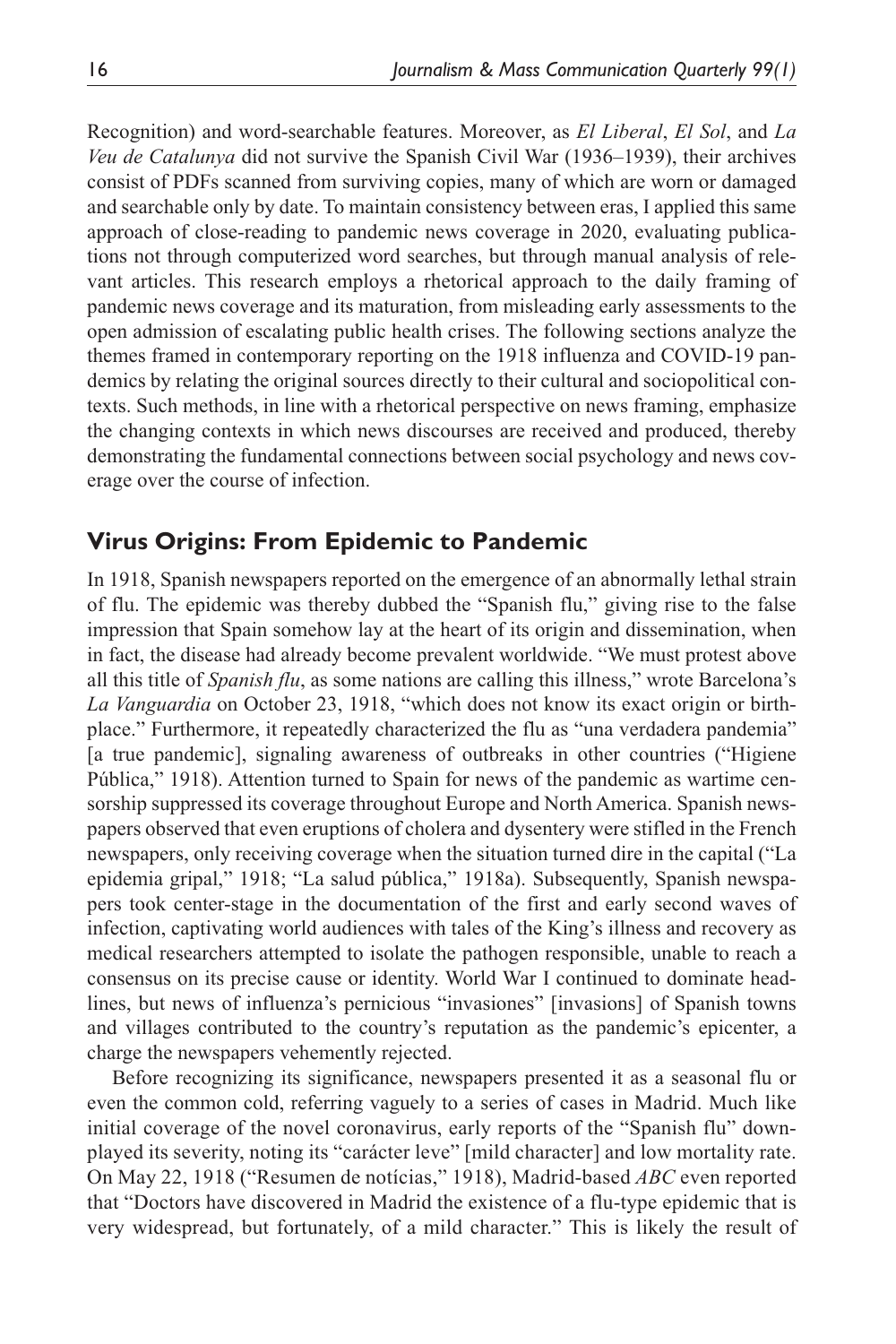several factors, including the undercounting of cases in the early period of its circulation; the popular assumption that influenza, excepting for the sick and elderly, was not life-threatening; and the desire not to incite public anxiety as the virus advanced unchecked. By late September, however, in what is now classified as the second wave, it was no longer reputed to be harmless as deaths mounted and the number of "atacados" [attacked] and "invadidos" (invaded; the preferred terms for infected) rose rapidly throughout the country.

It was at this point that newspapers began to reflect a sense of deep concern about the disease's origin. Theories cropped up that it originated in France and was brought to Spain by Portuguese migrant laborers traveling home, giving rise to anti-Portuguese protests. Fear of contracting the sickness led to outbursts of xenophobia that targeted immigrants and called for border closures, leading to a government response reproduced in *ABC* ("La salud pública: La gripe," 1918) "to dispel the unfounded alarm about the way Portuguese workers are being transported from France back to their country." They went on to list the official procedures intended to block the import of the disease, including assurances that the Portuguese were not allowed to cross the border without a certificate of health signed by a doctor, that none of them were permitted to disembark on any platform en-route, and that all trains were disinfected thoroughly before returning to Spain. *ABC* expressed distrust of government announcements, citing the observations of an unnamed informant, who claimed that "the disinfection of train cars used by the Portuguese in Medina is *scant or nonexistent*." Moreover, the informant, held to be a doctor "aware of the course of the epidemic," had "confirmed" that the transport of Portuguese workers coincided with upticks in the proliferation of the disease in neighboring districts, which suffered shortages of doctors and other medical staff. Emboldened by this information, *ABC* issued demands to the director general of health to ensure dictated protocols were properly executed. The article closed with a warning to civilians and government officials alike: ". . . In the meantime, trains stuffed with Portuguese continue to circulate. And the towns whose leader is sick will remain without medical assistance" ("La salud pública: La gripe," 1918). It should be noted that Spanish workers were taking these same routes, yet it was their Portuguese counterparts who were framed as the sinister carriers of disease.

Newspapers subsequently used their platform not only to transmit messages from the government to the public but also to pressure the government itself. By directly questioning the efficacy of official initiatives, they promoted the need for an organized response to contagion as readers registered alarm amid a growing epidemic and viewed themselves as increasingly vulnerable to infection. Despite initial characterizations of influenza as nonthreatening, the dramatic escalation of cases affected the public perception of the threat, moving readers to reprioritize the epidemic as an immediate danger. As Strong (1990, p. 249–251) observed, because "societies are caught up in an extraordinary emotional maelstrom which seems, at least for a time, to be beyond anyone's immediate control," the reaction to the epidemic can present "an immediate threat, actual or potential, to public order" and can also "powerfully influence the size, timing, and shape of the social and political response" in affected areas. Such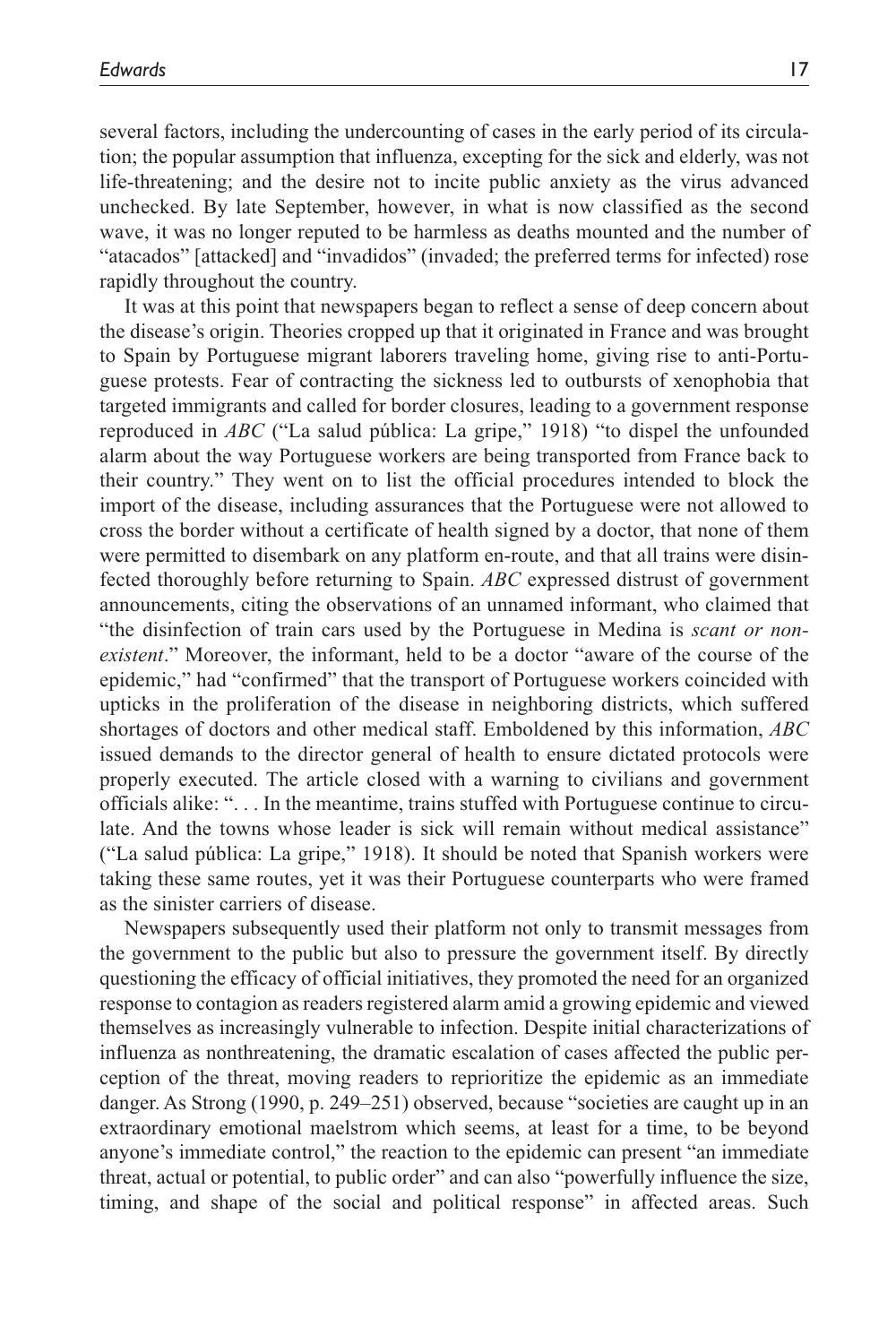disruptions constitute an "assault" on public order and are compounded by threats posed to personal and economic welfare (Strong, 1990, p. 255). Strong writes that epidemic psychology involves three types of psychosocial epidemics: the epidemic of fear, the epidemic of explanation and moralization, and the epidemic of action (actual or proposed). Epidemics of disease are therefore accompanied by epidemics of social psychology, which feed off one another but are also distinct from one another, or as Strong (1990) dictated, "the social psychology of epidemics has its own epidemic nature, quite separate from the epidemic of disease" (p. 251).

By October 11, 1918 ("La salud pública: La epidemia," 1918), Spain had announced border closures with Portugal and France to stem the effects of the disease, prompting international criticism. Ricardo Jorge, Portugal's director of health, referred to "Spain's Wall of China" as a policy that treated "the Portuguese like infected and leprous animals. Where has one seen such actions since the Middle Ages? What times are these in which we live?" His condemnation, printed just before the conclusion of World War I, held Spain's "pro-Germanic press" responsible "for exploiting public panic about the epidemic to harm the Allied countries" (Jorge, 1918, as cited in Fátima Nunes, 2014, p. 64). This last charge, although not entirely inaccurate, does not fully explain the public's growing fear of contagion from the foreign "other," however, as the Spanish Press was notably divided in its sympathies during the war effort. Although some major newspapers (like Barcelona's *La Vanguardia*) had suggested pro-Germanic sympathies, most favored the Allied powers.

In the case of COVID-19, the matter of origin was an issue from the start as authorities declared it to have "pandemic potential." Spanish news media closely followed China's devastating outbreak in January and faulted the country's officials for suppressing news of its emergence in November. Newspapers emphasized its Chinese origin with an abundance of phrases and headlines along the following: "The coronavirus from Wuhan," (Vidal Liy, 2020a), "The virus from Wuhan spreads to Europe" (Vidal Liy, 2020b), "the new Chinese pneumonia sparks fears of another pandemic like SARS" (Díez, 2020), "Coronavirus from China: How do I protect myself to avoid contagion" ("Coronavirus de China: Cómo me protejo," 2020), and "The Chinese doctor who warned about the outbreak and was punished for it, dies of coronavirus" (Arana, 2020). As disease jumped to Europe, anti-Chinese sentiments increased, with special attention paid to the arrival of the Wuhan soccer team in Cádiz, prompting government announcements that Chinese nationals entering the country were healthy and monitored: "the Chinese that are here are healthy, they have passed controls" (Moguer, 2020; Sánchez et al., 2020). Despite the non-Spanish origin of the virus, Spanish newspapers responded to international criticism that Spain was responsible for other COVID-19 outbreaks in the European Union. This frame in the news coverage engages what Strong (1990, p. 253) termed the epidemic of fear, "also an epidemic of suspicion," in which everything and everyone becomes a potential source of contagion. This leads to discrimination against perceived carriers, who serve as the scapegoats of societal inability to maintain order. In the case of both Spanish flu and COVID-19, this resulted in the stigmatization of immigrants and other "foreign" (i.e., non-Spanish) bodies.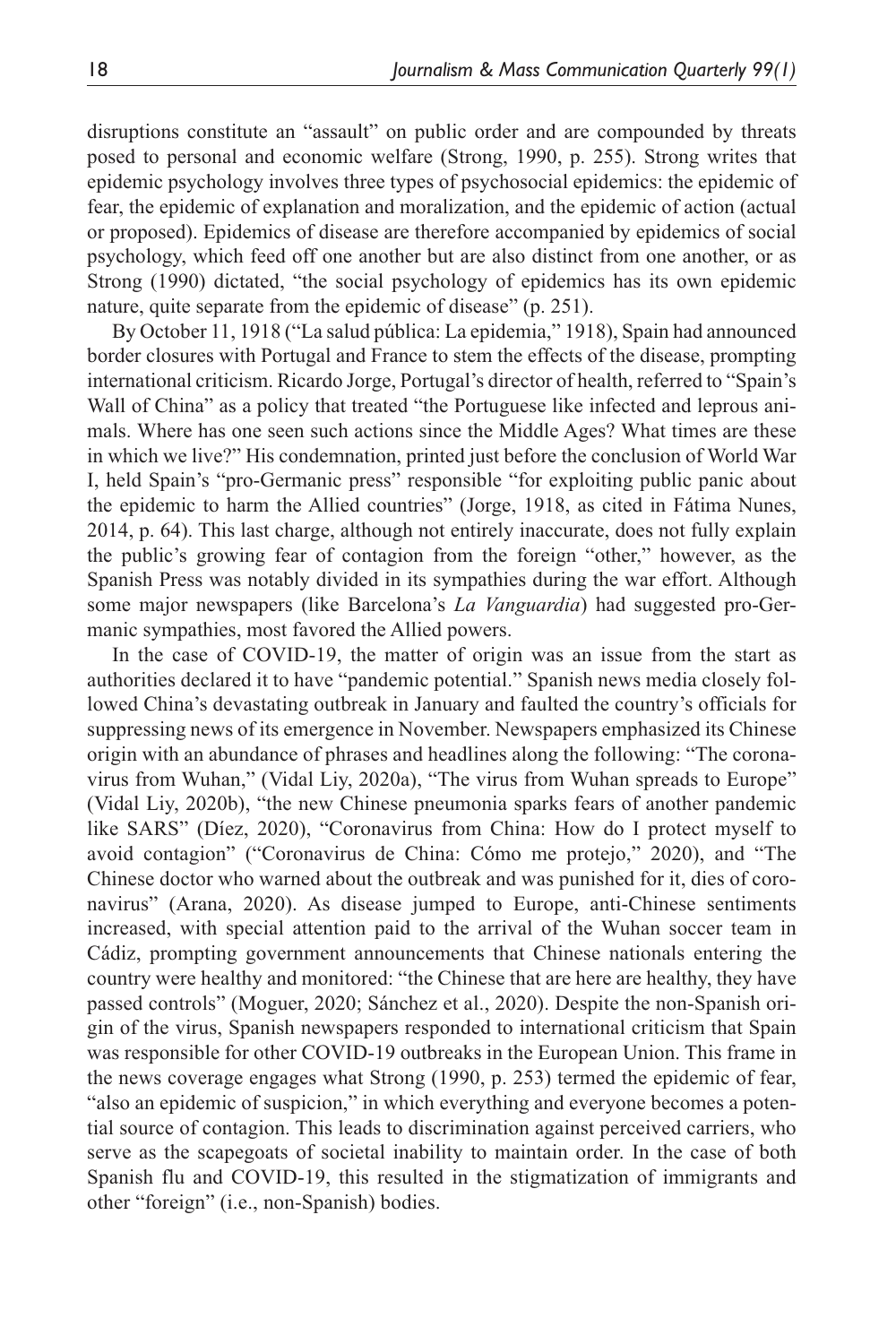The influenza pandemic, commonly believed to have originated in a Kansas military camp in March of 1918 (though some researchers suggest it may have emerged over a year earlier in Europe or Asia), came to Spain's attention in May. The first and second waves of infection, denoting the periods between March and mid-July and September and December, respectively, hit Madrid before concentrating in other more rural areas that had been mostly spared in the early part of the outbreak. This also occurred during the first wave of the COVID-19 pandemic that tore through Madrid in March through April of 2020 before accelerating in smaller cities throughout La Mancha and Andalusia, regions that had previously reported few cases ("Mapa de la Covid-19," 2020). In highlighting the foreign origin of the virus, newspapers framed a narrative of invasion, in which the infected were characterized as "attacked" or "invaded" by an outside enemy, thereby rejecting national accountability for a global catastrophe. In addition to diverting attention from a delayed national response, Spanish newspapers of both eras simultaneously rallied a discursive defense against European critics blaming Spain for the deadly pandemic to deflect accountability from their same inability to contain outbreaks in their native countries.

### **Virus Symptoms and Transmission: From Minor to Major Threat**

Similar to contemporary coverage of COVID-19, Spanish newspapers of 1918 puzzled over the ever-widening range of reported symptoms as it became apparent that the flu varied substantially from person to person. Most experienced fever, giving rise to the name "fiebre de los tres días" (3-day fever), but nonfebrile cases were also documented, as well as cases of gastrointestinal distress, meningitis, encephalitis, bronchopneumonia, hemorrhaging, appendicitis, paralysis, jaundice, nausea, neuralgia, pleuritis, and other "fenómenos variadísimos" (extremely varied phenomena; Coroleu, 1918; La fiebre de los tres días," 1918; "La Grippe," 1918). The incredible diversity of symptoms listed by doctors, which could include simple headache or fatigue, became a topic of amusement for some periodicals. *ABC*, for example, published a famous cartoon titled "Instructions on how to fight the flu" of a man reading the paper and visibly shaken by the overwhelming possibilities (from madness to meningitis) literally jumping out of the page at him (Sileno, 1918). Although cartoons are not intended to be read as news stories, differing in both purpose and style, they can reflect common attitudes surrounding major events such as epidemics and often relate directly to the headlines they accompany. On another occasion, *El Liberal* referred to the epidemic as the "disease of the day," poking fun at the perceived hysteria over an all-too-common illness (Huertas, 1918). As the epidemic intensified, newspapers attempted to alert readers to the extreme diversity of symptoms so that the public could recognize it in its many forms, especially considering a few recent outbreaks had been mistakenly attributed to other deadly epidemics like cholera, typhoid fever, and pneumonic plague: "the flu is now known to manifest in diverse forms, or rather to appear as diverse illnesses" (Coroleu, 1918). *La Veu de Catalunya*, more emotionally, exclaimed, "What the hell is this microbe going around everywhere . . . causing such different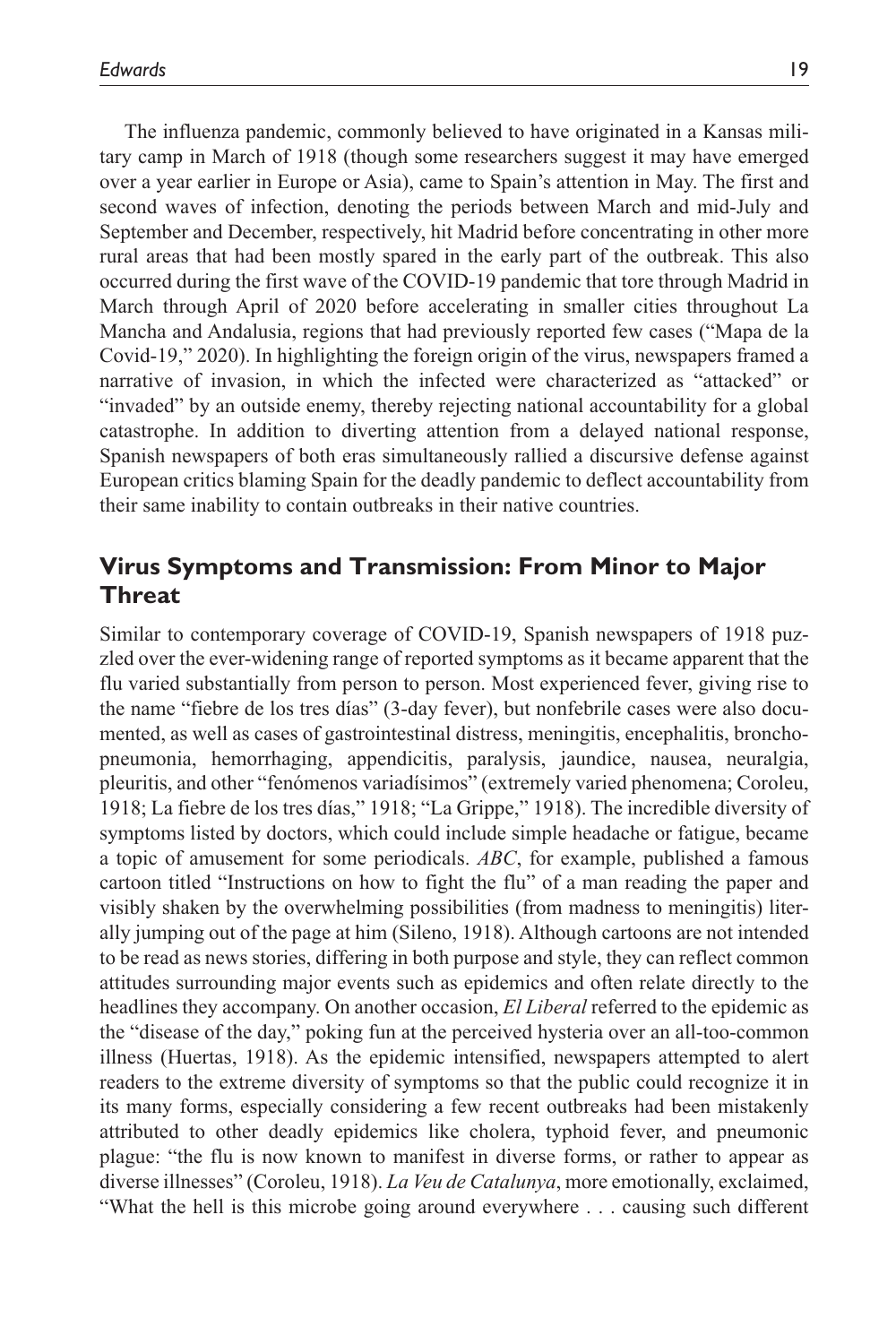effects?" (Hildebrand, 1918). Even cases of suicide and insanity came to be associated with the flu, which doctors linked to the bouts of delirium and depression it sometimes caused ("El estado sanitario: Los estragos de la epidemia," 1918; "La Grippe," 1918; "La salud pública en España," 1918b).

One of the biggest obstacles to acknowledging the risks posed by influenza early on was its mere familiarity, as "the flu is an illness known since ancient times, though by different names" ("La Grippe," 1918). On another occasion, *La Vanguardia* wrote, "This infectious disease is actually one of the oldest and most frequent causes of epidemics . . . Today we are witnessing an invasion of a similar type, though ultimately there is not a perfect likeness" (Coroleu, 1918). *El Liberal* ("La salud pública en España: La epidemia," 1918) perhaps stated it best: "True, it is only the flu. But the name doesn't make the thing." This has also been the case with COVID-19 that was initially downplayed by politicians and the public as a relative of the common cold, or at its worst, "a little flu" (Samon Ros, 2020). An illness with annual recurrence, most people catch the flu at some point in their lifetime without developing serious complications. But as one doctor noted, not all flus are created equal and some strains prove more deadly than others, citing the pandemic of 1889–1892 as example (common reference was made to this previous pandemic, also called the "Russian flu," much in the same way that reference has been made to the "Spanish flu" during the 2020 novel coronavirus pandemic) ("Higiene Pública," 1918; Pittaluga, 1918). *La Vanguardia* published in late October, "Long and painful is the history of this epidemic [the flu], while some come and go, this one, on the contrary, preserves its characteristic diffusion" ("Higiene Pública," 1918). The same may be said of coronaviruses that are responsible for an array of illnesses, from mild colds to severe acute respiratory syndrome (SARS) and Middle Eastern respiratory syndrome (MERS). Over the past year, COVID-19 has accounted for a variety of infections, ranging from asymptomatic and mild cases to critical, prolonged, and sometimes fatal outcomes (Ramírez de Castro, 2020a).

As with COVID-19, flu cases ranged from minor to severe, with some individuals hardly realizing they were sick. The issue of curbing its spread thus became paramount as doctors advised anyone with potential symptoms, "no matter how mild," to take illness seriously: "the most important thing in a flu epidemic is to take the utmost care with any indisposition, especially with the semblance a cold, mild though it may be, as if treating a serious illness" ("La Gripe," 1918). As *La Vanguardia* pointed out to readers on October 23, 1918 ("Higiene Pública"), "every case, no matter how mild, is a source of infection." From the beginning, doctors recognized the disease as highly contagious, using newspaper bulletins, announcements, and editorials to explain that it spread primarily through airborne droplets that can be transmitted by sneezing, coughing, or even "al hablar" [by talking]:

When coughing, sneezing, and even talking, the person infected with influenza emits droplets of various sizes containing mucous fragments which contain infectious germs . . . the tiniest remain suspended in the air. Merging with the atmosphere, they are inhaled by the healthy, infecting them and spreading the infection.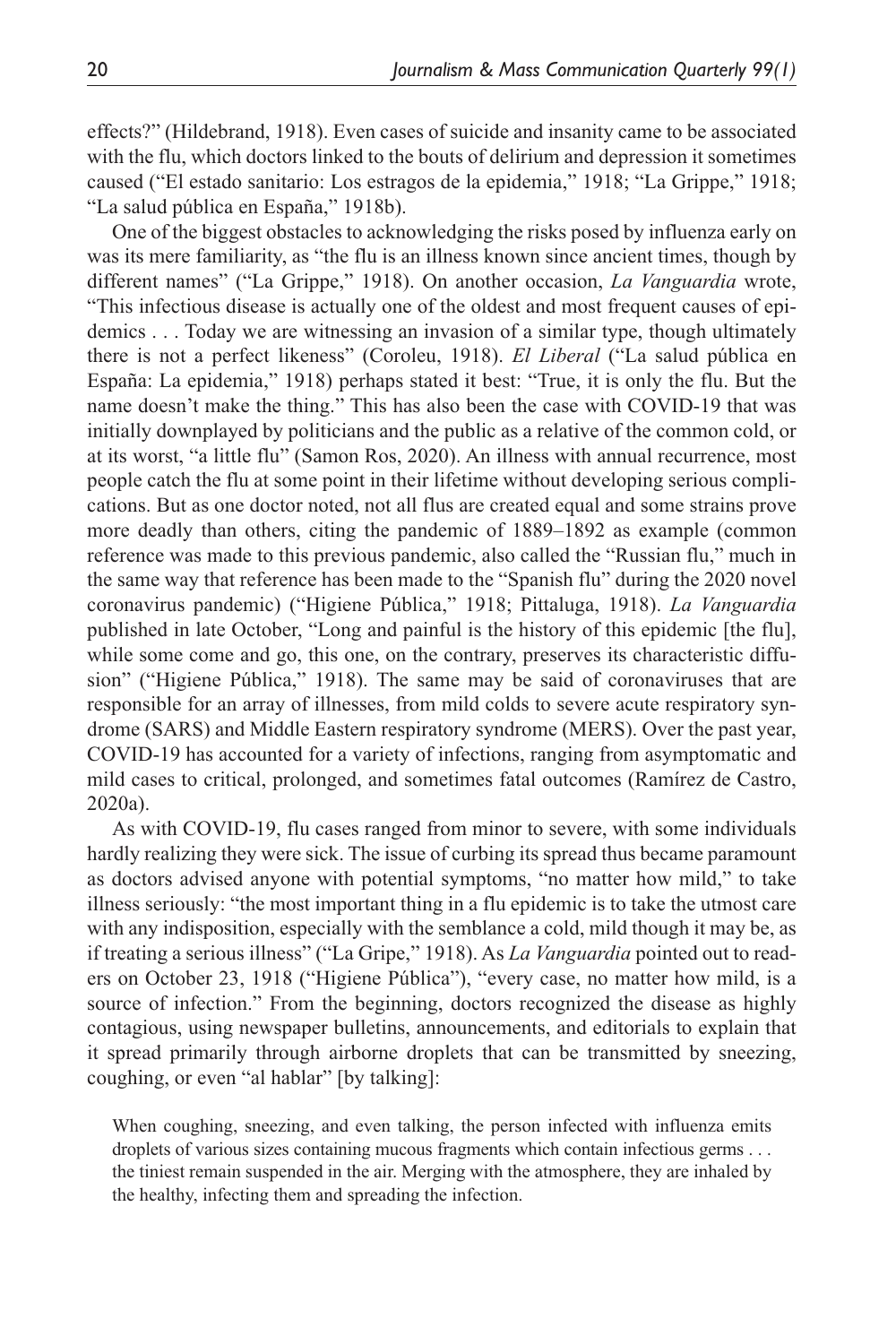This phenomenon, called "aerosolization," and the handling of contaminated objects were described as the most common forms of transmission. Because influenza could mimic other illnesses (now recognized as a common trait of RNA viruses as they replicate throughout the body and trigger varied systemic responses), it took time for it to be definitively identified as opposed to being labeled bouts of cholera, typhus, dysentery, or plague ("La enfermedad reinante," 1918; "La gripe y el tifus," 1918). The theory of the day held that if the specific agent could be isolated, then a cure could be derived, but microscopes were not yet advanced enough to identify such tiny viruses, complicating this initiative (Evans et al., 1919).

COVID-19 has also been documented to proliferate through aerosolization and interaction with infected persons. As late as June 2020, however, numerous health experts, including Spain's emergency health chief, Fernando Simón, held that "The virus is not transmitted through aerosols, little droplets that are inhaled because they remain in the air. It is transmitted through direct contact with thicker droplets that fall rapidly." Newspapers such as *El País* (Salas, 2020) echoed the lack of consensus within the medical community in questioning this assertion: "Is coronavirus airborne? The scientific community is divided on this means of contagion." In so doing, Spanish newspapers framed Spanish flu and COVID-19 in terms of near-inevitable contagion, directly questioning existing authorities and promoting both public caution and skepticism in avoiding infection.

In this way, the theme of virus symptoms and transmission performs several rhetorical functions. First, it provides a tool-kit for readers to diagnose themselves and take necessary action. Second, it engages the social psychology involved in Strong's epidemic of explanation and moralization, arming readers with important information about the nature of the virus while also reassuring them with a sense of agency in an otherwise chaotic situation. According to Kuypers (2010), rhetoric engages its intended audience on a personal and public level as "it involves the sharing of information, and both active and passive attempts at persuasion" (p. 289). Framing, therefore, is the means by which particular themes are presented to communicate meaning, imbuing them with specific tones, attitudes, and ideas. As the pandemic worsened, Spanish newspapers came to frame themes of contagion as threatening rather than trivial, and growing public concern as sensible rather than hysterical, as reflected in the shift from dismissal of a mild flu to detailed reporting on its spread. Moreover, this theme highlights one of the greatest challenges posed by epidemics, namely, the struggle to report on a changing, uncertain, and unstable event in real time before the development of a comprehensive consensus among medical and policy experts. As the primary intermediary between governments and researchers on one hand and the reading public on the other hand, newspapers inevitably print fast-paced, list-like, sometimes contradictory reports of virus progression, identification, and transmission.

#### **Prophylaxis: From Inaction to Action**

The positive outlook of the era following major breakthroughs in the identification and prevention of diseases by bacteriologists such as Lister rapidly turned bleak as the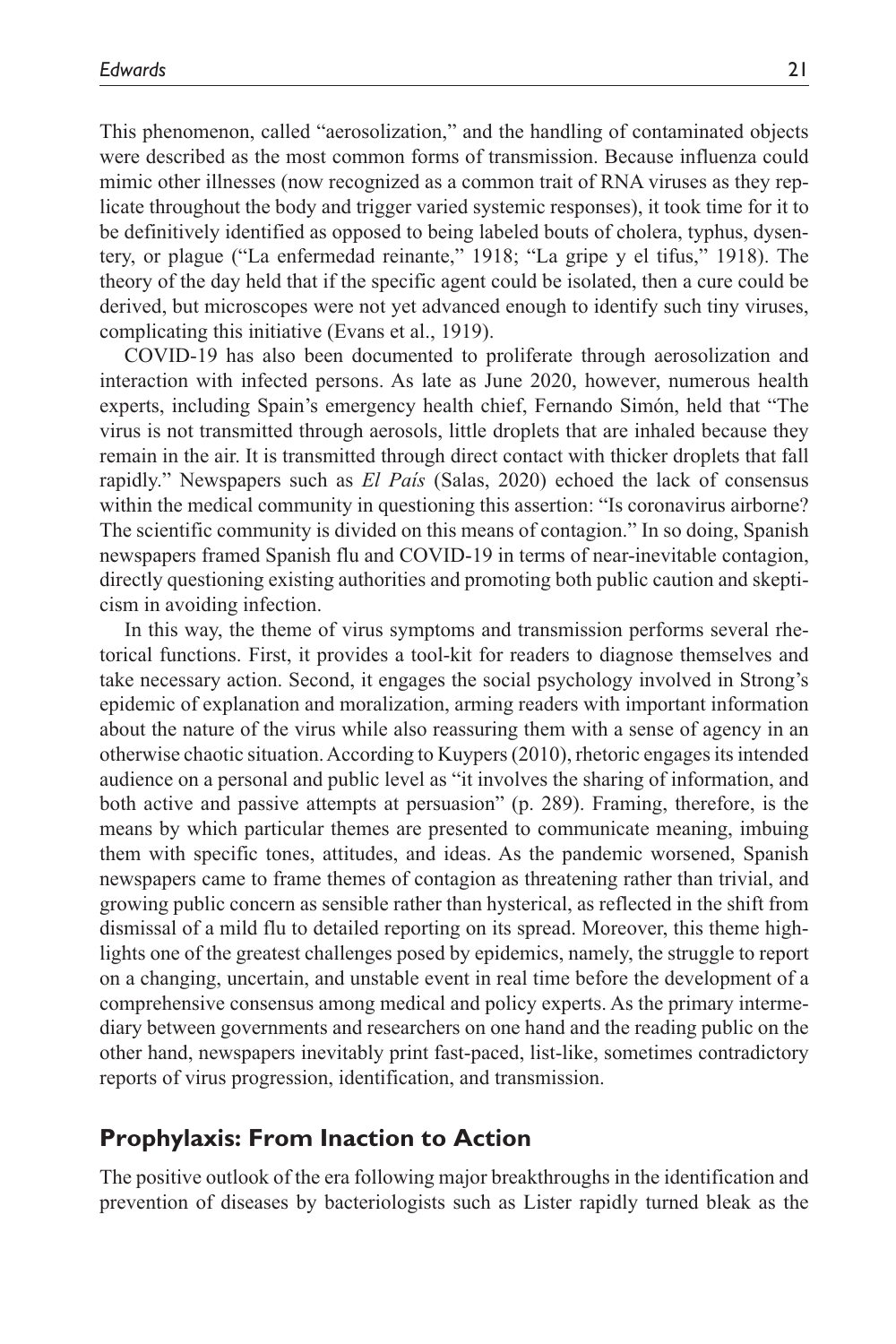medical community experienced a sense of helplessness in their inability to treat or contain the influenza outbreak ("La enfermedad reinante," 1918; Opisso, 1918). Doctors, confident in the achievements of modern science, initially expressed optimism in facing the virus, which they believed to be caused by a bacterial agent called Pfeiffer's bacillus, but their optimism gave way to national panic when they failed to produce effective drugs or vaccines ("Higiene Pública," 1918; Opisso, 1918). Subsequently, despite early resistance, the more traditional methods of sanitation and quarantine won out as the primary lines of defense against infection, methods not dissimilar to those applied during the plague in previous centuries. *La Veu de Catalunya*, a popular Catalan-language newspaper in Barcelona, echoed this shift to pessimism regarding "la qüestió sanitària" [the health issue] when it reported,

In the course of 24 hours doctors have relayed pessimistic impressions. The flu has decisively invaded the city and has lost the benign character it once presented, deteriorating easily into bronco-pneumonia for which science has not yet found a cure. ("Govern civil," 1918, October 9)

*La Vanguardia* ("Crónica telegráfica," 1918) similarly wrote, "the reigning epidemic has worsened in this city, taking on alarming characteristics." This tone marks a dramatic change from public indifference to concern not only in the acknowledgment of its extreme morbidity but also in the open declaration of a nonexistent cure for its most feared complications.

Hygiene, both "colectiva y personal" [collective and personal], was considered to be the most effective means of avoiding contagion. *La Vanguardia* solemnly reported in late September ("La enfermedad reinante," 1918): "there is no greater prevention against the disease than a hygienic lifestyle and a healthy diet." Readers were instructed to wash their hands, to disinfect living spaces regularly, to eat a balanced diet, to prioritize rest, to isolate from infected persons, and to avoid crowded areas with poor ventilation, especially bars and cafes (Coroleu, 1918; "Higiene Pública," 1918; "La Grippe," 1918). Small doses of quinine, an antimalarial drug, were recommended as treatment and local governments carried out a series of urban cleaning projects. Experts also held that fresh air and exposure to sunlight reduced bacteria. Although there was no national quarantine equivalent to that enacted by the Spanish government in March 2020, medical experts did relay a series of formal recommendations to the public through newspapers. Regulations resulted in the postponement of festivals, theater performances, university courses, and examinations as reports documented the flu's most common symptoms: fever, fatigue, shortness of breath, muscle pain, congestion, and cough. Although Spain in 1918 did not forcibly close businesses in a uniform way, local mayors and councils suspended services for public sanitation purposes, restricted commercial hours and locations, and passed ordinances intended to limit the movement and gathering of people in urban centers ("La cuestión sanitaria," 1918a; "La qüestió sanitària," 1918; "La salud pública," 1918a; "Per la salut pública," 1918). Spain, at the time, lacked a nationally cohesive department of health to manage affairs in the case of a pandemic, a matter which prompted criticism from newspapers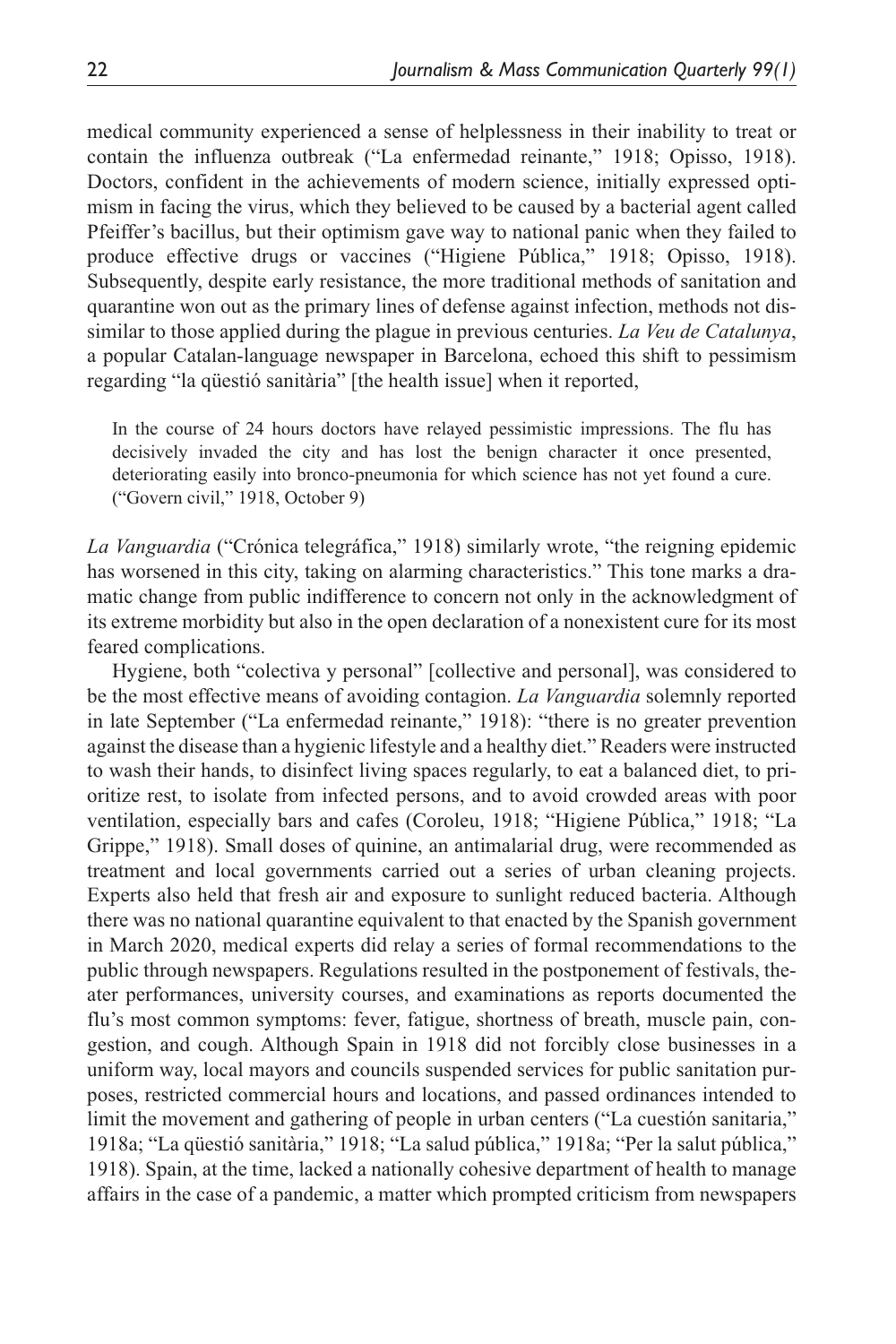across the board ("La gripe: La salud pública," 1918; "La salud pública en España," 1918a).

The responses recommended by medical experts and government officials varied somewhat in the beginning as the emerging health risk was considered unimportant in the larger context of Spain's political and economic crises ("Nota política," 1918). Subsequently, despite recent memory of the Russian flu pandemic that claimed over one million lives globally, early warning signs went ignored until the outbreak was too rampant to deny. Indeed, by October it had become a subject of coverage even in countries affected by wartime censorship, with headlines across Britain and the United States sounding the alarm on the "Spanish flu" ("The influenza epidemic," 1918; "Spanish Flu Close By," 1918; "Spanish Influenza," 1918; "Theatres, Churches, Schools of Utah Close on Account of 'Flu,'" 1918). Spain today faces a potential parliamentary crisis not unlike that of 1918, with the leftist parties of Podemos and PSOE (Spanish Socialist Workers' Party) having consolidated a fragile coalition at the time of the outbreak after multiple inconclusive elections (Merino & Vallín, 2020).

As the coronavirus pandemic rose to prominence in 2020, the Spanish government similarly emphasized hygiene practices and initiated campaigns to disinfect crowded spaces, such as buses, trains, and airports ("Desinfección diaria," 2020; Pérez Giménez, 2020). Once lockdown was declared in March, newspapers circulated photos of deserted streets and plazas while supporting stay-at-home ordinances and social distancing measures. Regulations banned the crossing of state or regional borders except in exigent circumstances. In a semi-coordinated effort, the European Union (EU) also restricted travel among member states to contain outbreaks with little advanced notice, disrupting international transport and communications. Festivals and mass-gatherings were either postponed or canceled, including Valencia's famous *Fallas* celebrations (Andrés Durà, 2020; Caparrós, 2020). The nation-wide quarantine was actively enforced by state and national police units in addition to the civil guard who levied heavy penalties for alleged breaches (Del Riego, 2020; Romero, 2020; Viñas et al., 2020). Before entering supermarkets, customers (limited to one member per household) were supplied with hand sanitizer and plastic gloves to ensure sanitation and reduce occupancy. As infection rates decreased in summertime, nonessential businesses were permitted to reopen so long as they maintained proper hygiene and disinfection practices, enforced mask-wearing and social distancing measures, and restricted capacity with the stated "key" to reducing contagion to avoid the overcrowding of enclosed spaces (Sáez, 2020). The national state of emergency prohibited residents from going outside unless purchasing groceries, seeking medical assistance, or caring for dependents (unlike other European countries, Spain did not allow for solitary exercise or outdoor leisure). The central government in 2020 thus effectively implemented a uniform response to the initial pandemic surge throughout the country unlike the splintered response to pandemic influenza in 1918 ("El Gobierno asume el mando," 2020).

Much like responses to initial surges of coronavirus in 2020, Spanish news coverage of the first wave of the 1918 flu sometimes belittled the epidemic as "la enfermedad de moda" (the disease in fashion), whereas the seriousness of the second wave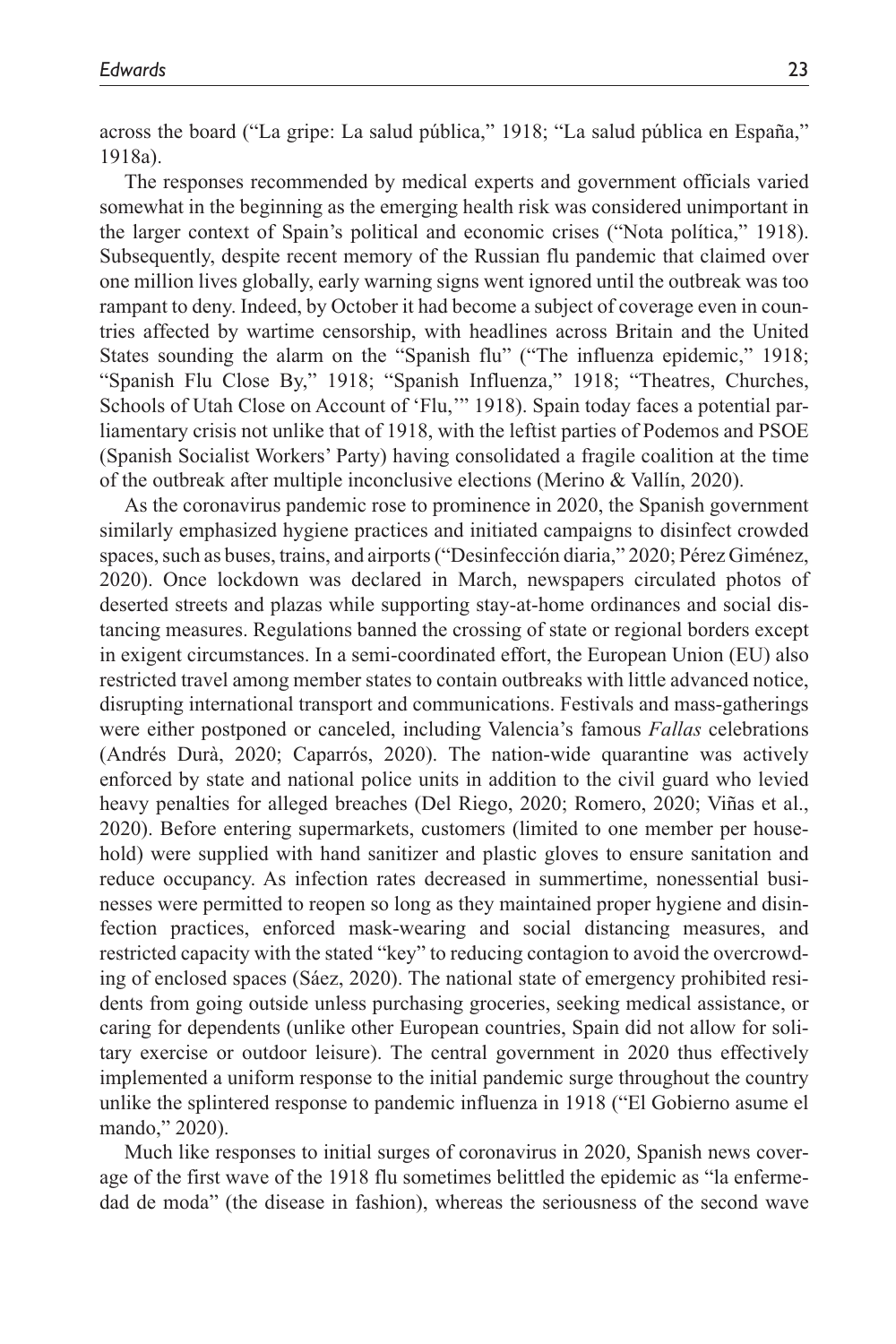quickly transformed it into the more dramatic "la epidemia reinante" (the reigning epidemic; "El estado sanitario: La epidemia reinante," 1918b). Reports changed from registering "no deaths" to documenting the thousands of cases throughout the country ("Epidemia benigna," 1918; "La salud pública," 1918a). Within a month, *El Sol* was reporting on "the enormous panic" growing among the population from the daily death tolls of priests, doctors, and civilians in every city and province: "the victims are everyday more numerous" ("El estado sanitario: Los estragos de la epidemia," 1918; "La salud en España," 1918). It noted that some regions experienced more dangerous versions of flu than others, alternatively exacting mild and deadly components, with certain towns "exhibiting extraordinarily serious symptoms." *El Liberal* ("La salud pública en España: La epidemia," 1918) decried "government carelessness" as it followed new developments, observing that "the flu epidemic continues claiming victims . . . 8,000 cases in Burgos, 20,000 in San Sebastián, 100,000 in Barcelona . . . macabre details of defenseless populations, doctor shortages, multiplying deaths." It was only once the pandemic had become too extensive to ignore that the media shifted approaches, becoming more candid in their tone and coverage to push authorities to take action. Honigsbaum (2013) noted a similar phenomenon in Britain, citing media collaboration with the government war ministry to downplay the pandemic's significance until fall of 1918 when its urgency could no longer be denied.

The sudden spike in deaths from the flu in 1918 resulted in the introduction of quarantines, commercial closures, and disinfectant measures ("La salud pública," 1918a; "Notícias de la epidemia en Madrid," 1918). Schools were closed, university rectors granted the authority to postpone the academic year without consulting the government, festivals canceled, emigration suspended, hospital visits prohibited, and, in Madrid, virtually all venues dedicated to public leisure were threatened with disciplinary action if found noncompliant with health sanctions (although *ABC* apparently criticized the capital for not properly enforcing said measures; "La epidemia reinante," 1918; "La salud pública en España: Los estragos," 1918; "Medida sanitaria," 1918). This process was repeated on March 14, 2020, when Spain enacted a national shutdown, overriding regional autonomy statutes in an emergency declaration, which Prime Minister Pedro Sánchez repeatedly extended by 2-week increments in efforts to "flatten the curve" (Romero & Garea, 2020). Only food stores, pharmacies, and essential services were permitted to remain open while hospitals restricted access exclusively to medical staff and patients requiring emergency aid, deeming all other visits a public health risk ("España se encierra," 2020; "Vall d'Hebron prohíbe las visitas," 2020). Schools were forced to close temporarily and isolation mandated for individuals experiencing virus symptoms or with confirmed exposure to the contagion. Likewise, in October of 1918, by which point the whole world was forced to acknowledge the pandemic's resurgence, *La Vanguardia* ("Higiene Pública," 1918) outlined for readers the projected rise and fall of epidemic influenza based upon historical cases, citing its tendency to "follow a curve that rises rapidly and then falls in brief intervals of two or three months." Upon emerging, "it attacks up to 50% of the population and even more, though mortality does not surpass 4.5%." This compares with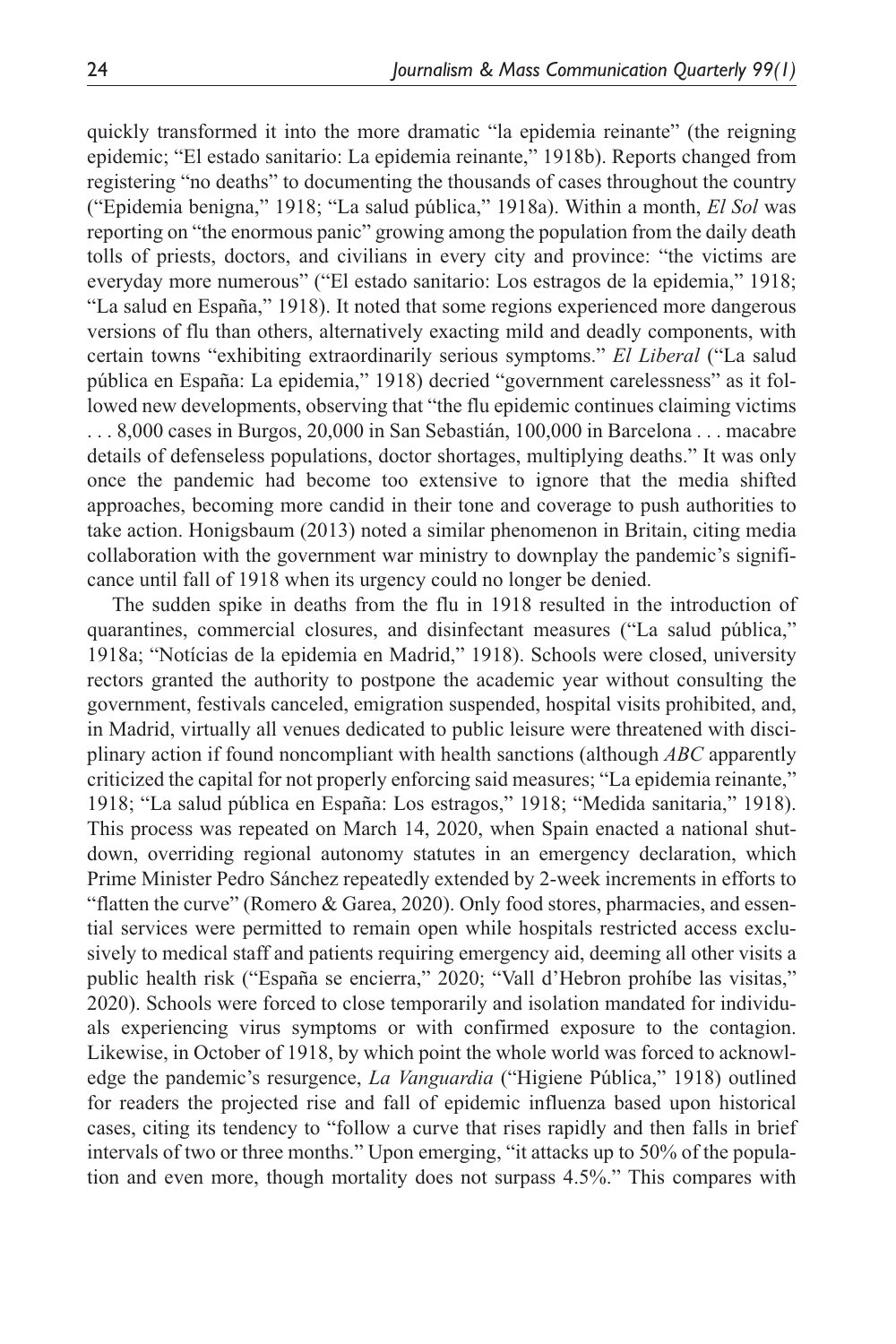most seasonal strains of influenza that document mortality rates of 0.01% (Centers for Disease Control and Prevention [CDC], 2020).

In 2020, COVID-19 fatalities have been calculated between 1% and 12%, depending upon the country, the age group, coexisting morbidities, and the methodology for counting cases, and have proved overwhelming for health care systems globally ("Mortality Analyses," 2020; "Spain Coronavirus Map," 2020). Although the statistics similarly vary regarding the mortality of Spanish flu, the mass shortages of doctors, medications, and hospital beds were well documented in 1918, especially as Spanish doctors suffered high infection rates while receiving inadequate pay and compensation for their posts ("La epidemia gripal," 1918; "Notícias de la epidemia en Madrid," 1918; "Zaragoza," 1918). By October 10, 1918, Barcelona was already reporting on the inability to treat all the infected, instructing hospitals to admit only those identified as "seriously ill" in order "to avoid overcrowding which would make it impossible to attend to those most in need" ("La cuestión sanitaria," 1918b). Despite covering this emergency, not everyone was convinced of the need to adopt stricter prophylaxis measures, with even *La Vanguardia* claiming that same day that city disinfection protocols had proved "completely illusory" and "completely useless" in stopping the epidemic ("La cuestión sanitaria," 1918b).

Spanish newspapers in 1918 framed the theme of prophylaxis in somewhat contradictory terms, with some supporting government measures and others questioning their efficacy in stemming the outbreak, whereas in 2020, they tended to agree upon the strict enforcement of quarantines and health protocols for the greater good of society. This theme demonstrates what Strong (1990, p. 251) classified as the psychosocial "epidemic of action, or proposed action," during which the public experiences a "collective disorientation" due to the perceived lack of a visibly effectual plan to "cure" the situation. In other words, "the furore and hubbub of intellectual and moral controversy may, in turn, be dramatically increased by the huge rash of control measures now proposed to contain the disease," resulting in the disruption of travel and commerce, privacy, and personal freedom (Strong, 1990, p. 254). The hesitance in halting everyday life to control outbreaks of infectious diseases reflects the construction of a binary in which economic strength and popular health are held to be oppositional forces. Prophylaxis comes to be framed as the enemy of economic welfare, positioned as a choice between one or the other, but not both. Governments in 1918 resisted quarantine measures out of concern for disruptions to international trade. In the Galician border town of Tui, for example, businesses went so far as to protest against "the difficulties caused by the imposition of health measures" ("Valencia y Galicia," 1918). Similar arguments have continuously been made in the COVID-19 pandemic, whereby politicians have disputed the necessity of confinement. In Spain, such attitudes are opposed by criticism of government officials for not having taken precautions sooner as the epidemic exploded nation-wide with disastrous economic consequences.

Spanish newspapers have promoted state-proposed prophylaxis measures in response to COVID-19 as "everyone's responsibility," which have consisted primarily of quarantine, social distancing, disinfection, and face-mask regulations, their stated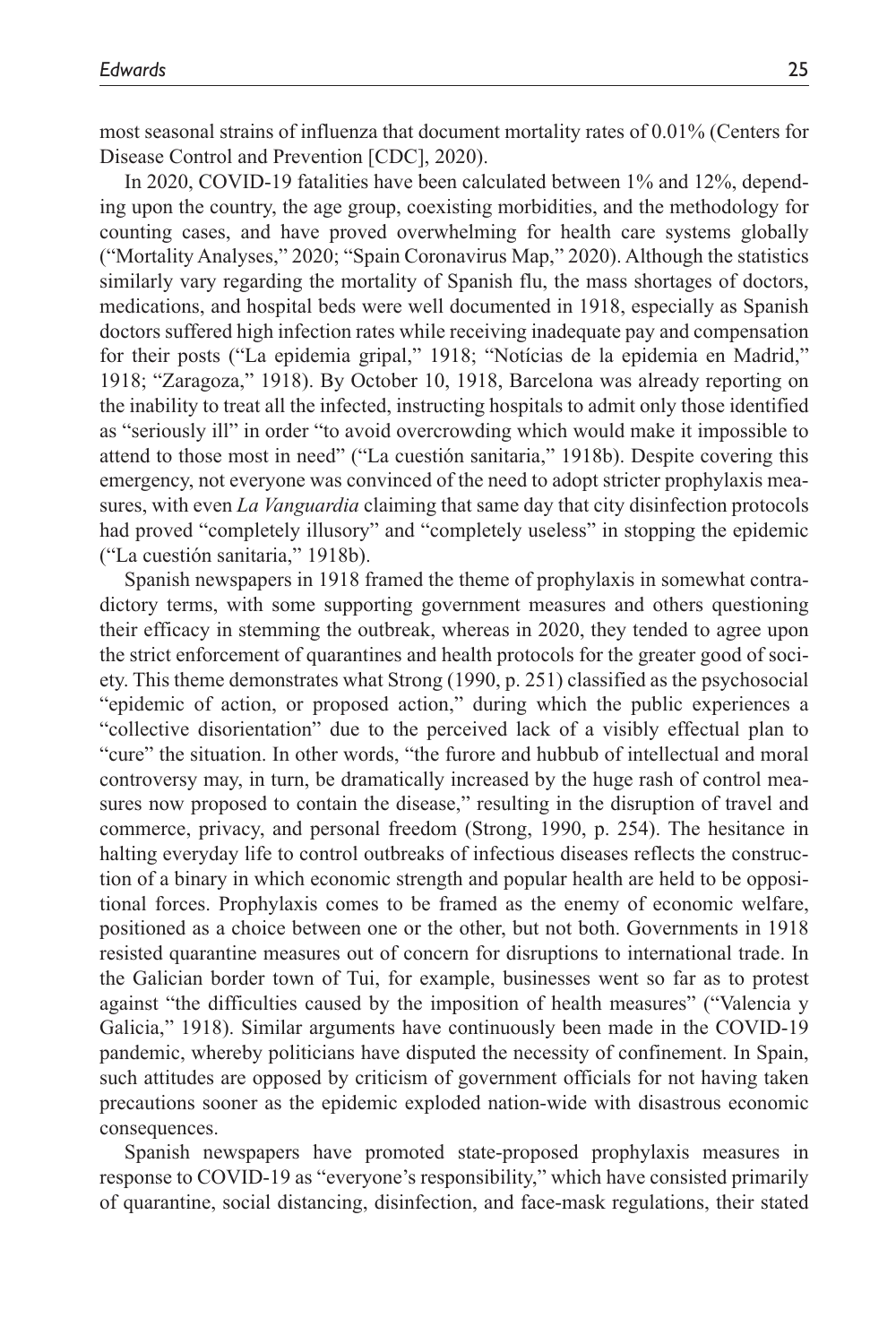objectives being to "protect the vulnerable," to "avoid the saturation of national health services," and to "flatten the curve of contagion" ("És responsabilitat de tothom," 2020; Juan, 2020). The government and mainstream news media justified the imposition of strict measures by citing emerging statistics of hospitals overwhelmed with patients, intensive care units (ICUs) running at overcapacity, and staff suffering from alarming shortages of medications and protective materials (Sevillano, 2020; Valdés, 2020). Spanish health care workers reported, for a time, the highest infection rate in the EU (20%) as elected officials received heavy criticism for inadequate personal protective equipment (PPE) supplies and diagnostic tests (Güell, 2020). At the height of the first wave, even the severely-ill could not necessarily secure admission, as newspapers published the troubling accounts of elderly patients turned away at the doors and left to die in their own homes for lack of hospital beds and medical personnel, an incident also covered in the international press (Minder & Peltier, 2020; Nanan-Sen, 2020; Peinado, 2020). Although the rapidity and uniformity of government responses to unfolding pandemics may have differed between 1918 and 2020, the strategies for battling disease remained similar as news reporting focused on hygiene, disinfection, and isolation practices.

# **Victim Profiles**

The massive death toll from the 1918 flu and the need for coffins resulted in a nationwide shortage of wood, so that multiple victims were buried together ("El estado sanitario," 1918; "La salud pública," 1918b). The public was so terrified that city councils ordered the bodies to be buried at night and forbade the constant ringing of church bells "to avoid community alarm" ("El estado sanitario: Los estragos de la epidemia," 1918; "La salud en España," 1918). The COVID-19 pandemic similarly caused a coffin shortage, but a greater issue was the lack of space in morgues to dispose safely of the bodies in a timely manner. This crisis led to the construction of make-shift morgues throughout the country to store the dead, the largest and most famous of which was the "Palacio de Hielo" (Ice-Palace) in Madrid. The agreement, established between the city of Madrid and the Military, was intended to address "the progressive rise in the number of deceased and the impossibility of funeral homes to bury them" ("El Palacio de Hielo de Madrid actuará," 2020). Located in a commercial shopping complex, the Ice-Palace is popular for its Olympic-size skating-rink and family attractions, but the escalation of fatalities from COVID-19 led to its conversion into a temporary morgue at the peak of the first wave. "The saturation of funeral homes in Madrid has reached such an extreme," wrote *El Confidencial* on March 24, 2020, "that the deceased from coronavirus will be placed in the Ice-Palace until the appropriate services can take charge of them" ("El Palacio de Hielo de Madrid se transforma," 2020). *El Mundo* ("El Palacio de Hielo," 2020) designated the event "the picture of the pandemic," a solemn scene that captured the "death, devastation, and radical societal transformation" of the worsening crisis.

As previously noted, one major difference between the Spanish flu and COVID-19 pandemics is the victim profiles they presented. Like novel coronavirus, statements in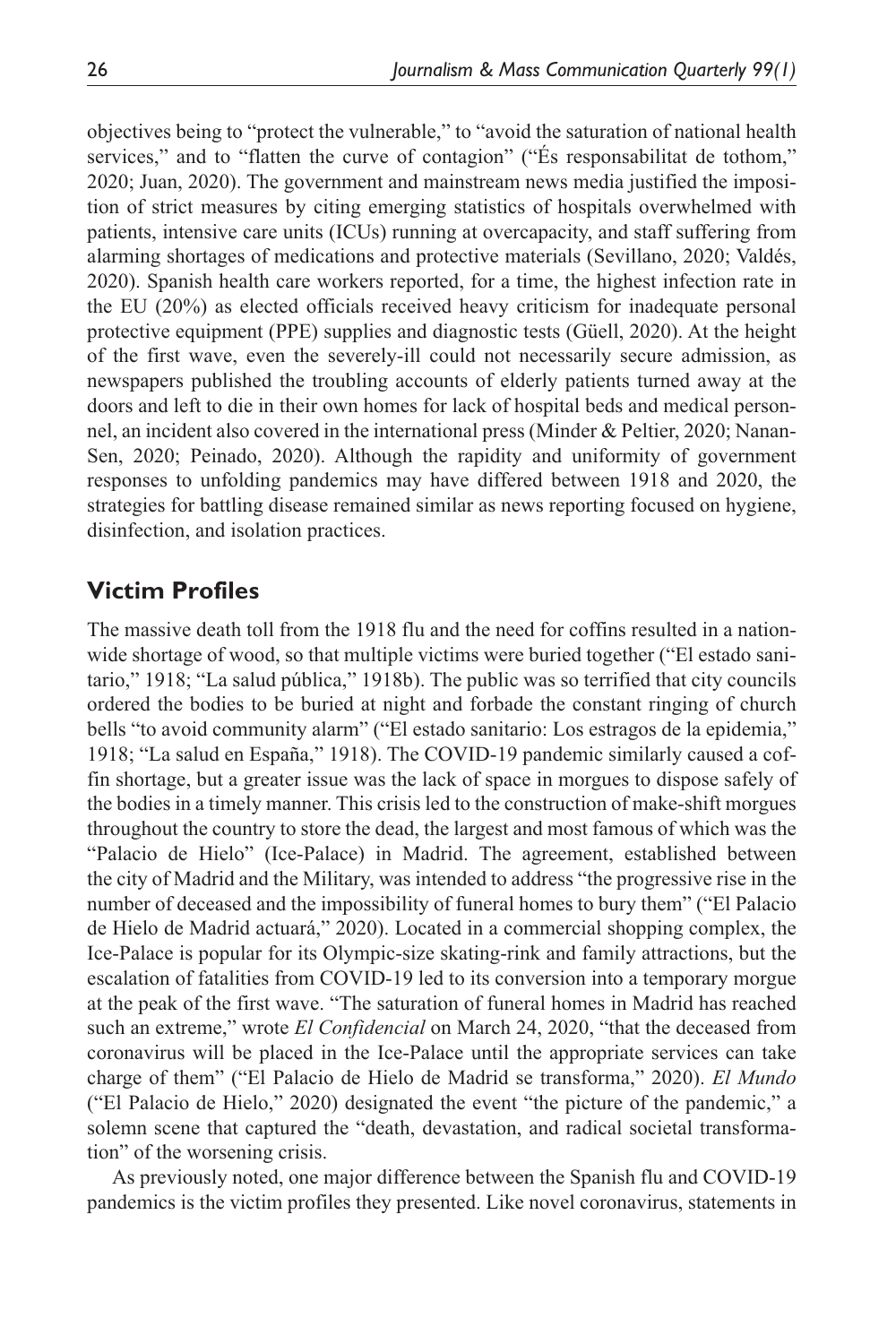1918 initially listed those most at risk of developing complications as infants, the elderly, and individuals suffering from chronic health conditions such as diabetes, heart disease, asthma, and tuberculosis ("La Grippe," 1918; "La Grippe o Influenza," 1918). Unlike previous recorded influenza outbreaks, however, it soon became apparent (especially in the second wave) that the Spanish flu targeted young, otherwise healthy adults, with the 20 to 40 age demographic most severely affected. Expectant mothers and newborns were also found to be particularly vulnerable. The mortality rate for all age groups was higher than normal, but still "lower-than-expected" for those over the age of 50. Various theories have attempted to explain this phenomenon, including the possibility of a H1N1 strain in 1847 that may have lent a degree of immunity, as well as the discovery of cytokine storm, a potentially fatal syndrome in which stronger immune systems overcompensate to combat infection (Morens et al., 2008). The precise trigger remains poorly understood, but it has also been observed in the COVID-19 pandemic ("El objetivo," 2020; Pérez & Hernández, 2020; Villareal, 2020).

The Spanish military was particularly hard-hit by flu as thousands of soldiers living in close quarters infected one another, at one point accounting for more than 900 clinical cases in Valencia alone ("La gripe y el tifus," 1918). With finances stretched and notoriously deplorable conditions in the barracks, military doctors found the regular sanitation and isolation of patients an impossible task ("La aplicación de reformas militares," 1918; "La Higiene en el Ejército," 1918). To combat its spread within their ranks, units discharged as many men as possible, although this ultimately did little more than contribute to a surge in cases among the civilian population as the sick returned home to their families (Lafora, 1918; Valderrama, 1918). This contrasts significantly with COVID-19, which has thus far recorded the highest death rates among the elderly, notably in nursing homes and assisted-living facilities, thus prompting younger segments of the population to disregard its significance despite their role in its dissemination (C. López, 2020b). It must be noted here that as the COVID-19 pandemic is ongoing at the time of writing, the data are incomplete and recent statistics indicate that children and young adults may be more susceptible to complications than previously recognized (Plenge, 2020; van der Made et al., 2020; Viner & Whittaker, 2020).

Spanish newspapers in 1918 repeatedly warned that the elderly and people with preexisting conditions were among the most susceptible to infection even as the mortality rates in young people increased throughout the year ("La Grippe o Influenza," 1918). While Spanish newspapers never revised statements to challenge the original prognosis, they did document the serious outbreaks in the military, registering the high number of deaths and hospitalizations of Spanish soldiers ("La enfermedad reinante," 1918; "La salud pública," 1918a). The W-shaped age mortality curve of the Spanish flu produced panic for deviating from the expected demographics. By pushing readers to recognize the dangers of infection, despite the flu's reputation as a benign illness, newspapers framed this theme of victimhood as a public health crisis to all it infected (as *La Veu de Catalunya* lamented, "this shameful microbe that respects no one"; "Reportatge d'un dia," 1918). In response to the COVID-19 pandemic,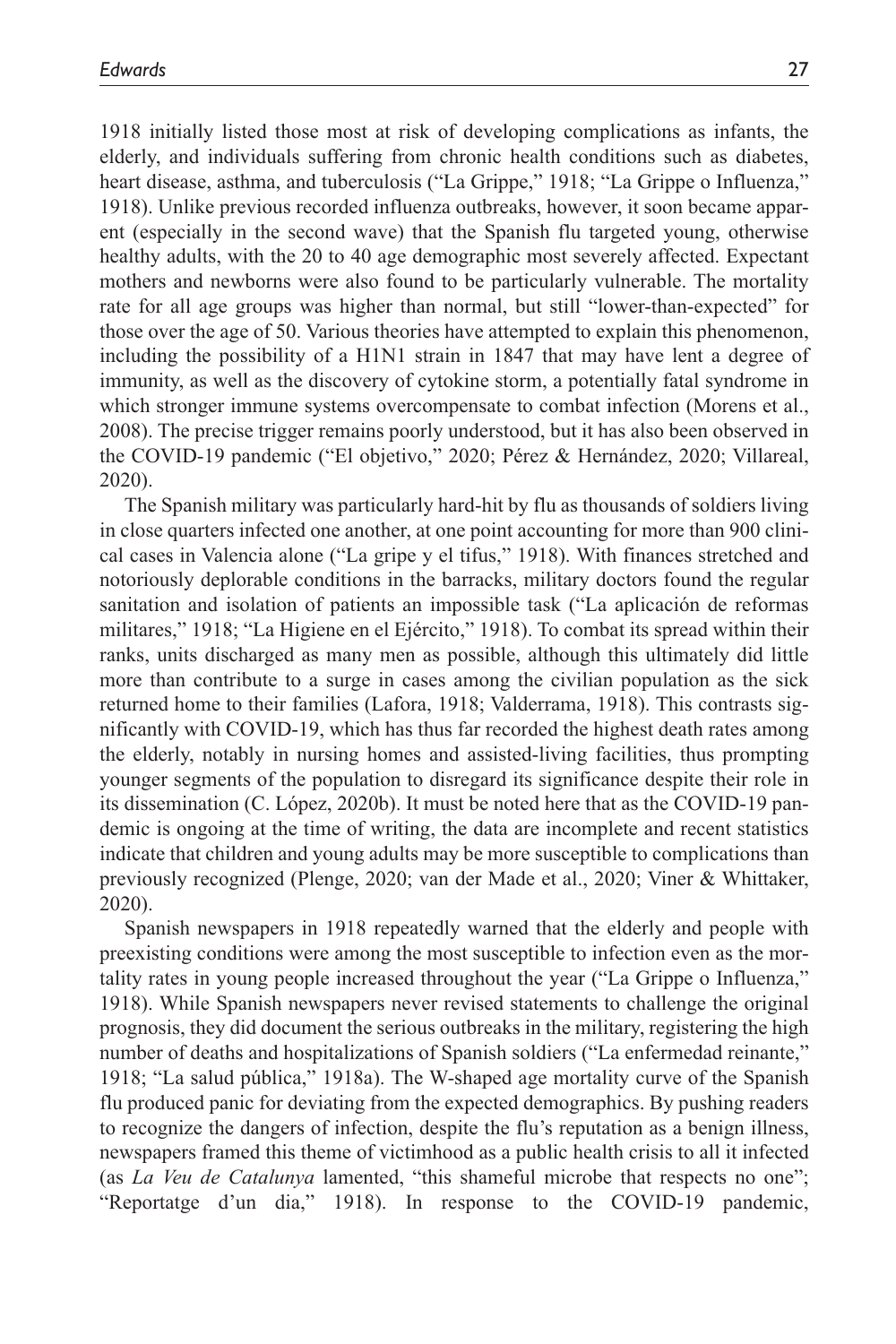Spanish newspapers have also communicated the potential severity of health risks from contracting novel coronavirus, regularly citing cases of individuals placed in intensive care with no known underlying conditions. In 2020, newspaper coverage has centered around protecting the most vulnerable among us, notably infants, the elderly, and the immunocompromised, producing a narrative of the mildly affected healthy versus the severely affected sick. This framing of victim profiles as collective protection has intensified in the reporting of "corona parties" (gatherings intended to spread COVID-19 to stimulate herd immunity) and controversial demonstrations against mask-wearing initiatives. Newspapers have framed individual action as consequential to the whole, citing the spiking number of "contagiosos" [contagious] and "infecciosos" [infectious] in recent weeks as Spain has attempted a cautious transition back to normality since relaxing emergency lockdown measures in May 2020. The rise in cases may be the result of Spain's enthusiastic promotion of tourism to aid its ailing economy and the public's increasing disregard for social distancing requirements.

### **Virus Treatments and Vaccines: The Race for a Cure**

The inability to produce effective medications or vaccines to alleviate the flu's most fatal complications unnerved the population ("Higiene Pública," 1918). Moreover, the 1918 flu appears to have had an extraordinarily high incidence of aggressive secondary infections (i.e., tonsillitis, pneumonia, and streptococcus) before the availability of antibiotics ("La Grippe o Influenza," 1918). "We don't know what to attribute the disease to," newspapers quoted Spain's Minister of War, "Many cases degenerate into fevers and typhoid, and naturally, there are quite a lot of deaths" ("La enfermedad reinante," 1918). Certain conditions progressed so rapidly that patients succumbed within hours of manifesting symptoms ("La salud pública," 1918b). Doctors noted that some ripped off their clothes in distress as they suffocated, their corpses turning a dark purplish hue from cyanosis. Postmortem dissections revealed a striking resemblance with virulent pneumonia outbreaks in northern France the previous year, which found the bronchial tubes clogged with a "thick yellowish puss" that destroyed the airways and converted the lung into a heavy, liver-like mass (such accounts have led some scholars to theorize that this was, in fact, the first attack of Spanish flu; Hammond et al., 1917, p. 44). COVID-19 has also seen a surge of patients with respiratory failure, renewing debates on ventilation mechanics, positioning, and the optimal management of the condition with limited success. Of course, an additional difference between 1918 and 2020 is Spain's national health infrastructure, which now offers coverage to all Spanish citizens. As some studies have pointed out, the mortality rate would likely be higher were it not for public access to health care (Javelle & Raoult, 2020; Legido-Quigley et al., 2020; Lovelace, 2020).

Interestingly, there is a significant overlap in the medications advertised over the course of both pandemics, especially antimalarial drugs and antipyretics. Although the use of quinine has since been found ineffective in the treatment of influenza, the use of chloroquine and hydroxychloroquine in COVID-19-associated cases and prevention remains a matter of controversy. Most medical professionals have cautioned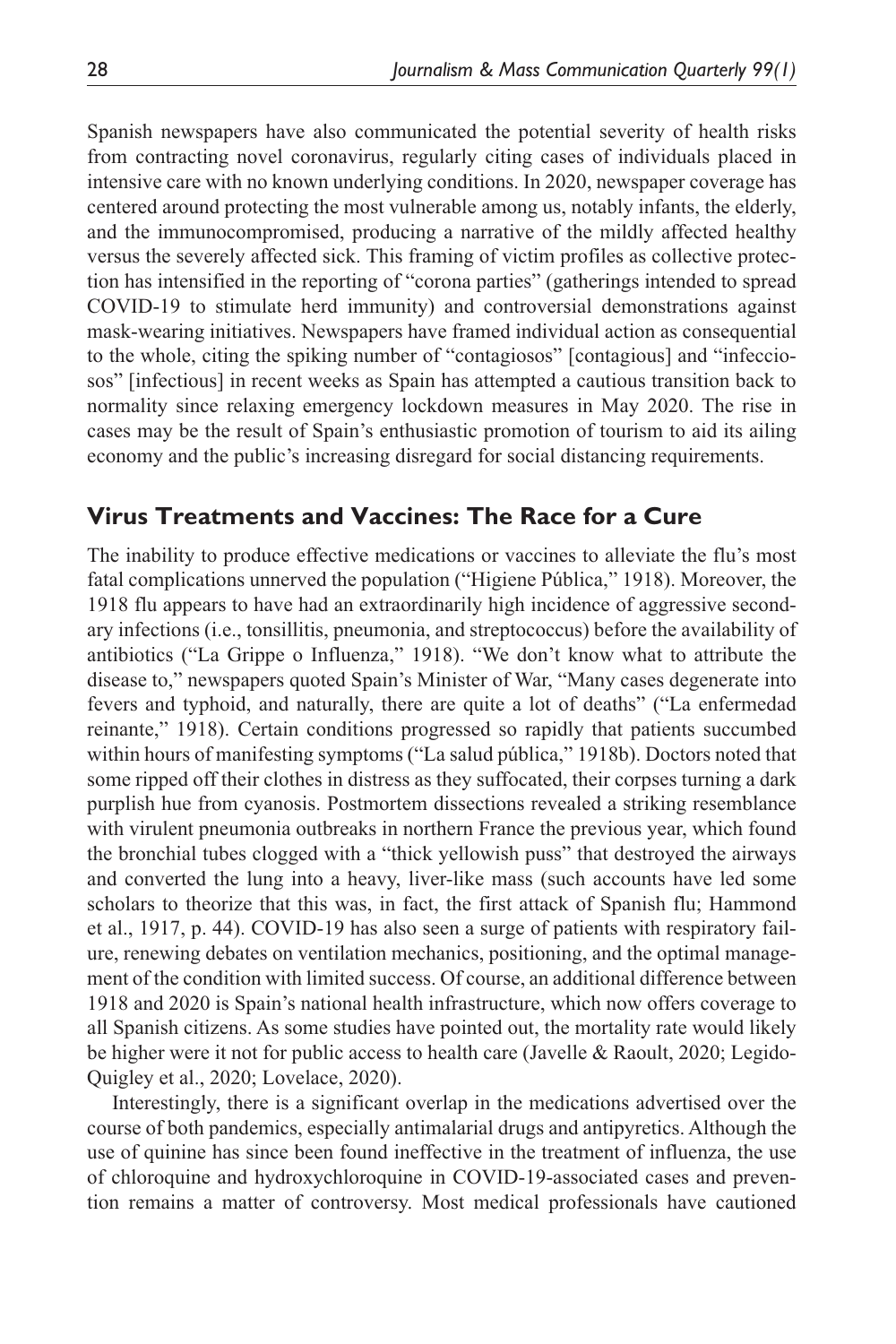against the drugs, citing potentially adverse effects while causing shortages for conditions requiring their treatment, but some continue to recommend their benefits ("Los riesgos cardiacos," 2020; Prodromos & Rumschlag, 2020; Self et al., 2020). Unable to formulate a vaccine that would inoculate against the pandemic in 1918, doctors praised "heroic quinine" as minimizing the progression of the virus. According to "one medical opinion" printed in Barcelona, it was responsible for "avoiding complications in all benign cases, and *curing* the majority of serious cases," apparently resolving everything from "simple congestion" to the "gravest bronchopneumonia" (Tort y Pozo, 1918). Disinfectants and antipyretics flew off the shelves at the suggestion of medical experts (found to have been prescribed at toxic doses) and shortages spurred Spain to outlaw their export at the height of the pandemic. Price-gouging ensued, which newspapers criticized for unfairly driving up the price of quinine by 940% (Ceballos, 1918; "El estado sanitario: La epidemia reinante," 1918a). A similar event occurred in March, 2020 when Spain ran out of paracetamol (acetaminophen), the antipyretic recommended as treatment for early coronavirus symptoms, along with disinfectants like hand sanitizer, so that the military had to step in to manage the drug's production and ensure availability (Ramírez de Castro, 2020b).

One notable distinction between the "Spanish flu" and COVID-19 can be found in the disparate scientific knowledge and technologies of both eras, but gaps in medical understanding of virus progression and transmission remain as evident today as 100 years ago. Held to be a "microbial infection" in 1918, Spanish newspapers filled their pages with advertisements for assorted antiseptic mouth washes, nasal sprays, and powders to battle the flu. Because nervousness and other psychological conditions were thought to increase susceptibility, readers were instructed not to panic, as the "majority of cases are not serious" ("El estado sanitario: La epidemia reinante," 1918). Without a vaccine to target Spanish flu, specifically, doctors encouraged Spaniards to receive diphtheria vaccinations to stimulate the body's defense systems generally (*Anales*, 1918, p. 424). Such practices resemble medical advice in 2020 proposing that flu shots could boost the immune system against SARS-CoV-2 and reduce the probability of severe illness (research into their effectiveness is still underway; Domínguez, 2020). Unable to identify, in 1918, the pathogen responsible and unwilling to admit the possibility that influenza was not a bacterial infection, vaccine attempts continued to fail (McCoy et al., 1918). Newspapers repeatedly espoused the public's pessimistic impressions of there being no known cure for the virus, focusing instead on publishing information on prophylactic measures as the best means of protection ("Higiene Pública," 1918). Medical professionals and government officials, meanwhile, sought to deflect responsibility by emphasizing their keen theoretical understanding of modern science. Spanish media outlets subsequently framed themes of treatment as essentially preventive rather than curative. Once infected, they still highlighted treatments intended to keep symptoms from deteriorating, primarily through bed rest and healthy diet, unable to prescribe a universal cure.

In 2020, Spanish newspapers widely publicized the international race to discovering a COVID-19 vaccine, closely following the progress of projects in Russia, China, the United States, and the United Kingdom. On August 28, *ABC* (López Sánchez,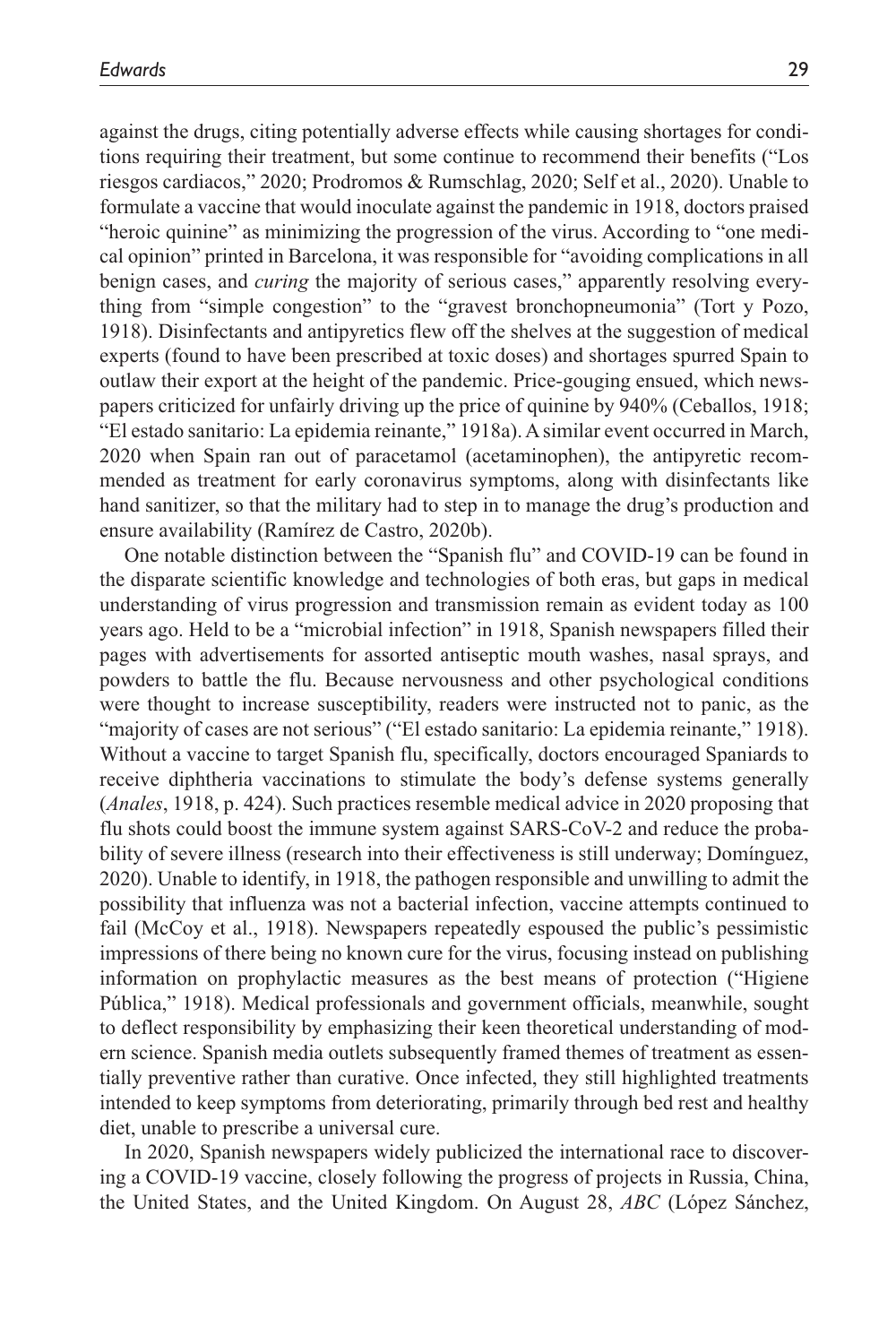2020) announced the commencement of the first clinical trials on human subjects in Madrid with the stated aim of having "more than 1,000,000 doses ready by 2021." Such notices came as welcome news in a country facing a resurgence of infections and, not surprisingly, contrast with earlier coverage of the pandemic that offered little solace in the way of medications or remedies. Spanish newspaper coverage of novel coronavirus has subsequently focused on forthcoming solutions, although some have acknowledged the World Health Organization's solemn statement that "there is no silver bullet at this time . . . there may never be" ("La OMS advierte," 2020). Other treatments outlined by the press have included antipyretics, hydroxychloroquine, and plasma. To this end, Spanish newspapers have continued to frame "the cure" in futuristic terms as they publicize clinical trials for new vaccines and medications intended to reduce the incidence of complications associated with the virus. Such coverage redirects readers' attention from the current societal inability to cope with the raging pandemic to global efforts combating its spread in the form of expectant medical advances and government directives.

### **Conclusion: Communicating Pandemics**

Analysis of a total of 442 articles across 11 Spanish newspapers illuminated five consistent themes framing and reframing health risks, societal inability to cope with outbreaks, and failure to cure serious infections. Popular newspapers of 1918 and 2020 addressed similar national and international concerns in their reporting, including emphasis on foreign origins of epidemics to reject Spanish accountability for global dissemination and spiking mortality rates; speculation on morbidity based upon age, sex, and general health; shifts from minimizing risk of infection to maximizing prophylaxis practices; and focus on forthcoming treatments for fatal complications (see Table 1). Newspaper frames are marked by the evolving relationships among journalists, medical experts, politicians, and their audiences, responding to the same cultural and sociopolitical contexts that produced them in the attempt to influence (as well as to inform) public opinion and behavior. This study builds upon the notion that frames operate as themes that engage collective responses to crises as anxiety intensifies. As such, it contributes to a growing corpus of literature on the events and impacts of the Spanish flu, centering on contemporary news discourses as read by Spaniards, and relating them back to the current coronavirus pandemic. A comparative analysis of 1918 and 2020 yields the emergence of analogous frames across eras, suggesting commonalities in the articulation of human mortality unchanged in 100 years of progress in medical science.

Despite this century of differences, the news framing of both disasters reveals a pattern in human reactions to contagion and the interrelated psychosocial epidemics they elicit. A study of their respective news coverages demonstrates that public (mis) perceptions of epidemiologic risks are as fundamental to the course of the pandemic as the infectious agent itself, as social behavior influences government policy and shapes collective responses to them. As Hutchinson (2019) argued,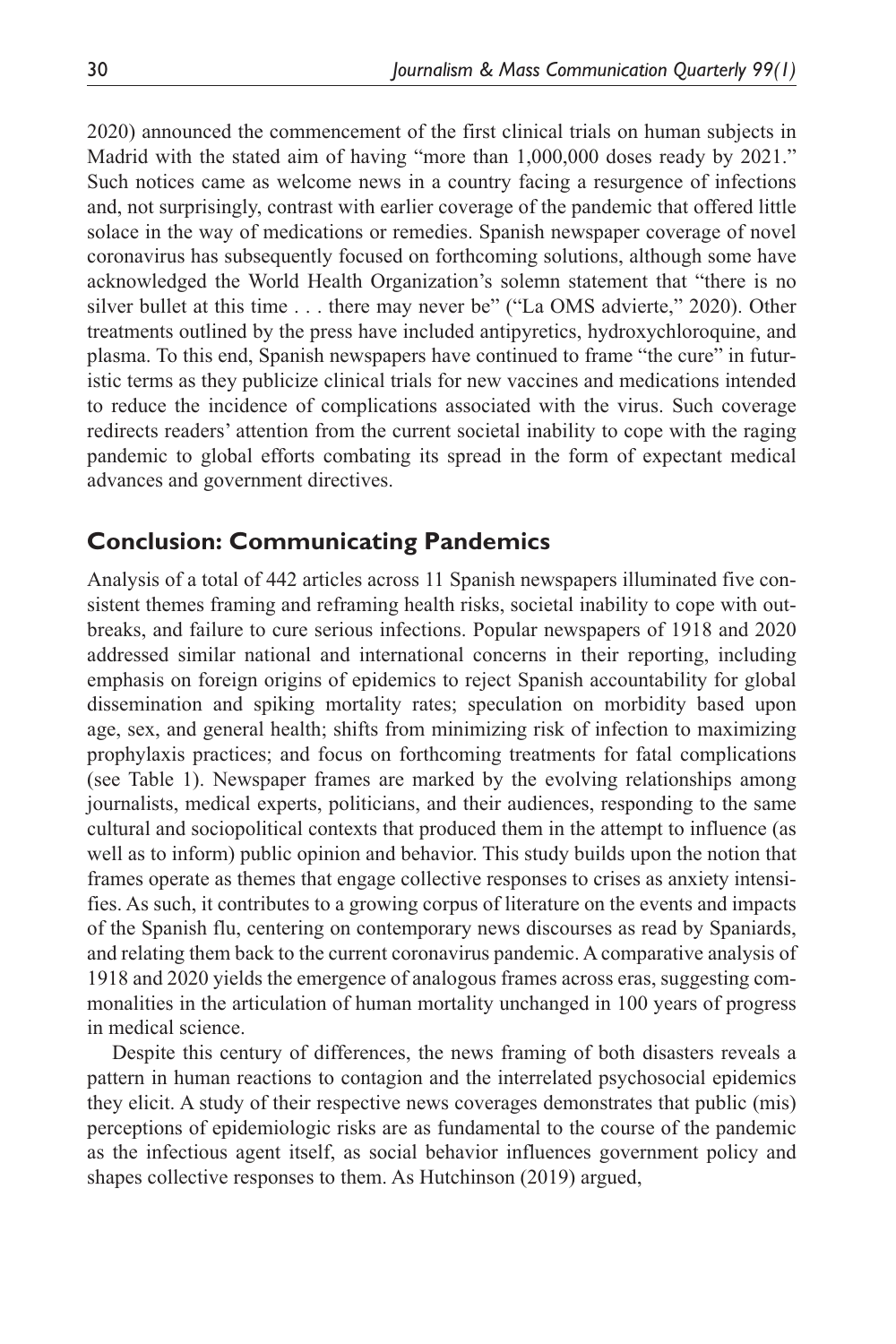| able 1. Summary of Finders.   |                                                                                                                                                                                                                                                                                                                                                                                                                                                                                                                                                                                                                             |                                                                                                                                                                                                                                                                                                                                                                                                                                          |
|-------------------------------|-----------------------------------------------------------------------------------------------------------------------------------------------------------------------------------------------------------------------------------------------------------------------------------------------------------------------------------------------------------------------------------------------------------------------------------------------------------------------------------------------------------------------------------------------------------------------------------------------------------------------------|------------------------------------------------------------------------------------------------------------------------------------------------------------------------------------------------------------------------------------------------------------------------------------------------------------------------------------------------------------------------------------------------------------------------------------------|
| Newspaper themes              | Spanish Flu (1918)                                                                                                                                                                                                                                                                                                                                                                                                                                                                                                                                                                                                          | COVID-19 (2020)                                                                                                                                                                                                                                                                                                                                                                                                                          |
| Foreign Origins of<br>Disease | Origin unknown, but believed to be carried from France or<br>"We must protest, above all, this title of Spanish<br>flu, as some nations are calling this illness which<br>does not know its precise origin or birthplace."<br>Portuguese in Medina is scant or non-existent."<br>"The disinfection of train cars used by the<br>elsewhere by Portuguese migrant workers:<br>(ABC, September 25)<br>(1V, October 23)<br>I<br>$\overline{\phantom{a}}$                                                                                                                                                                        | "The virus from China (2019-nCoV), first detected<br>"The Chinese arriving in Andalusia from China are<br>of microorganism different from any other human<br>healthy, they have passed controls." (ABC, January<br>Believed to have originated in Wuhan, China and spread<br>in December 2019 in a Wuhan market, is a type<br>coronavirus yet discovered." (ABC, January 31)<br>through travel:<br>29)                                   |
| Classification of<br>Illness  | Believed to be a bacterial infection called Pfeiffer's Bacillus:<br>"It [the flu] is due to Pfeiffer's Bacillus." (ABC,<br>October I)<br>$\overline{\phantom{a}}$                                                                                                                                                                                                                                                                                                                                                                                                                                                           | outbreak of coronavirus in Wuhan (China)." (ABC,<br>"2019-nCoV is the name given to the new<br>Virus caused by SARS-coV-2:<br>January 29)<br>$\overline{1}$                                                                                                                                                                                                                                                                              |
| Reported Symptoms             | "High fevers," "chills," "various aches throughout<br>Fever, cough, headache, congestion, body aches, stomach<br>flu, typhoid-like infections, appendicitis, jaundice"<br>insanity, etc."; "Thoracic: pulmonary congestion,<br>"Labored breathing," "coughing," "asphyxiation"<br>pleurisy, bronchitis, etc."; "Abdominal: stomach<br>forms, or rather to appear as diverse illnesses"<br>the body," "Broncho-pneumonia"; "Cerebral:<br>"the flu is now known to manifest in diverse<br>congestion, meningitis, paralysis, and even<br>(ABC, October 1)<br>(LV, October 22)<br>(LV, October 22)<br>aches, nausea:<br>ı<br>ı | fever, chills and malaise, difficulty breathing." (ABC,<br>Fever, cough, headache, congestion, body aches, fatigue,<br>seizures, strokes, kidney damage it is a virus<br>"Coronavirus is much more than a respiratory<br>congestion, fatigue, sore throat and headache,<br>infection. It causes heart attacks, epileptic<br>"The main symptoms are: nasal drip and<br>with a thousand faces." (ABC, April 26)<br>January 29)<br>anosmia: |

Table 1. Summary of Findings. **Table 1.** Summary of Findings.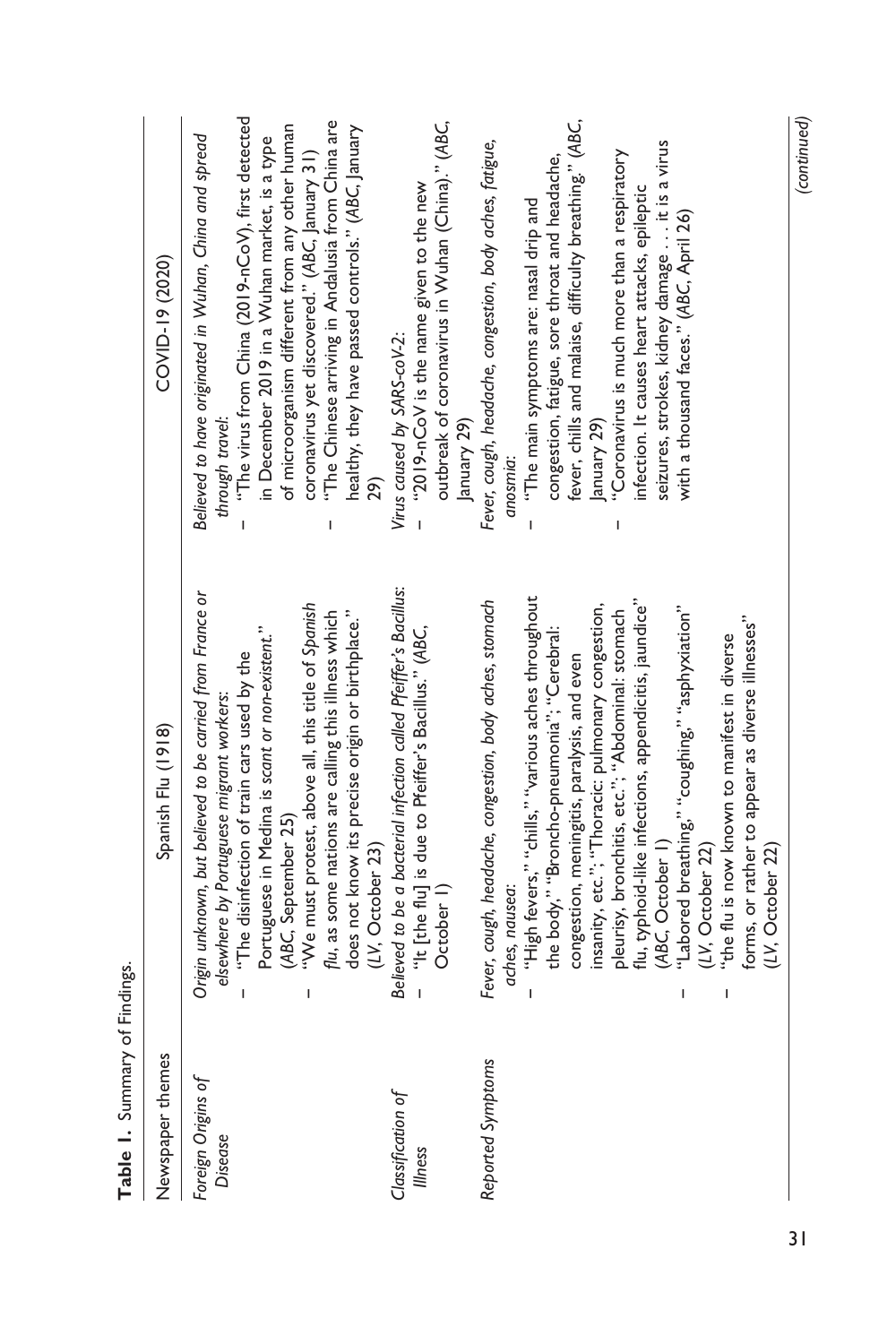| Table I. (continued)         |                                                                                                                                                                                                                                                                                                                                                                                                                                                                                                                                            |                                                                                                                                                                                                                                                                                                                                                                                                                                                                           |
|------------------------------|--------------------------------------------------------------------------------------------------------------------------------------------------------------------------------------------------------------------------------------------------------------------------------------------------------------------------------------------------------------------------------------------------------------------------------------------------------------------------------------------------------------------------------------------|---------------------------------------------------------------------------------------------------------------------------------------------------------------------------------------------------------------------------------------------------------------------------------------------------------------------------------------------------------------------------------------------------------------------------------------------------------------------------|
| Newspaper themes             | Spanish Flu (1918)                                                                                                                                                                                                                                                                                                                                                                                                                                                                                                                         | COVID-19 (2020)                                                                                                                                                                                                                                                                                                                                                                                                                                                           |
| Transmission of<br>Infection | various sizes containing mucous fragments which<br>"When coughing, sneezing, and even talking, the<br>person infected with influenza emits droplets of<br>Highly contagious, spread through aerosolization and<br>contact with infected:                                                                                                                                                                                                                                                                                                   | "The contagion usually spreads via the respiratory<br>tract through the droplets produced by people<br>Highly contagious, spread through aerosolization and<br>when they cough, sneeze, or speak." (ABC,<br>contact with infected:                                                                                                                                                                                                                                        |
| Preventive Measures          | Quarantine, isolation, border closures, travel restrictions,<br>"the only prophylaxis is collective and personal<br>contain infectious germs" (LV, October 23)<br>"Wash hands often with disinfectant" (LV,<br>hygiene" (LV, October 1)<br>hygiene, sanitation:<br>T                                                                                                                                                                                                                                                                       | avoiding contracting this virus" (ABC, January 29)<br>Quarantine, isolation, border closures, travel restrictions,<br>"Spain closes its national borders due to the<br>"basic hygiene is the most effective way of<br>hygiene, sanitation:<br>January 29)                                                                                                                                                                                                                 |
| Risk Factors                 | "Emigration has been temporarily suspended." (El<br>with tuberculosis, the sickly, the heart-diseased,<br>illnesses are its victims, above all those who, as<br>diabetics, and others who suffer from chronic<br>orders to close down public schools, cinemas,<br>"Governor [of Castellón] has circulated strict<br>well as being chronically ill, are elderly." (ABC,<br>"[The flu] prefers to attack the frail  those<br>theatres, etc." (ABC, September 26)<br>Age, preexisting conditions:<br>Sol, October 10)<br>October I)<br>I<br>T | "People should try to maintain physical distance,<br>"Novel coronavirus can infect people of all ages,<br>cough safely away from others." (LV, August 3)<br>but in the elderly and people with pre-existing<br>medical conditions (such as asthma, diabetes,<br>wear a mask, wash their hands regularly, and<br>heart conditions) the disease can be more<br>coronavirus crisis" (El Mundo, March 16)<br>serious." (ABC, February 5)<br>Age, preexisting conditions:<br>ı |
|                              | October 1)                                                                                                                                                                                                                                                                                                                                                                                                                                                                                                                                 | (continued)                                                                                                                                                                                                                                                                                                                                                                                                                                                               |

 $\tilde{t}$ **Table 1. (continued)**  $\ddot{\cdot}$ ×  $\frac{1}{2}$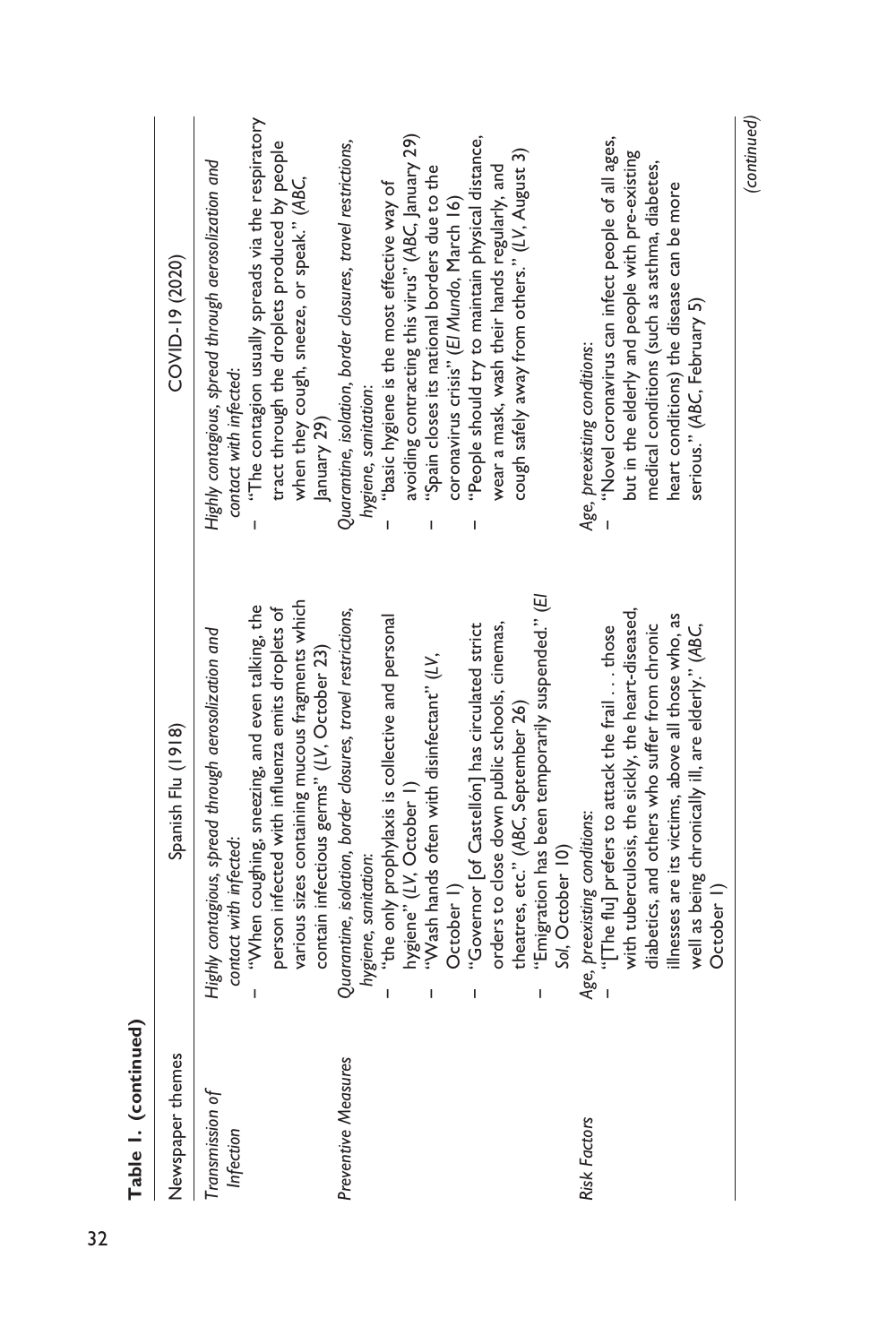| Newspaper themes    | Spanish Flu (1918)                                        | COVID-19 (2020)                                     |
|---------------------|-----------------------------------------------------------|-----------------------------------------------------|
| Estimated Mortality | Varying mortality rates:                                  | Varying mortality rates:                            |
|                     | "It appears one gains immunity at small cost  and         | "The mortality for flu is much greater than         |
|                     | up till now there is no serious reason for alarm,         | coronavirus" (ABC, March 15)                        |
|                     | because the illness, though bothersome, has not           | "Deaths from coronavirus represent 37% of all       |
|                     | caused a single death." (ABC, May 22)                     | deaths in Spain between March and April." (LV,      |
|                     | "It has been said that in other periods the<br>I          | $\frac{8}{10}$                                      |
|                     | mortality does not reach 2%, and that now,                | 'some 5% of patients will suffer a systemic illness |
|                     | in infected towns, it reaches 50%" (ABC,                  | A small percentage of these patients will not       |
|                     | September 26)                                             | overcome the complications and will die." (ABC,     |
|                     | "Cases are usually benign, but some lead to<br>ı          | May  6)                                             |
|                     | death." (LV, October 9)                                   |                                                     |
| Anticipated Drug    | Antipyretics, anti-malarial drugs, vaccines, diet:        | Antipyretics, anti-malarial drugs, vaccines:        |
| Treatments          | "Heroic quinine  preventing complications in all          | "An anti-malarial compound [chloroquine]            |
|                     | benign cases and curing the majority of respiratory       | prevents severe pneumonias and accelerates          |
|                     | complications" (LV, October 25)                           | recovery" (LV, March 1)                             |
|                     | "aspirin can be of great usefulness" (LV, October 1)<br>ı | "Restrictions on the sale of paracetamol the        |
|                     | "Let us hope researchers come up with an                  | drug considered useful in fighting symptoms of      |
|                     | effective vaccine, the only solution to such an           | Covid-19" (LV, March 18)                            |
|                     | important health problem" (LV, October 23)                | "To date there is no available vaccine or specific  |
|                     |                                                           | treatment to fight infection." (ABC, January 29)    |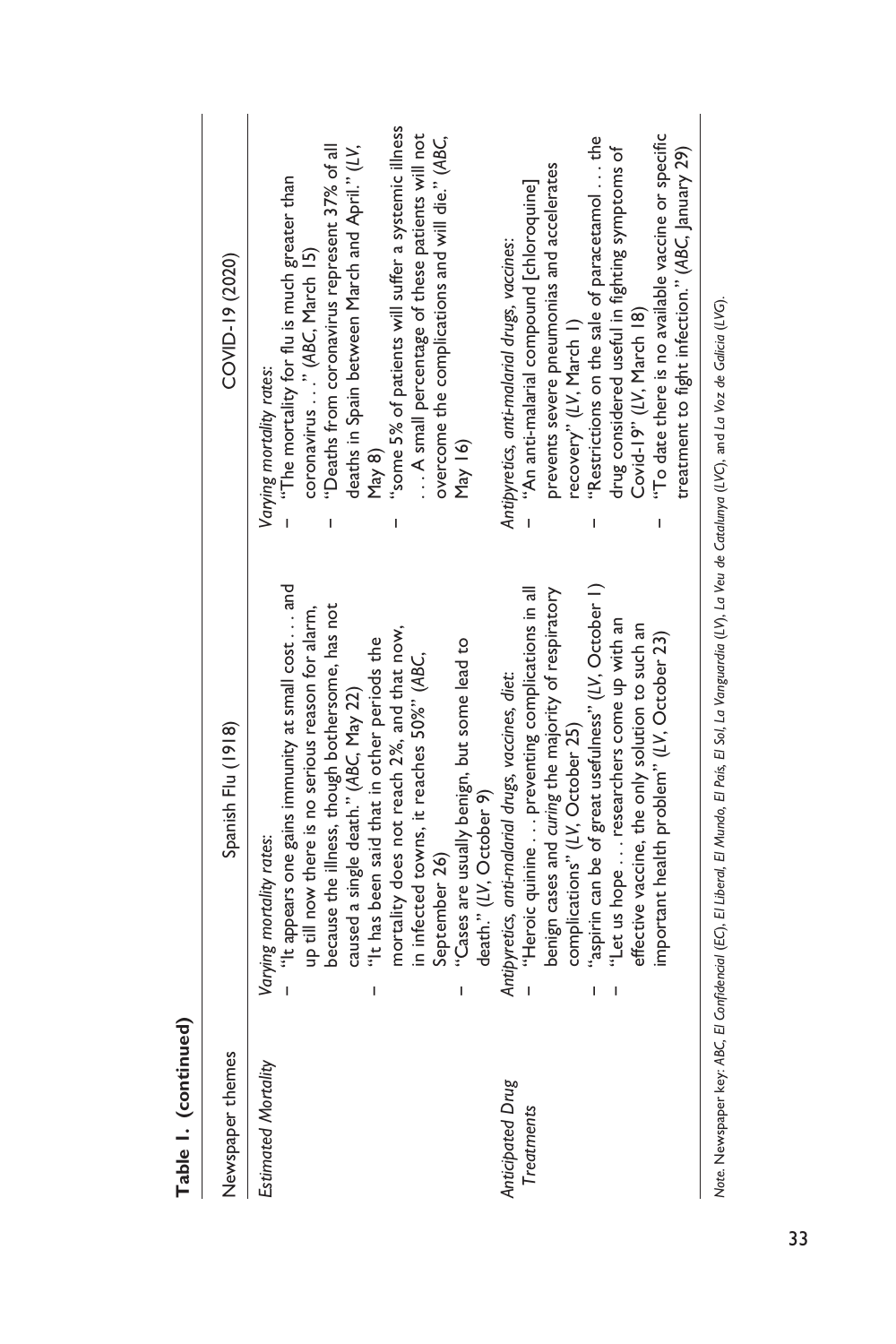Numerous social, political, economic, and ecological influences guide the possibility and the path of infection . . . In order to understand the influence of disease on human populations, we must understand the conditions under which infection occurs and endangers health. (p. xviii)

In the Spanish context, political fragility and economic crisis stifled early alarms. Parliamentary instability, critical subsistence shortages, and the ongoing uncertainty of World War I combined to hinder the response to pandemic influenza in 1918 while shifting party alliances and economic anxieties did the same in 2020. As strikes and riots erupted in the early 20th century from starvation, poor working conditions, stunted modernization programs, and a strong push for autonomy in Catalonia, deadlock formed among the already polarized factions of government. Headed by an assortment of military generals, liberals, monarchists, and church officials from opposing parties, they continuously failed to reach an agreement. In the case of Spanish flu, Davis (2013, p. 22) observed the use of the tale of two Spains trope, identified in 1918 as the mission to transform the current "epidemic Spain" into a "sanitary Spain." Spaniards at the time proposed a kind of "health dictatorship" to cure the ills of a degraded national infrastructure ("La salud pública en España," 1918a). A similar notion exists today with Spanish newspapers blaming an underfunded public health service and government ineptitude as Spain suffers one of the worst infection rates in Europe ("The Guardian' critica," 2020; "La epidemia deja a la vista," 2020; C. López, 2020a). PSOE's Pedro Sánchez and his allies have been heavily criticized for their handling of the coronavirus pandemic over the country's comparatively high death rate, rise in unemployment, continued demonstrations for Catalan independence, draconian lockdowns, and political scandals involving fraud and party nepotism. It has since been revealed that in 2020 Spain recorded its highest number of fatalities since the Spanish Civil War (Sánchez Hidalgo, 2021).

Researchers, politicians, and newspapers have frequently made reference to the apparent similarities between Spanish flu and novel coronavirus since March 2020, when WHO officially declared the COVID-19 pandemic. Debates persist as to the impact and efficacy of measures, medications, health care systems, and mortality rates of the two eras. Perhaps the most notable characteristic shared by the news coverage of 1918 and 2020 is the initial reporting that diseases like coronavirus and flu are "benign" because of their relatively low mortality rates. A matter we continue to overlook is that of contagion: These viruses are so infectious that they spread with extraordinary rapidity, causing explosive outbreaks that are impossible to control if not immediately locked down. In the case of COVID-19, complications and hospitalizations of "just" 1% to 3% of the infected population can overwhelm health care systems internationally and cause massive death tolls. The precise mortality rate for Spanish flu is unknown but is estimated at anywhere from 2.5% to 7% (Porras Gallo, 1997; Taubenberger & Morens, 2006). Moreover, we still do not understand the extent of the damage resulting from these viruses in the form of chronic health conditions affecting the heart, lung, kidneys, and central nervous system, which have been documented in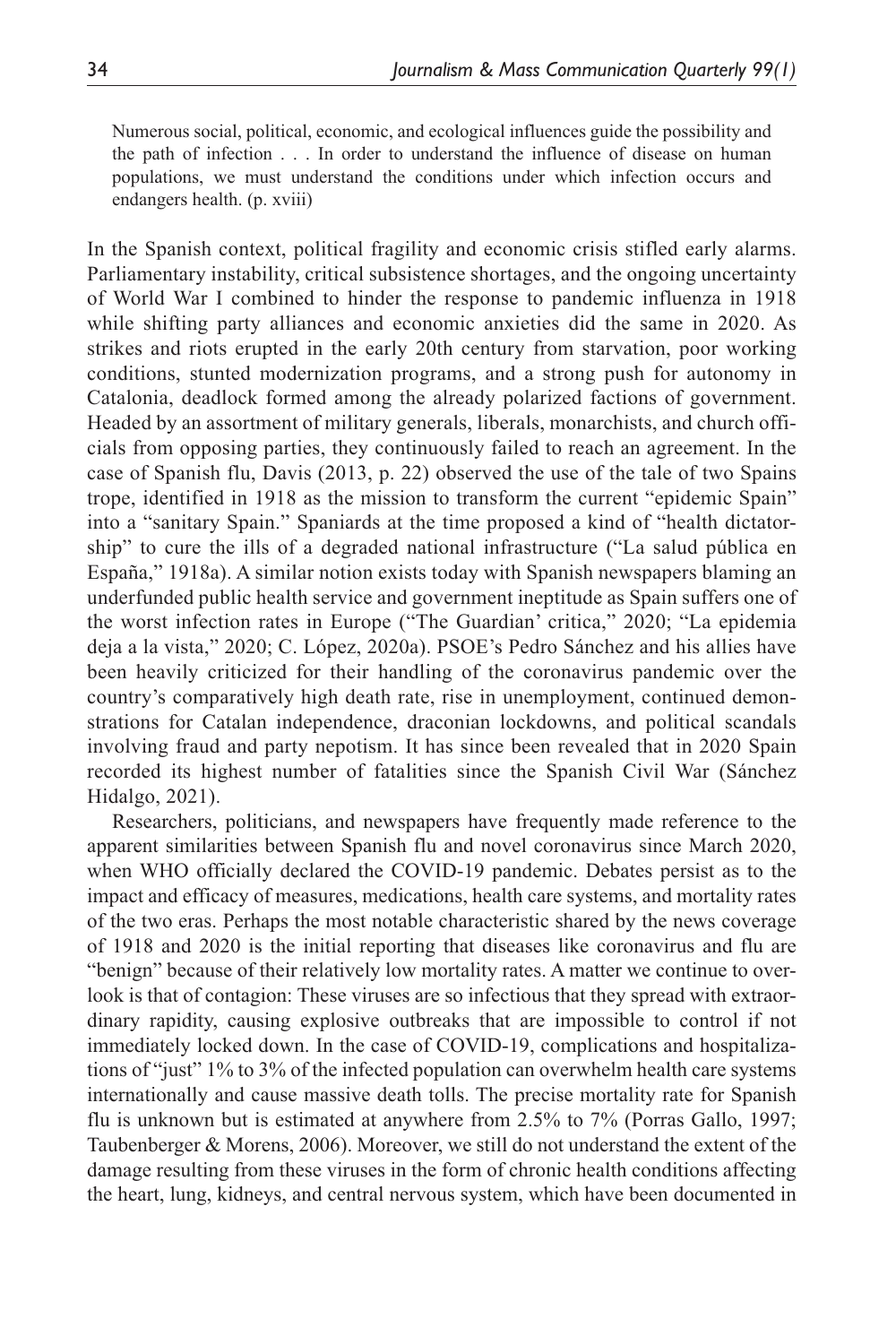COVID-19. It is impossible to surmise such occurrences in 1918, but subsequent flu epidemics have proven equally variable.

Both pandemics brought to the forefront Europe's long-standing prejudices against Spain as backward and unreliable. The Dutch finance minister was not alone in his accusation that Spain was unable to cope with its 2020 coronavirus outbreak, thereby endangering the rest of the European Union. Spain's press coverage reflects continued sensitivity to this charge, especially as it is again blamed for a deadly virus it did not create. Spanish officials responded to this development at home and abroad, in part, by minimizing accountability for their delayed response and magnifying the role of foreign groups, namely, the Italians and the Chinese, in its spread. While the newspapers condemned government inaction, they also continued to highlight the non-Spanish origin of the virus via detailed reporting on China's suppression of its emergence in 2019. Only when the seriousness of the virus became popular knowledge with the daily reporting of thousands of infected and mounting deaths, did newspaper coverage shift from cautiously downplaying the epidemic to charges of criminal government neglect. In this way, news framing is not a one-way process, but a reciprocal relationship between news media and their readership as both are influenced by the social, political, and ecological contexts they inhabit. Public perceptions are partly informed by news framing, as newspapers are, in turn, shaped by their consumers' ideologies and concerns. In communicating pandemics, newspapers simultaneously facilitate and reflect contemporary public opinion of infectious diseases which, despite major technological and medical advances, has remained strikingly similar over the past 100 years. Indeed, the novel coronavirus pandemic of 2020 has exposed many of the same failures apparent in the pandemic of 1918 as newspapers expose the same deficiencies in facing the present crisis.

#### **Declaration of Conflicting Interests**

The author(s) declared no potential conflicts of interest with respect to the research, authorship, and/or publication of this article.

#### **Funding**

The author(s) received no financial support for the research, authorship, and/or publication of this article.

#### **References**

- *Anales de la Real Academia Nacional de Medicina* [Annals of the Royal National Academy of Medicine]. (1918). Real Academia Nacional de Medicina.
- Andrés Durà, R. (2020, March 11). ¿Qué impacto económico tendrá la cancelación de las Fallas de València? [What will be the economic impact of canceling the Fallas of Valencia?] *La Vanguardia*. [https://www.lavanguardia.com/local/valencia/20200311/474087104482/](https://www.lavanguardia.com/local/valencia/20200311/474087104482/impacto-economico-cancelacion-fallas-valencia.html) [impacto-economico-cancelacion-fallas-valencia.html](https://www.lavanguardia.com/local/valencia/20200311/474087104482/impacto-economico-cancelacion-fallas-valencia.html)
- Arana, I. (2020, February 7). El médico chino que avisó del brote y al que se castigó muere por coronavirus [The Chinese doctor who warned about the outbreak and was punished for it dies of coronavirus]. *La Vanguardia*. [https://www.lavanguardia.com/vida/20200207](https://www.lavanguardia.com/vida/20200207/473314931859/coronavirus-medico-wuhan-muerto-casos-brote.html) [/473314931859/coronavirus-medico-wuhan-muerto-casos-brote.html](https://www.lavanguardia.com/vida/20200207/473314931859/coronavirus-medico-wuhan-muerto-casos-brote.html)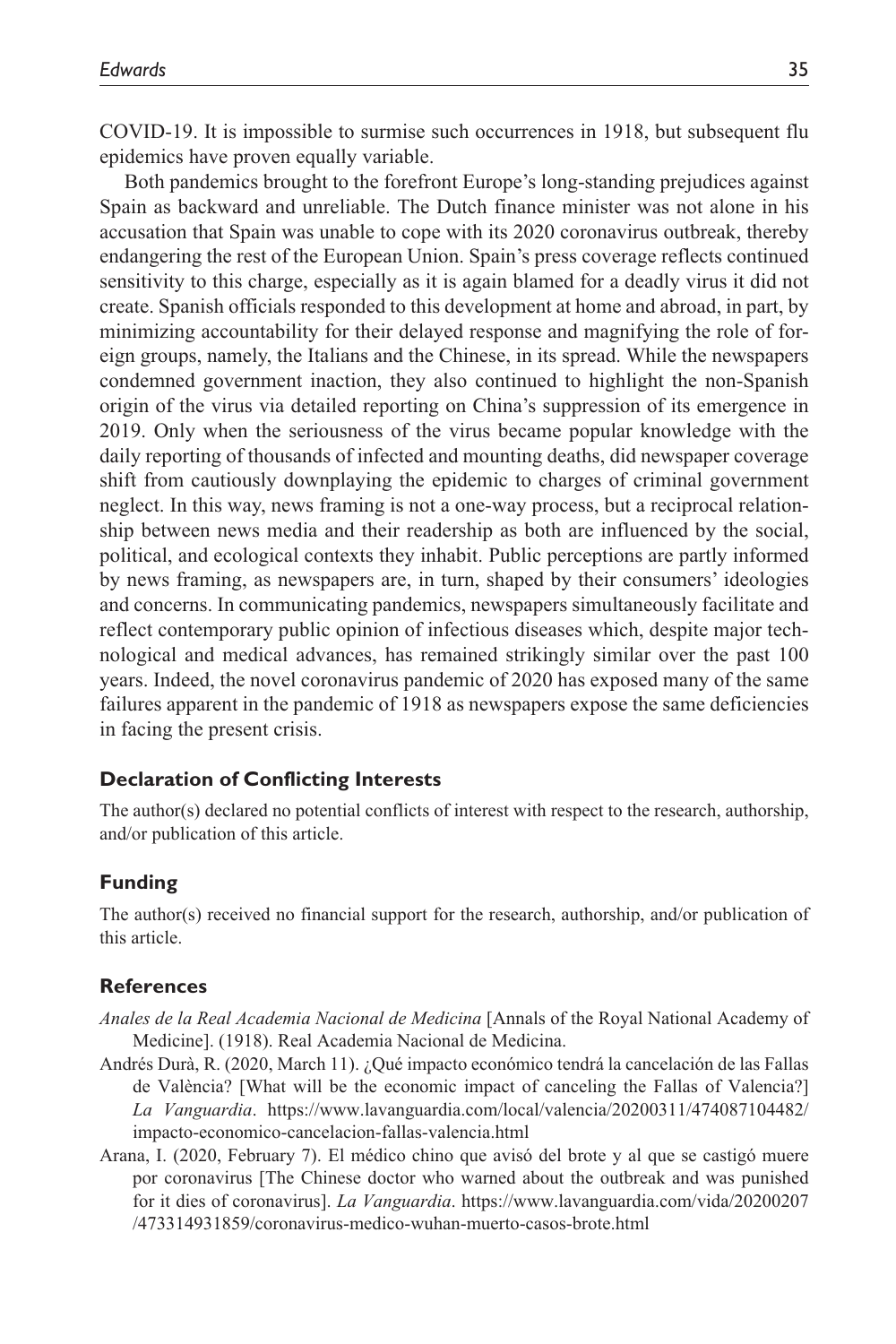- Atalanta-Valencia, el «partido cero» de la pandemia: «Más de 40.000 personas se contagiaron» [Atalanta-Valencia, the "team zero" of the pandemic: "More than 40,000 people were infected"]. (2020, March 25). *ABC*. [https://www.abc.es/deportes/futbol/abci-atalanta](https://www.abc.es/deportes/futbol/abci-atalanta-valencia-partido-cero-pandemia-mas-40000-personas-contagiaron-202003251529_noticia.html)[valencia-partido-cero-pandemia-mas-40000-personas-contagiaron-202003251529\\_noti](https://www.abc.es/deportes/futbol/abci-atalanta-valencia-partido-cero-pandemia-mas-40000-personas-contagiaron-202003251529_noticia.html)[cia.html](https://www.abc.es/deportes/futbol/abci-atalanta-valencia-partido-cero-pandemia-mas-40000-personas-contagiaron-202003251529_noticia.html)
- Bádia, F. (2020, March 22). Coronavirus: mensajes de la gripe de 1918 [Coronavirus: messages from the 1918 flu]. *La Vanguardia*. [https://www.lavanguardia.com/historiayvida/historia](https://www.lavanguardia.com/historiayvida/historia-contemporanea/20200322/474248839193/gripe-1918-coronavirus-pandemia.html)[contemporanea/20200322/474248839193/gripe-1918-coronavirus-pandemia.html](https://www.lavanguardia.com/historiayvida/historia-contemporanea/20200322/474248839193/gripe-1918-coronavirus-pandemia.html)
- Caparrós, A. (2020, March 7). El coronavirus y la suspensión de las Fallas: un negocio de 500 millones de euros en juego [Coronavirus and the suspension of the Fallas: a 500 million euro deal at stake]. *ABC*. [https://www.abc.es/espana/comunidad-valenciana/abci-fallas-](https://www.abc.es/espana/comunidad-valenciana/abci-fallas-2020-coronavirus-y-suspension-fallas-negocio-500-millones-euros-juego-202003061408_noticia.html?ref=https%3A%2F%2Fwww.google.com%2F)[2020-coronavirus-y-suspension-fallas-negocio-500-millones-euros-juego-202003061408\\_](https://www.abc.es/espana/comunidad-valenciana/abci-fallas-2020-coronavirus-y-suspension-fallas-negocio-500-millones-euros-juego-202003061408_noticia.html?ref=https%3A%2F%2Fwww.google.com%2F) [noticia.html?ref=https%3A%2F%2Fwww.google.com%2F](https://www.abc.es/espana/comunidad-valenciana/abci-fallas-2020-coronavirus-y-suspension-fallas-negocio-500-millones-euros-juego-202003061408_noticia.html?ref=https%3A%2F%2Fwww.google.com%2F)
- Ceballos. (1918, October 9). Burgos. *La Vanguardia*, p. 16.
- Centers for Disease Control and Prevention. (2020, April 17). *Burden of influenza*. [https://www.](https://www.cdc.gov) [cdc.gov](https://www.cdc.gov)
- Coroleu, W. (1918, October 22). Conversaciones médicas: La grippe y la higiene [Medical Discussions: the flu and hygiene]. *La Vanguardia*, p. 10.
- Coronavirus de China: Cómo me protejo para evitar el contagio [Coronavirus from China: How do I protect myself to avoid contagion]. (2020, February 5). *ABC Sevilla*. [https://](https://www.abc.es/salud/enfermedades/abci-coronavirus-china-como-protejo-para-evitar-contagio-202002051103_noticia.html) [www.abc.es/salud/enfermedades/abci-coronavirus-china-como-protejo-para-evitar-conta](https://www.abc.es/salud/enfermedades/abci-coronavirus-china-como-protejo-para-evitar-contagio-202002051103_noticia.html)[gio-202002051103\\_noticia.html](https://www.abc.es/salud/enfermedades/abci-coronavirus-china-como-protejo-para-evitar-contagio-202002051103_noticia.html)
- Crónica telegráfica de provincias: Tortosa [Telegrams from the provinces: Tortosa]. (1918, September 26). *La Vanguardia*, p. 13.
- Davis, R. A. (2013). *The Spanish Flu: Narrative and cultural identity in Spain, 1918* (1st ed.). Palgrave Macmillan.
- Del Riego, C. (2020, March 16). Defensa despliega 350 agentes de la UME en Madrid y otras ciudades [Defense deploys 350 UME agents in Madrid and other cities]. *La Vanguardia*. <http://lirelactu.fr/source/la-vanguardia/61948e80-6591-48be-a093-9f31966f9d11>
- Desinfección diaria del transporte público en Madrid y cierre de los primeros hoteles por el coronavirus [Daily disinfection of public transportation in Madrid and shutdown of first hotels due to coronavirus]. (2020, March 10). *El País*. [https://elpais.com/espana/](https://elpais.com/espana/madrid/2020-03-10/desinfeccion-diaria-de-transporte-publico-en-madrid-y-cierre-de-los-primeros-hoteles.html) [madrid/2020-03-10/desinfeccion-diaria-de-transporte-publico-en-madrid-y-cierre-de-los](https://elpais.com/espana/madrid/2020-03-10/desinfeccion-diaria-de-transporte-publico-en-madrid-y-cierre-de-los-primeros-hoteles.html)[primeros-hoteles.html](https://elpais.com/espana/madrid/2020-03-10/desinfeccion-diaria-de-transporte-publico-en-madrid-y-cierre-de-los-primeros-hoteles.html)
- Díez, P. M. (2020, January 22). La nueva neumonia china hace temer otra pandemia como la del SARS [New Chinese pneumonia sparks fears of another pandemic like SARS]. *ABC Sevilla*, pp. 34–35.
- Domínguez, N. (2020, November 13). La vacuna de la gripe puede potenciar la inmunidad contra el coronavirus [Flu vaccine may boost immunity against coronavirus]. *El País*. [https://](https://elpais.com/ciencia/2020-11-12/la-vacuna-de-la-gripe-puede-potenciar-la-inmunidad-contra-el-coronavirus.html) [elpais.com/ciencia/2020-11-12/la-vacuna-de-la-gripe-puede-potenciar-la-inmunidad-con](https://elpais.com/ciencia/2020-11-12/la-vacuna-de-la-gripe-puede-potenciar-la-inmunidad-contra-el-coronavirus.html)[tra-el-coronavirus.html](https://elpais.com/ciencia/2020-11-12/la-vacuna-de-la-gripe-puede-potenciar-la-inmunidad-contra-el-coronavirus.html)
- El estado sanitario [Health Report]. (1918, November 8). *El Sol*, p. 4.
- El estado sanitario: La epidemia reinante [Health Report: The reigning epidemic]. (1918a, October 9). *La Vanguardia*, p. 18.
- El estado sanitario: La epidemia reinante [Health Report: The reigning epidemic]. (1918b, October 14). *La Vanguardia*, p. 6.
- El estado sanitario: Los estragos de la epidemia [Health Report: Damages of the epidemic]. (1918, October 10). *El Sol*, p. 2.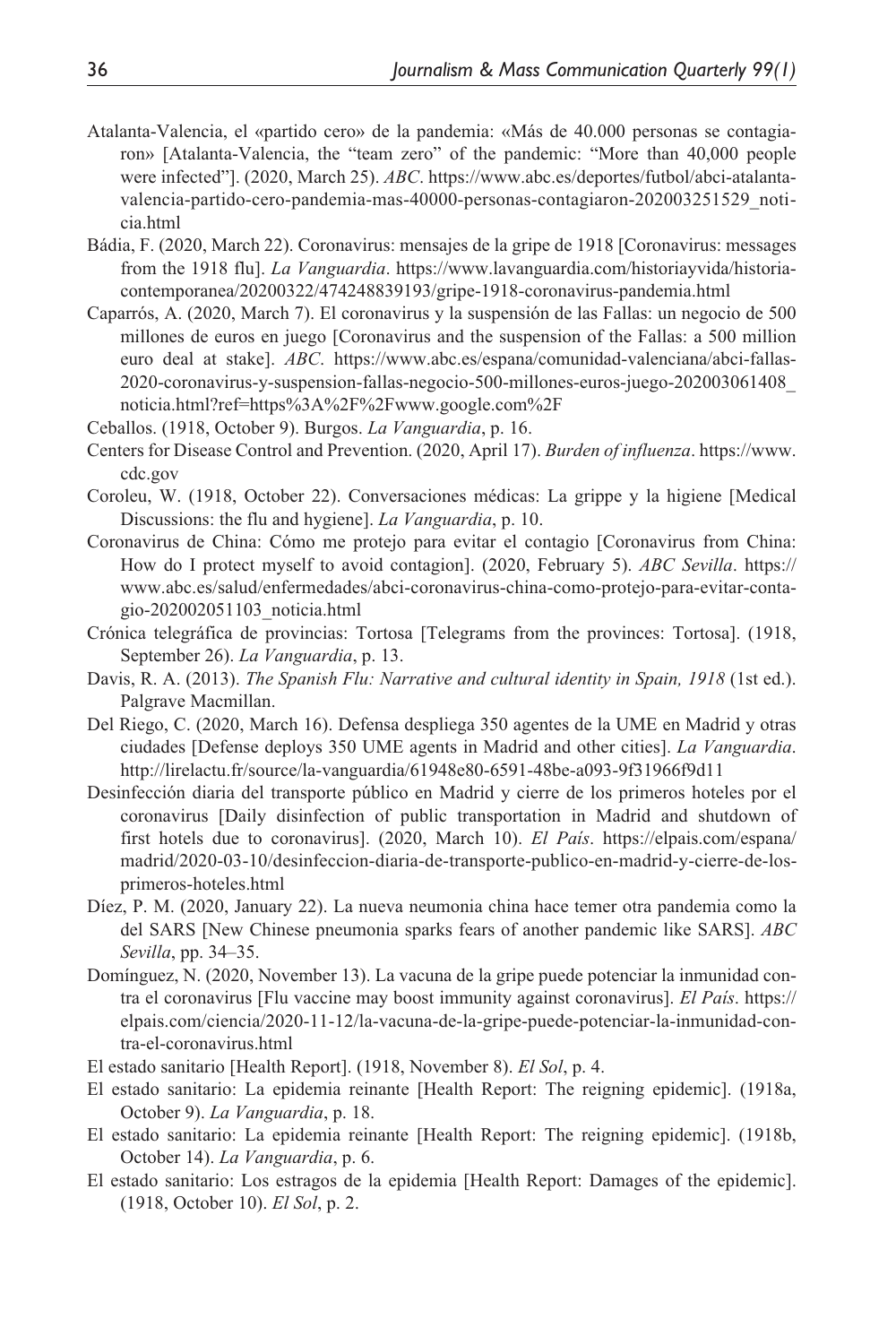- El Gobierno asume el mando único y decreta el cierre total [Government takes total control and decrees total shutdown]. (2020, March 15). *La Vanguardia*, p. 1.
- El objetivo: detener "la tormenta de citoquinas" en pacientes covid-19 [Objective: Stopping "the cytokine storm" in covid-19 patients]. (2020, May 14). *ABC*. [https://www.abc.es/salud/enfer](https://www.abc.es/salud/enfermedades/abci-objetivo-detener-tormenta-citoquinas-pacientes-covid-19-202005141323_noticia.html)[medades/abci-objetivo-detener-tormenta-citoquinas-pacientes-covid-19-202005141323\\_](https://www.abc.es/salud/enfermedades/abci-objetivo-detener-tormenta-citoquinas-pacientes-covid-19-202005141323_noticia.html) [noticia.html](https://www.abc.es/salud/enfermedades/abci-objetivo-detener-tormenta-citoquinas-pacientes-covid-19-202005141323_noticia.html)
- El Palacio de Hielo: la gran morgue de España, la imagen de la pandemia [El Palacio de Hielo: the great morgue of Spain, the picture of the pandemic]. (2020, April 8). *El Mundo*. [https://](https://www.elmundo.es/espana/2020/04/07/5e8cb73521efa0b1668b46a3.html) [www.elmundo.es/espana/2020/04/07/5e8cb73521efa0b1668b46a3.html](https://www.elmundo.es/espana/2020/04/07/5e8cb73521efa0b1668b46a3.html)
- El Palacio de Hielo de Madrid actuará como morgue ante la saturación de los crematorios [El Palacio de Hielo of Madrid to serve as morgue due to saturation of crematoriums]. (2020, March 23). *La Voz de Galicia*. [https://www.lavanguardia.com/local/madrid/2020](https://www.lavanguardia.com/local/madrid/20200323/4858910370/coronavirus-madrid-palacio-de-hielo-morgue.html) [0323/4858910370/coronavirus-madrid-palacio-de-hielo-morgue.html](https://www.lavanguardia.com/local/madrid/20200323/4858910370/coronavirus-madrid-palacio-de-hielo-morgue.html)
- El Palacio de Hielo de Madrid se transforma en una morgue para muertos por coronavirus [El Palacio de Hielo of Madrid becomes a morgue for casualties of coronavirus]. (2020, March 24). *El Confidencial*. [https://www.elconfidencial.com/multimedia/video/espana/coronavi](https://www.elconfidencial.com/multimedia/video/espana/coronavirus/2020-03-24/palacio-hielo-morgue-madrid_2514523/)[rus/2020-03-24/palacio-hielo-morgue-madrid\\_2514523/](https://www.elconfidencial.com/multimedia/video/espana/coronavirus/2020-03-24/palacio-hielo-morgue-madrid_2514523/)
- Entman, R. M. (1991). Framing U.S. Coverage of International News: Contrasts in narratives of the KAL and Iran air incidents. *Journal of Communication*, *41*(4), 6–27.
- Epidemia benigna [Benign Epidemic]. (1918, May 22). *ABC*, p. 17.
- Escudero, J. (2020, June 8). Análisis de las estadísticas de 1918: Siete gráficos que muestran las diferencias entre las muertes del covid y la gripe de 1918 [Analysis of statistics from 1918: Seven graphs that show the differences between deaths from covid and the 1918 flu]. *El Confidencial*. [https://www.elconfidencial.com/espana/2020-06-08/exceso-muertes](https://www.elconfidencial.com/espana/2020-06-08/exceso-muertes-coronavirus-espana-gripe-1918_2626504/)[coronavirus-espana-gripe-1918\\_2626504/](https://www.elconfidencial.com/espana/2020-06-08/exceso-muertes-coronavirus-espana-gripe-1918_2626504/)
- España se encierra [Spain shuts down]. (2020, March 15). *ABC Cordoba*, p. 2.
- És responsabilitat de tothom contenir el coronavirus [It is everyone's responsibility to contain coronavirus]. (2020, March 15). *La Vanguardia*. [https://canalsalut.gencat.cat/web/.](https://canalsalut.gencat.cat/web/.content/_A-Z/C/coronavirus-2019-ncov/material-divulgatiu/responsabilitat-tothom-contenir-coronavirus.pdf) [content/\\_A-Z/C/coronavirus-2019-ncov/material-divulgatiu/responsabilitat-tothom-conte](https://canalsalut.gencat.cat/web/.content/_A-Z/C/coronavirus-2019-ncov/material-divulgatiu/responsabilitat-tothom-contenir-coronavirus.pdf)[nir-coronavirus.pdf](https://canalsalut.gencat.cat/web/.content/_A-Z/C/coronavirus-2019-ncov/material-divulgatiu/responsabilitat-tothom-contenir-coronavirus.pdf)
- Europe now epicentre of the pandemic, says WHO. (2020, March 13). *BBC News*. [https://](https://www.bbc.com/news/world-europe-51876784) [www.bbc.com/news/world-europe-51876784](https://www.bbc.com/news/world-europe-51876784)
- Evans, W. A., Armstrong, D. B., Davis, W. H., Kopf, E. W., & Woodward, W. C. (1919). A working program against influenza. *American Journal of Public Health*, *9*(1), 1–13.
- Fátima Nunes, M. (2014). Ricardo Jorge and the construction of a medico-sanitary public discourse: Portugal and International Scientific Networks. In M. I. Porras Gallo & R. A. Davis (Eds.), *The Spanish influenza Pandemic of 1918-1919: Perspectives from the Iberian Peninsula and the Americas* (pp. 53–71). University of Rochester Press.
- Govern civil: la qüestió sanitaria [Civil Government: the health issue]. (1918, October 9). *La Veu de Catalunya (edició del matí)*, p. 10.
- "The Guardian" critica con dureza a España por su gestión del coronavirus ["The Guardian" harshly criticizes Spain for its handling of coronavirus]. (2020, March 26). *La Vanguardia*. [https://www.lavanguardia.com/vida/20200326/48102631894/the-guardian-critica-espana](https://www.lavanguardia.com/vida/20200326/48102631894/the-guardian-critica-espana-gestion-coronavirus.html)[gestion-coronavirus.html](https://www.lavanguardia.com/vida/20200326/48102631894/the-guardian-critica-espana-gestion-coronavirus.html)
- Güell, O. (2020, April 25). España es el país con más contagios entre el personal sanitaria [Spain is the country with most infections among health personnel]. *El País*. [https://elpais.com/](https://elpais.com/sociedad/2020-04-24/espana-es-el-pais-con-mas-contagios-entre-el-personal-sanitario.html) [sociedad/2020-04-24/espana-es-el-pais-con-mas-contagios-entre-el-personal-sanitario.](https://elpais.com/sociedad/2020-04-24/espana-es-el-pais-con-mas-contagios-entre-el-personal-sanitario.html) [html](https://elpais.com/sociedad/2020-04-24/espana-es-el-pais-con-mas-contagios-entre-el-personal-sanitario.html)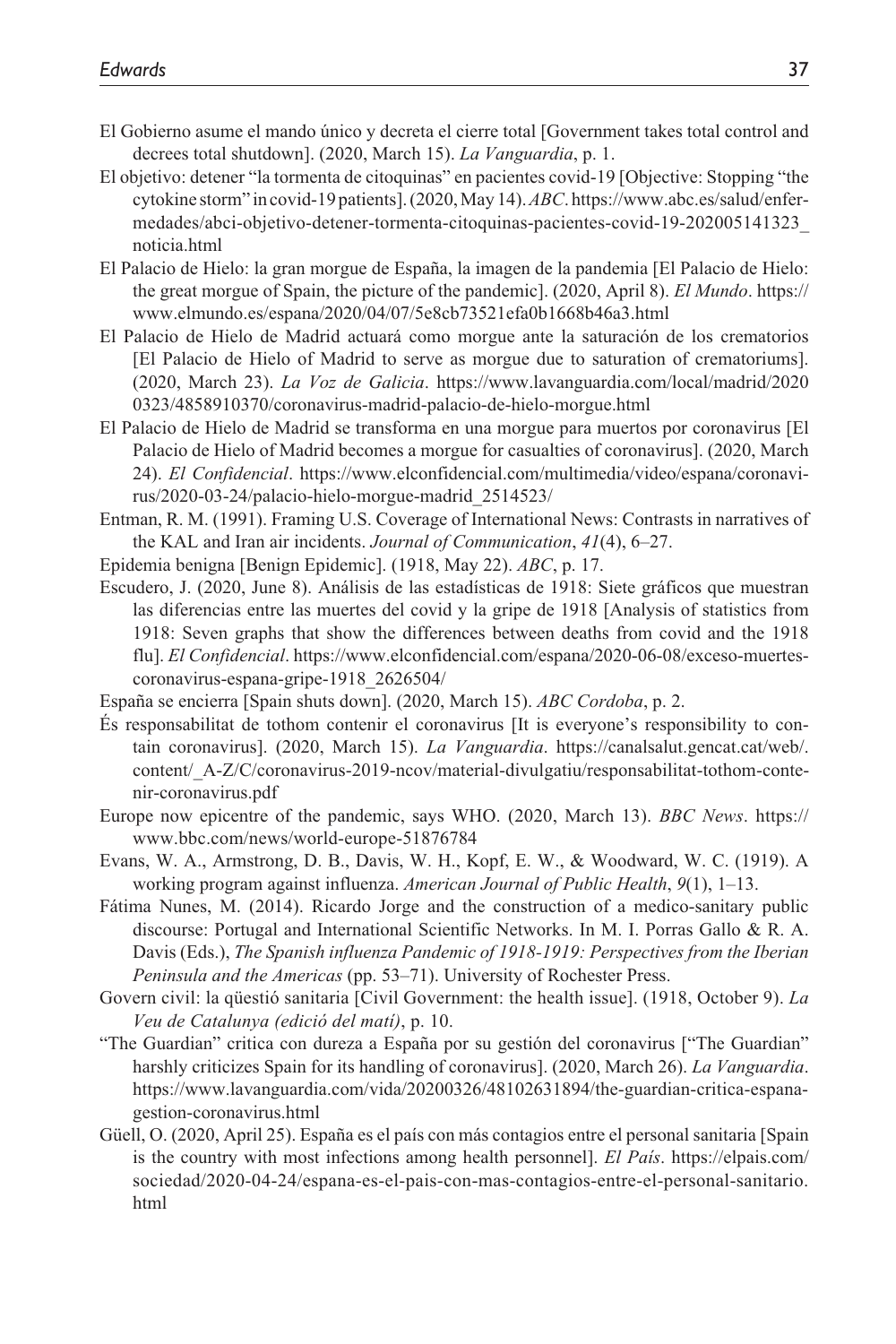- Hammond, J. A. B., Rolland, W., & Shore, T. H. G. (1917). Purulent Bronchitis: A study of cases occurring amongst the British troops at a base in France. *The Lancet*, *190*(4898), 41–46. [https://doi.org/10.1016/S0140-6736\(01\)56229-7](https://doi.org/10.1016/S0140-6736(01)56229-7)
- Higiene Pública: la grippe o influenza [Public Hygiene: the grippe or influenza]. (1918, October 23). *La Vanguardia*, p. 19.
- Hildebrand. (1918, October 10). Reportatge d'un dia [One Day's Report]. *La Veu de Catalunya (edició del matí)*, p. 9.
- Hillier, D. (2006). *Communicating health risks to the public: A global perspective* (1st ed.). Routledge.
- Honigsbaum, M. (2013). Regulating the 1918–19 pandemic: Flu, stoicism and the Northcliffe press. *Medical History*, *57*(2), 165–185.<https://doi.org/10.1017/mdh.2012.101>
- Huertas, F. (1918, May 23). La enfermedad del día: nota clínica [The Current Disease: clinical note]. *El Liberal*, p. 1.
- Hutchinson, D. L. (2019). *Disease and discrimination: Poverty and pestilence in colonial Atlantic America* (reprint ed.). University Press of Florida.
- The influenza epidemic: Schools closed in Cambridge and the county. (1918, October 25). *The Cambridge Independent Press*.
- Javelle, E., & Raoult, D. (2020). COVID-19 pandemic more than a century after the Spanish flu. *The Lancet Infectious Diseases*, *21*, Article E78. [https://doi.org/10.1016/s1473-](https://doi.org/10.1016/s1473-3099(20)30650-2) [3099\(20\)30650-2](https://doi.org/10.1016/s1473-3099(20)30650-2)

Juan, J. (2020, March 15). Todos a una [All as one]. *La Vanguardia*, p. 2.

- Kuypers, J. A. (2006). *Bush's war: Media bias and justifications for war in a terrorist age*. Rowman & Littlefield.
- Kuypers, J. A. (2009). Framing analysis. In J. A. Kuypers (Ed.), *Rhetorical criticism: Perspectives in action* (pp. 181–204). Lexington Books.
- Kuypers, J. A. (2010). Framing analysis from a rhetorical perspective. In J. A. Kuypers & P. D'Angelo (Eds.), *Doing news framing analysis: Empirical and theoretical perspectives* (pp. 286–311). Taylor & Francis.
- La aplicación de reformas militares [Application of Military Reforms]. (1918, September 18). *La Correspondencia Militar*, p. 1.
- La cuestión sanitaria [The Health issue]. (1918a, October 9). *La Vanguardia*, p. 10.
- La cuestión sanitaria [The Health issue]. (1918b, October 10). *La Vanguardia*, p. 6.
- La enfermedad reinante [The Reigning Disease]. (1918, September 20). *La Vanguardia*, p. 9.
- La epidemia deja a la vista los fallos del sistema [Epidemic lays bare faults in the system]. (2020, May 31). *El País*. [https://elpais.com/sociedad/2020-05-30/la-epidemia-deja-a-la](https://elpais.com/sociedad/2020-05-30/la-epidemia-deja-a-la-vista-los-fallos-del-sistema.html)[vista-los-fallos-del-sistema.html](https://elpais.com/sociedad/2020-05-30/la-epidemia-deja-a-la-vista-los-fallos-del-sistema.html)
- La epidemia gripal es cada día más grave y más intensa [Flu epidemic is worse and more intense every day]. (1918, October 10). *ABC*, p. 14.
- La fiebre de los tres días [The three-day fever]. (1918, May 28). *El Sol*, p. 1.
- Lafora, G. R. (1918, October 21). Horrores contra la higiene sanitaria [Horrors against health hygiene]. *El Sol*, p. 2.
- La gripe: La salud pública [The flu: public health]. (1918, October 3). *ABC*, p. 11.
- La gripe y el tifus: La salud pública en España [Flu and Typhus: Public health in Spain]. (1918, September 19). *ABC*, p. 13.
- La Grippe [The flu]. (1918, October 1). *La Vanguardia*, p. 9.
- La Grippe o Influenza [The Grippe or Influenza]. (1918, October 2). *La Vanguardia*, pp. 5–6.
- La Higiene en el Ejército [Hygiene in the Military]. (1918, September 23). *El Liberal*, p. 3.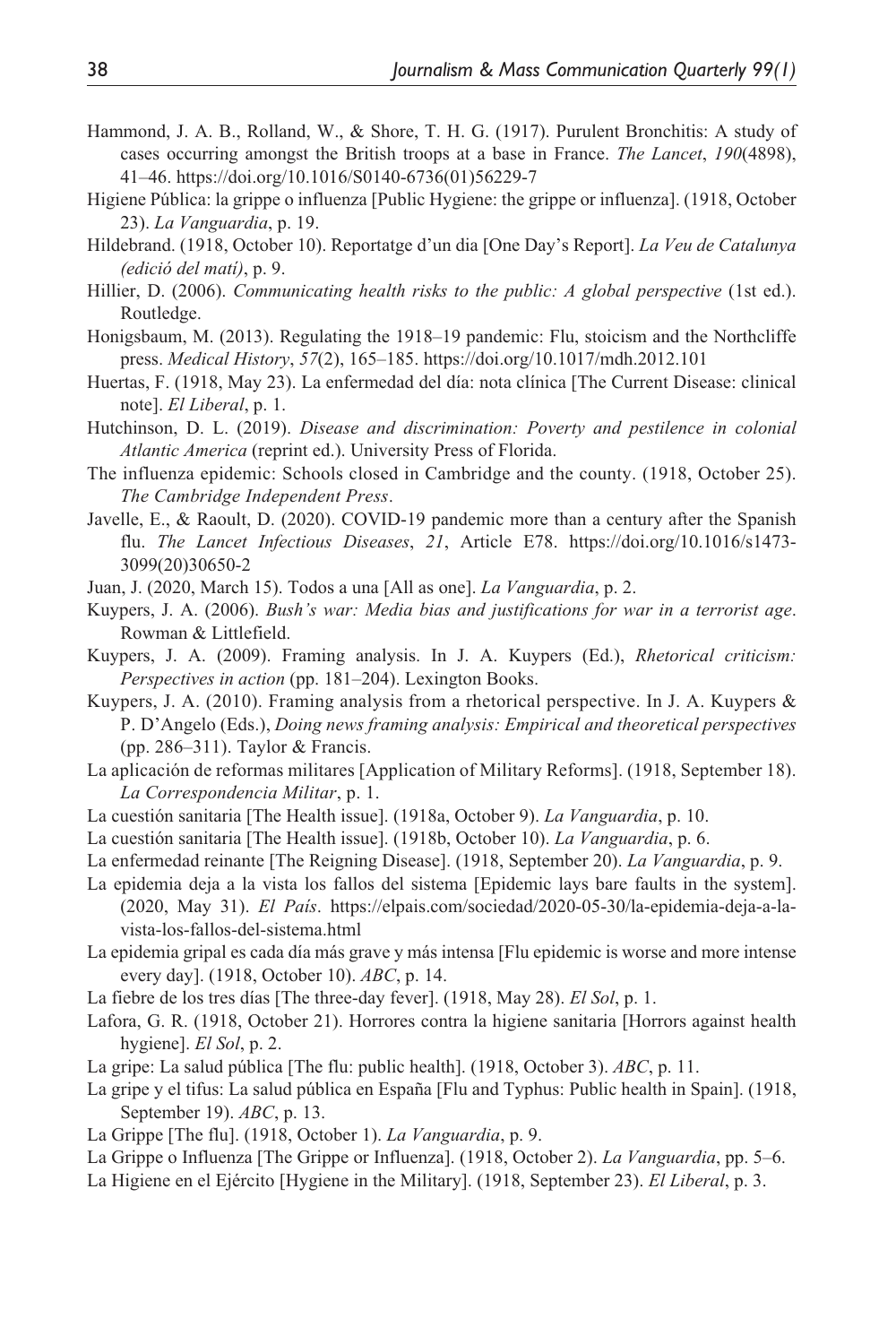- La OMS advierte de que "quizá no haya nunca" una cura contra la Covid-19 [WHO warns there "may never be" a cure for Covid-19]. (2020, August 3). *La Vanguardia*. [https://www.lavan](https://www.lavanguardia.com/vida/20200803/482648533516/oms-letalidad-covid-coronavirus.html)[guardia.com/vida/20200803/482648533516/oms-letalidad-covid-coronavirus.html](https://www.lavanguardia.com/vida/20200803/482648533516/oms-letalidad-covid-coronavirus.html)
- La qüestió sanitària a l'Ajuntament [The Health Issue in City Council]. (1918, October 10). *La Veu de Catalunya (edició del vespre)*, p. 6.
- La salud en España: Los estragos de la epidemia [Health in Spain: damages of the epidemic]. (1918. October 14). *El Sol*, p. 4.
- La salud pública [Public Health]. (1918a, September 26). *ABC*, pp. 12–13.
- La salud pública [Public Health]. (1918b, September 23). *El Liberal*, p. 2.
- La salud pública: La epidemia gripal sigue siendo un gran peligro [Public Health: flu epidemic continues to pose a great danger]. (1918, October 11). *ABC*, pp. 11–12.
- La salud pública: La gripe empieza a decrecer [Public Health: flu begins to decline]. (1918, September 25). *ABC*, pp. 9–10.
- La salud pública en España [Public Health in Spain]. (1918a, October 3). *El Liberal*, p. 3.
- La salud pública en España [Public Health in Spain]. (1918b, October 21). *El Liberal*, p. 2.
- La salud pública en España: La epidemia continúa haciendo víctimas [Public Health in Spain: epidemic continues claiming victims]. (1918, October 12). *El Liberal*, pp. 2.
- La salud pública en España: Los estragos de la epidemia [Public Health in Spain: damages of the epidemic]. (1918, October 18). *El Liberal*, p. 2.
- Legido-Quigley, H., Mateos-García, J. T., Campos, V. R., Gea-Sánchez, M., Muntaner, C., & McKee, M. (2020). The resilience of the Spanish health system against the COVID-19 pandemic. *The Lancet Public Health*, *5*(5), 251–252. [https://doi.org/10.1016/s2468-](https://doi.org/10.1016/s2468-2667(20)30060-8) [2667\(20\)30060-8](https://doi.org/10.1016/s2468-2667(20)30060-8)
- López, C. (2020a, April 2). España es el segundo país, por detrás de China, con más curados: casi 23.000 [Spain is the second country, after China, with most people recovered: almost 23,000]. *La Vanguardia*. [https://www.pressreader.com/spain/la-vanguardia-1a-edi](https://www.pressreader.com/spain/la-vanguardia-1a-edicion/20200402/281861530609265)[cion/20200402/281861530609265](https://www.pressreader.com/spain/la-vanguardia-1a-edicion/20200402/281861530609265)
- López, C. (2020b, March 16). El Covid-19 se ensaña con los mayores: la edad media de los fallecidos es de 80 [Covid-19 worsens for the elderly: the average age of death is 80]. *La Vanguardia*. [https://www.lavanguardia.com/vida/20200316/474173692939/fallecidos](https://www.lavanguardia.com/vida/20200316/474173692939/fallecidos-coronavirus-covid-19-mayores-ancianos-80-anos.html)[coronavirus-covid-19-mayores-ancianos-80-anos.html](https://www.lavanguardia.com/vida/20200316/474173692939/fallecidos-coronavirus-covid-19-mayores-ancianos-80-anos.html)
- López Sánchez, G. (2020, August 28). Ad26.COV2-S, la primera vacuna frente al coronavirus que se va a inyectar a humanos en España [Ad26.COV-S, the first vaccine against coronavirus to be administered to humans in Spain]. *ABC*. [https://www.abc.es/ciencia/abci-claves](https://www.abc.es/ciencia/abci-claves-sobre-vacuna-probar-humanos-espana-202008281828_noticia.html)[sobre-vacuna-probar-humanos-espana-202008281828\\_noticia.html](https://www.abc.es/ciencia/abci-claves-sobre-vacuna-probar-humanos-espana-202008281828_noticia.html)
- Los riesgos cardiacos de la cloroquina y la hidroxicloroquina [Cardiac risks of chloroquine and hydroxychloroquine]. (2020, April 14). *ABC*. [https://www.abc.es/salud/enfermedades/](https://www.abc.es/salud/enfermedades/abci-coronavirus-riesgos-cardiacos-cloroquina-y-hidroxicloroquina-202004141929_noticia.html) [abci-coronavirus-riesgos-cardiacos-cloroquina-y-hidroxicloroquina-202004141929\\_noti](https://www.abc.es/salud/enfermedades/abci-coronavirus-riesgos-cardiacos-cloroquina-y-hidroxicloroquina-202004141929_noticia.html)[cia.html](https://www.abc.es/salud/enfermedades/abci-coronavirus-riesgos-cardiacos-cloroquina-y-hidroxicloroquina-202004141929_noticia.html)
- Lovelace, B., Jr. (2020, August 14). Scientists say the coronavirus is at least as deadly as the 1918 flu pandemic. *CNBC*. [https://www.cnbc.com/2020/08/13/scientists-say-the-coronavi](https://www.cnbc.com/2020/08/13/scientists-say-the-coronavirus-is-at-least-as-deadly-as-the-1918-flu-pandemic.html)[rus-is-at-least-as-deadly-as-the-1918-flu-pandemic.html](https://www.cnbc.com/2020/08/13/scientists-say-the-coronavirus-is-at-least-as-deadly-as-the-1918-flu-pandemic.html)
- Mapa de la Covid-19 en España [Map of Covid-19 in Spain]. (2020, March 24). *El Mundo*. [https://www.elmundo.es/ciencia-y-salud/salud/2020/03/20/5e74b922fc6c839d588b45db.](https://www.elmundo.es/ciencia-y-salud/salud/2020/03/20/5e74b922fc6c839d588b45db.html) [html](https://www.elmundo.es/ciencia-y-salud/salud/2020/03/20/5e74b922fc6c839d588b45db.html)
- McCoy, G. W., Murray, V. B., & Teeter, A. L. (1918). The failure of a bacterial vaccine as a prophylactic against influenza. *JAMA*, *71*(24), Article 1997. [https://doi.org/10.1001/](https://doi.org/10.1001/jama.1918.26020500023006i) [jama.1918.26020500023006i](https://doi.org/10.1001/jama.1918.26020500023006i)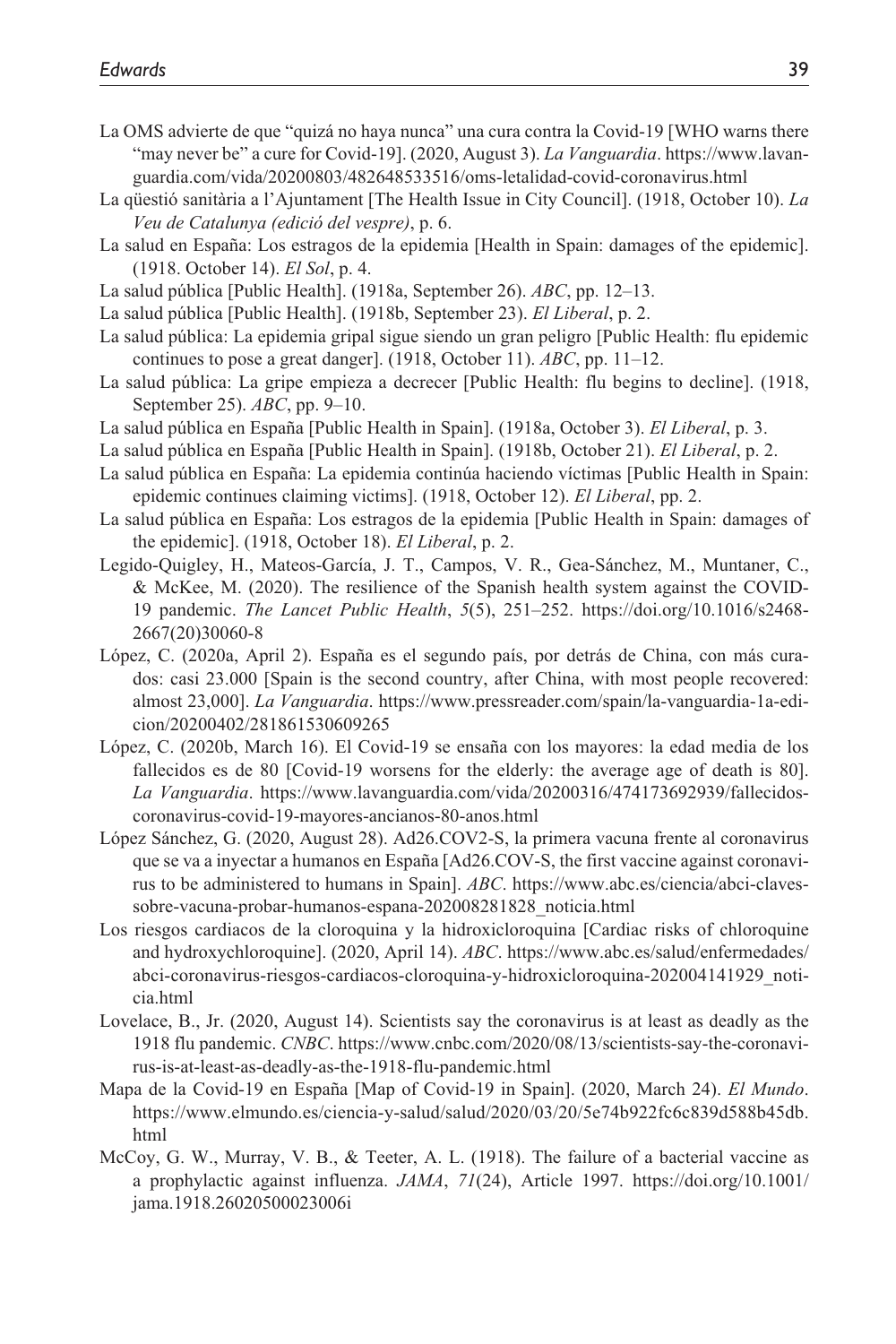- Medida sanitaria: Se prohíbe temporalmente la emigración [Health Measures: Emigration temporarily prohibited]. (1918, October 10). *El Sol*, p. 2.
- Merino, J. C., & Vallín, P. (2020, April 1). Sánchez escenifica la cohesión de las dos almas del Gobierno ante la crisis [Sánchez stages cohesion of the two souls of government facing crisis]. *La Vanguardia*. [https://www.lavanguardia.com/politica/20200401/48232288665/](https://www.lavanguardia.com/politica/20200401/48232288665/sanchez-escenifica-cohesion-dos-almas-gobierno-crisis.html) [sanchez-escenifica-cohesion-dos-almas-gobierno-crisis.html](https://www.lavanguardia.com/politica/20200401/48232288665/sanchez-escenifica-cohesion-dos-almas-gobierno-crisis.html)
- Minder, R. (2020, March 13). Spain becomes latest epicenter of coronavirus after a faltering response. *The New York Times*. [https://www.nytimes.com/2020/03/13/world/europe/spain](https://www.nytimes.com/2020/03/13/world/europe/spain-coronavirus-emergency.html)[coronavirus-emergency.html](https://www.nytimes.com/2020/03/13/world/europe/spain-coronavirus-emergency.html)
- Minder, R., & Peltier, E. (2020, March 29). A deluged system leaves some elderly to die, rocking Spain's self-image. *The New York Times*. [https://www.nytimes.com/2020/03/25/world/](https://www.nytimes.com/2020/03/25/world/europe/Spain-coronavirus-nursing-homes.html) [europe/Spain-coronavirus-nursing-homes.html](https://www.nytimes.com/2020/03/25/world/europe/Spain-coronavirus-nursing-homes.html)
- Moguer, M. (2020, January 29). Inmaculada Salcedo, sobre el coronavirus: "Los chinos que llegan de China a Andalucía están sanos, han pasado controles." [Inmaculada Salcedo, regarding coronavirus: "The Chinese arriving in Andalusia from China are healthy, they have passed controls."] *ABC Sevilla*. [https://sevilla.abc.es/andalucia/sevi-inmaculada-salcedo](https://sevilla.abc.es/andalucia/sevi-inmaculada-salcedo-sobre-coronavirus-chinos-aqui-estan-sanos-pasado-controles-202001282126_noticia.html)[sobre-coronavirus-chinos-aqui-estan-sanos-pasado-controles-202001282126\\_noticia.html](https://sevilla.abc.es/andalucia/sevi-inmaculada-salcedo-sobre-coronavirus-chinos-aqui-estan-sanos-pasado-controles-202001282126_noticia.html)
- Morens, D. M., Taubenberger, J. K., & Fauci, A. S. (2008). Predominant role of bacterial pneumonia as a cause of death in pandemic influenza: Implications for pandemic influenza preparedness. *The Journal of Infectious Diseases*, *198*(7), 962–970. [https://doi.](https://doi.org/10.1086/591708) [org/10.1086/591708](https://doi.org/10.1086/591708)
- Mortality Analyses. (2020). Johns Hopkins Coronavirus Resource Center. [https://coronavirus.](https://coronavirus.jhu.edu/data/mortality) [jhu.edu/data/mortality](https://coronavirus.jhu.edu/data/mortality)
- Nanan-Sen, S. (2020, March 16). Infected woman denied care wails for dead husband outside hospital. *BBC News*. [https://www.express.co.uk/news/world/1255726/BBC-Coronavirus](https://www.express.co.uk/news/world/1255726/BBC-Coronavirus-latest-Spain-news-dead-Madrid-COVID-19-cases-hospital-pandemic-symptoms)[latest-Spain-news-dead-Madrid-COVID-19-cases-hospital-pandemic-symptoms](https://www.express.co.uk/news/world/1255726/BBC-Coronavirus-latest-Spain-news-dead-Madrid-COVID-19-cases-hospital-pandemic-symptoms)
- Nota política [Political Note]. (1918, October 8). *La Vanguardia*, p. 11.
- Notícias de la epidemia en Madrid [News on the epidemic in Madrid]. (1918, October 23). *El Sol*, p. 6.
- Okunade, A., & Willis, J. (1997). *Reporting on risks: The practice and ethics of health and safety communication* (1st ed.). Praeger.
- Opisso, A. (1918, August 16). Notas de medicina: De re hygienica, II [Medical Notes: De re hygienica, II]. *La Vanguardia*, p. 8.
- Peinado, F. (2020, June 18). Vamos a denegar la cama a los pacientes que más riesgo de morir tienen. *El País*. [https://www.elperiodico.com/es/videos/sociedad/denegar-cama-pacientes](https://www.elperiodico.com/es/videos/sociedad/denegar-cama-pacientes-riesgo-morir/4825735.shtml)[riesgo-morir/4825735.shtml](https://www.elperiodico.com/es/videos/sociedad/denegar-cama-pacientes-riesgo-morir/4825735.shtml)
- Pérez, P., & Hernández, A. (2020, April 20). Dianas del Covid-19: así ataca el coronavirus al cuerpo. *El Mundo*. [https://www.elmundo.es/ciencia-y-salud/salud/2020/04/12/5e92067c21](https://www.elmundo.es/ciencia-y-salud/salud/2020/04/12/5e92067c21efa0fa198b4570.html) [efa0fa198b4570.html](https://www.elmundo.es/ciencia-y-salud/salud/2020/04/12/5e92067c21efa0fa198b4570.html)
- Pérez Giménez, A. (2020, March 10). Madrid ordena la desinfección diaria de Metro, Cercanías y de todos los autobuses [Madrid orders daily disinfection of the Metro, Cercanías, and all buses]. *El Confidencial*. [https://www.elconfidencial.com/espana/2020-03-10/metro](https://www.elconfidencial.com/espana/2020-03-10/metro-plan_2488680/)[plan\\_2488680/](https://www.elconfidencial.com/espana/2020-03-10/metro-plan_2488680/)
- Per la salut pública [For Public Health]. (1918, October 10). *La Veu de Catalunya (edició del matí)*, p. 10.
- Pittaluga, G. (1918, June 1). Algunas observaciones sobre la enfermedad actual [Some notes on the current disease]. *El Sol*, p. 2.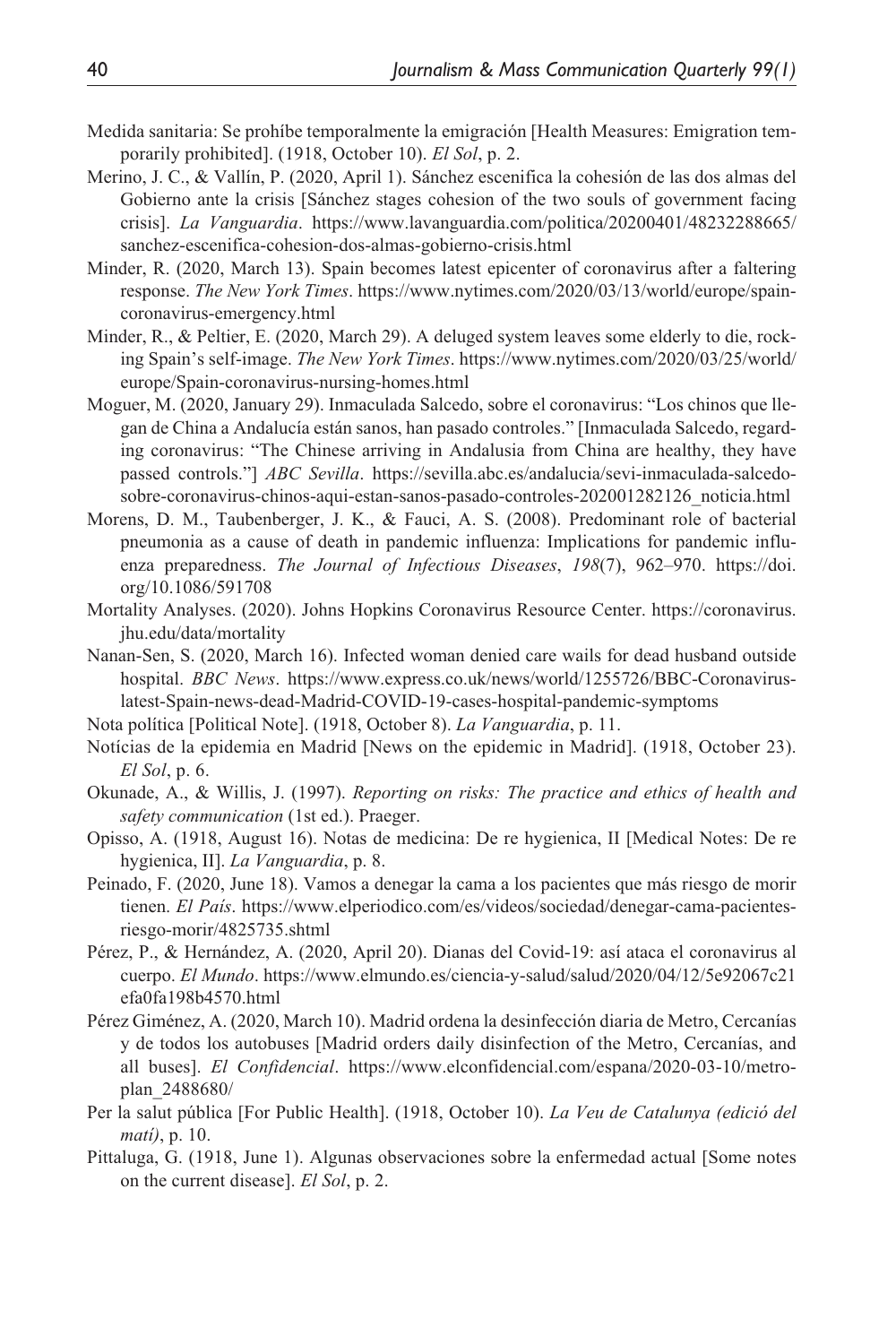- Plenge, R. M. (2020). Molecular underpinnings of severe coronavirus disease 2019. *JAMA*, *324*(7), Article 638. <https://doi.org/10.1001/jama.2020.14015>
- Porras Gallo, M. I. (1997). *Un reto para la sociedad madrileña: La epidemia de gripe de 1918- 19 (Madrid en el tiempo)* (1. ed) [A Challenge for Madrilenian Society: the flu epidemic of 1918-19]. Ediciones Complutense, S.A.
- Prodromos, C., & Rumschlag, T. (2020). Hydroxychloroquine is effective, and consistently so when provided early, for COVID-19: a systematic review. *New Microbes and New Infections*, *38*(C), 1–11. <https://doi.org/10.1016/j.nmni.2020.100776>
- Ramírez de Castro, N. (2020a, April 26). Un torbellino devastador de la cabeza a los pies [A devastating whirlwhind from head to toe]. *ABC*. [https://www.abc.es/sociedad/abci](https://www.abc.es/sociedad/abci-covid-19-torbellino-devastador-cabeza-pies-202004260226_noticia.html)[covid-19-torbellino-devastador-cabeza-pies-202004260226\\_noticia.html](https://www.abc.es/sociedad/abci-covid-19-torbellino-devastador-cabeza-pies-202004260226_noticia.html)
- Ramírez de Castro, N. (2020b, March 25). Defensa empieza a fabricar paracetamol y antivirales en laboratorios militares para evitar desabastecimiento [Defense begins manufacturing paracetamol and antivirals in military laboratories to prevent shortages]. *ABC*. [https://](https://www.abc.es/sociedad/abci-pandemia-coronavirus-defensa-empieza-fabricar-paracetamol-y-antivirales-laboratorios-militares-para-evitar-desabastecimiento-202003240151_noticia.html) [www.abc.es/sociedad/abci-pandemia-coronavirus-defensa-empieza-fabricar-paracetamol](https://www.abc.es/sociedad/abci-pandemia-coronavirus-defensa-empieza-fabricar-paracetamol-y-antivirales-laboratorios-militares-para-evitar-desabastecimiento-202003240151_noticia.html)[y-antivirales-laboratorios-militares-para-evitar-desabastecimiento-202003240151\\_noti](https://www.abc.es/sociedad/abci-pandemia-coronavirus-defensa-empieza-fabricar-paracetamol-y-antivirales-laboratorios-militares-para-evitar-desabastecimiento-202003240151_noticia.html)[cia.html](https://www.abc.es/sociedad/abci-pandemia-coronavirus-defensa-empieza-fabricar-paracetamol-y-antivirales-laboratorios-militares-para-evitar-desabastecimiento-202003240151_noticia.html)
- Reportatge d'un dia [One-day's report]. (1918, October 9). *La Veu de Catalunya (edició del vespre)*, p. 9.
- Resumen de notícias [Summary of News]. (1918, May 22). *ABC*, p. 24.
- Romero, J. (2020, March 15). El decreto de alarma prevé multas por incumplir la orden de reclusión en casa [The state of alarm envisages fines for failure to comply with stay-at-home order]. *El Confidencial*.
- Romero, J., & Garea, F. (2020, March 15). Sánchez, tras decretar la alarma: "La única autoridad competente es el Gobierno." [Sánchez, after declaring state of alarm: "The only competent authority is the Government"] *El Confidencial*. [https://www.elconfidencial.com/](https://www.elconfidencial.com/espana/2020-03-14/consejo-ministros-decreto-estado-alarma-comparecencia_2498483/) [espana/2020-03-14/consejo-ministros-decreto-estado-alarma-comparecencia\\_2498483/](https://www.elconfidencial.com/espana/2020-03-14/consejo-ministros-decreto-estado-alarma-comparecencia_2498483/)
- Sáez, C. (2020, July 31). Vuelta segura al gimnasio: Distancia, mascarilla, higiene de manos, y aforo reducido para reducir riesgos [Safe return to the gym: Distance, masks, hand hygiene, and reduced capacity to reduce risks]. *La Vanguardia*. [https://www.pressreader.com/spain/](https://www.pressreader.com/spain/la-vanguardia-1a-edicion/20200731/281827171098823) [la-vanguardia-1a-edicion/20200731/281827171098823](https://www.pressreader.com/spain/la-vanguardia-1a-edicion/20200731/281827171098823)
- Salas, J. (2020, June 14). ¿Se transmite por el aire el coronavirus? [Is coronavirus transmitted through the air?] *El País*. [https://elpais.com/ciencia/2020-06-13/se-transmite-por-el-aire](https://elpais.com/ciencia/2020-06-13/se-transmite-por-el-aire-el-coronavirus.html)[el-coronavirus.html](https://elpais.com/ciencia/2020-06-13/se-transmite-por-el-aire-el-coronavirus.html)
- Samon Ros, C. (2020, July 7). "Gripecita" e "Histeria," así vio Bolsonaro la COVID-19 que ahora le infecta. *La Vanguardia*. [https://www.heraldo.es/noticias/internacional/2020/07/07/](https://www.heraldo.es/noticias/internacional/2020/07/07/gripecita-e-histeria-asi-vio-bolsonaro-la-covid-19-que-ahora-le-infecta-1384763.html) [gripecita-e-histeria-asi-vio-bolsonaro-la-covid-19-que-ahora-le-infecta-1384763.html](https://www.heraldo.es/noticias/internacional/2020/07/07/gripecita-e-histeria-asi-vio-bolsonaro-la-covid-19-que-ahora-le-infecta-1384763.html)
- Sánchez, N., Arroyo, J., & Cañas, J. A. (2020, January 30). El equipo de fútbol de Wuhan ya está en España para entrenar en Sotogrande. *El País*. [https://elpais.com/sociedad/2020/01/29/](https://elpais.com/sociedad/2020/01/29/actualidad/1580283986_103167.html) [actualidad/1580283986\\_103167.html](https://elpais.com/sociedad/2020/01/29/actualidad/1580283986_103167.html)
- Sánchez Hidalgo, E. (2021, June 18). Spain records 493,000 deaths in 2020, the highest number since the Civil War. *El País*. [https://english.elpais.com/society/2021-06-18/spain-records-](https://english.elpais.com/society/2021-06-18/spain-records-493000-deaths-in-2020-the-highest-number-since-the-civil-war.html)[493000-deaths-in-2020-the-highest-number-since-the-civil-war.html](https://english.elpais.com/society/2021-06-18/spain-records-493000-deaths-in-2020-the-highest-number-since-the-civil-war.html)
- Self, W. H., Semler, M. W., Leither, L. M., Casey, J. D., Angus, D. C., Chang, S. Y., Files, D. C., Gibbs, K. W., Ginde, A. A., Gong, M. N., Harrell, F. E., Hayden, D. L., Hough, C. L., Johnson, N. J., Khan, A., Lindsell, C. J., Matthay, M. A., Brower, R. G., & Brown, S. M. (2020). Effect of hydroxychloroquine on clinical status at 14 days in hospitalized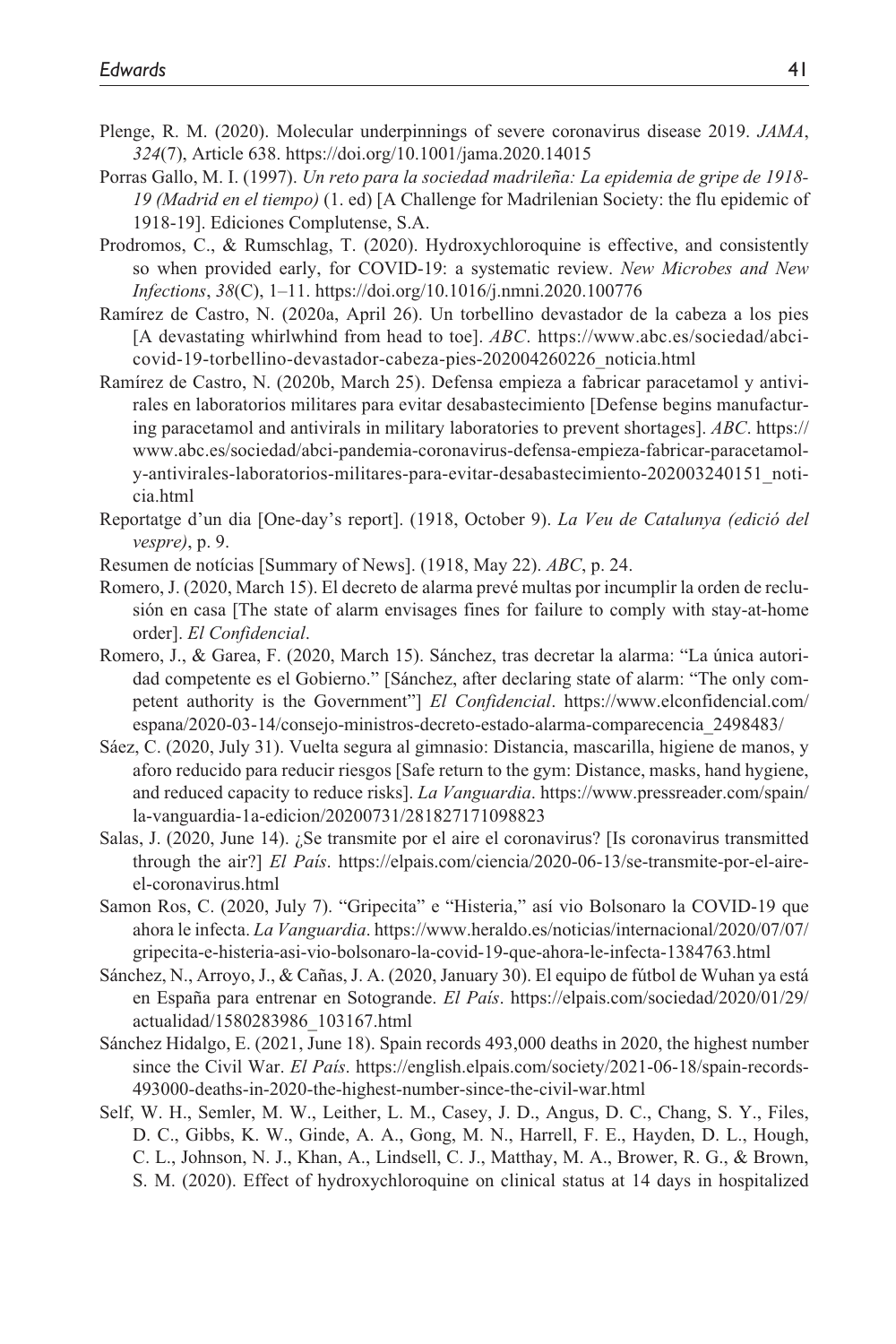patients with COVID-19: A randomized clinical trial. *JAMA*, *324*(21), 2165–2176. [https://](https://doi.org/10.1001/jama.2020.22240) [doi.org/10.1001/jama.2020.22240](https://doi.org/10.1001/jama.2020.22240)

- Sevillano, E. G. (2020, March 26). Cinco crisis sanitarias en una. *El País*. [https://elpais.com/](https://elpais.com/sociedad/2020-03-25/cinco-crisis-sanitarias-en-una.html) [sociedad/2020-03-25/cinco-crisis-sanitarias-en-una.html](https://elpais.com/sociedad/2020-03-25/cinco-crisis-sanitarias-en-una.html)
- Sileno. (1918, October 3). Instrucciones para combatir la gripe [Instructions for fighting the flu]. *ABC*, p. 5.
- Spain Coronavirus Map and Case Count. (2020, September 8). *The New York Times*. [https://](https://www.nytimes.com/interactive/2021/world/spain-covid-cases.html) [www.nytimes.com/interactive/2021/world/spain-covid-cases.html](https://www.nytimes.com/interactive/2021/world/spain-covid-cases.html)
- Spanish Flu Close By. (1918, October 11). *Gunnison News-Champion*, p. 1.
- Spanish Influenza. (1918, September 20). *Milwaukee Sentinel*.
- Strong, P. (1990). Epidemic psychology: A model. *Sociology of Health and Illness*, *12*(3), 249–259.<https://doi.org/10.1111/1467-9566.ep11347150>
- Taubenberger, J. K., & Morens, D. M. (2006). 1918 influenza: The mother of all pandemics. *Emerging Infectious Diseases*, *12*(1), 15–22. <https://doi.org/10.3201/eid1209.05-0979>
- Taylor, L. (2020, March 27). Portugal lashes back at Holland and defends Spain during EU Council Meeting: "Spain did not create or import the virus." *Euro Weekly News*. [https://](https://www.euroweeklynews.com/2020/03/27/portugal-lashes-back-at-holland-and-defends-spain-during-eu-council-meeting-spain-did-not-create-or-import-the-virus/) [www.euroweeklynews.com/2020/03/27/portugal-lashes-back-at-holland-and-defends](https://www.euroweeklynews.com/2020/03/27/portugal-lashes-back-at-holland-and-defends-spain-during-eu-council-meeting-spain-did-not-create-or-import-the-virus/)[spain-during-eu-council-meeting-spain-did-not-create-or-import-the-virus/](https://www.euroweeklynews.com/2020/03/27/portugal-lashes-back-at-holland-and-defends-spain-during-eu-council-meeting-spain-did-not-create-or-import-the-virus/)
- Taylor, S. (2020). *The psychology of pandemics: Preparing for the next global outbreak of infectious disease*. Cambridge Scholars Publishing.
- Theatres, Churches, Schools of Utah Close on Account of "Flu." (1918, October 9). *Salt Lake Telegram*, p. 2.
- Tort y Pozo, P. (1918, October 25). Una opinión médica: La quinina "heroica" en la grippe [One Medical Opinion: "heroic" quinine in the flu]. *La Vanguardia*, p. 11.
- Tremlett, G. (2020, March 26). How did Spain get its coronavirus response so wrong? *The Guardian*. [https://www.theguardian.com/world/2020/mar/26/spain-coronavirus-response](https://www.theguardian.com/world/2020/mar/26/spain-coronavirus-response-analysis)[analysis](https://www.theguardian.com/world/2020/mar/26/spain-coronavirus-response-analysis)
- Valderrama, J. (1918, June 10). La actual epidemia [The current epidemic]. *La Correspondencia Militar*, p. 1.
- Valdés, I. (2020, March 13). Caos en los hospitales madrileños: agotamiento y falta de recursos [Chaos in Madrid Hospitals: burnout and lack of resources]. *El País*. [https://elpais.com/](https://elpais.com/espana/madrid/2020-03-12/caos-en-los-hospitales-madrilenos-agotamiento-y-falta-de-recursos.html) [espana/madrid/2020-03-12/caos-en-los-hospitales-madrilenos-agotamiento-y-falta-de-re](https://elpais.com/espana/madrid/2020-03-12/caos-en-los-hospitales-madrilenos-agotamiento-y-falta-de-recursos.html)[cursos.html](https://elpais.com/espana/madrid/2020-03-12/caos-en-los-hospitales-madrilenos-agotamiento-y-falta-de-recursos.html)
- Valencia y Galicia: Las medidas sanitarias de Túy [Valencia and Galicia: Health measures in Tuy]. (1918, July 5). *El Sol*, p. 4.
- Vall d'Hebron prohíbe las visitas a casi todos los pacientes [Vall d'Hebron bans visits to nearly all patients]. (2020, March 27). *La Vanguardia*. [https://www.pressreader.com/spain/la-van](https://www.pressreader.com/spain/la-vanguardia/20200327/282398401510278)[guardia/20200327/282398401510278](https://www.pressreader.com/spain/la-vanguardia/20200327/282398401510278)
- van der Made, C. I., Simons, A., Schuurs-Hoeijmakers, J., van den Heuvel, G., Mantere, T., Kersten, S., van Deuren, R. C., Steehouwer, M., van Reijmersdal, S., Jaeger, M., Hofste, T., Astuti, G., Corominas Galbany, J., van der Schoot, V., van der Hoeven, H., Hagmolen Of Ten Have, W., Klijn, E., van den Meer, C., Fiddelaers, J., & Hoischen, A. (2020). Presence of genetic variants among young men with severe COVID-19. *JAMA*, *324*(7), 663–673. <https://doi.org/10.1001/jama.2020.13719>
- Vaughan, E. (2011). Contemporary perspectives on risk perceptions, health-protective behaviors, and control of emerging infectious diseases. *International Journal of Behavioral Medicine*, *18*(2), 83–87. <https://doi.org/10.1007/s12529-011-9160-y>